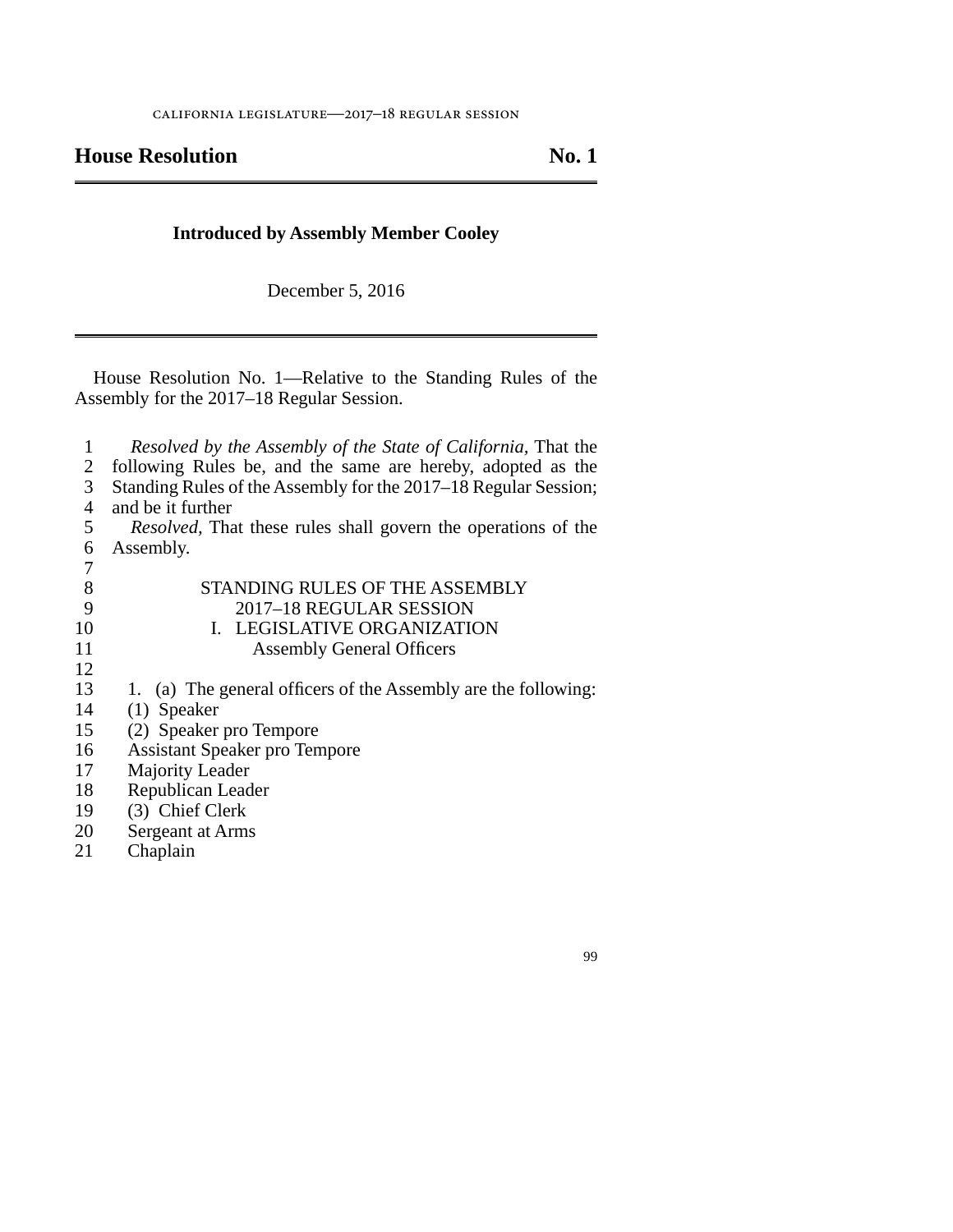| $\mathbf{1}$<br>$\overline{2}$<br>3<br>$\overline{4}$<br>5<br>6<br>7 | (b) Except for the officers listed in paragraph $(2)$ of subdivision<br>(a), each officer listed in subdivision (a) shall be elected by a<br>majority vote of the duly elected and qualified Members.<br>(c) The Chief Clerk, subject to the approval of the Committee<br>on Rules, shall determine the names and titles that shall appear on<br>the front page of all publications. |
|----------------------------------------------------------------------|--------------------------------------------------------------------------------------------------------------------------------------------------------------------------------------------------------------------------------------------------------------------------------------------------------------------------------------------------------------------------------------|
| $8\,$<br>9                                                           | Hours of Meeting                                                                                                                                                                                                                                                                                                                                                                     |
| 10                                                                   | The Speaker, or, in his or her absence, the Speaker pro<br>2.                                                                                                                                                                                                                                                                                                                        |
| 11                                                                   | Tempore, shall determine the time for convening the session, unless                                                                                                                                                                                                                                                                                                                  |
| 12                                                                   | otherwise ordered by a majority vote of the Members present and                                                                                                                                                                                                                                                                                                                      |
| 13                                                                   | voting.                                                                                                                                                                                                                                                                                                                                                                              |
| 14                                                                   |                                                                                                                                                                                                                                                                                                                                                                                      |
| 15                                                                   | Speaker to Call Assembly to Order                                                                                                                                                                                                                                                                                                                                                    |
| 16                                                                   |                                                                                                                                                                                                                                                                                                                                                                                      |
| 17                                                                   | 3.<br>The Speaker, or, in his or her absence, the Speaker pro                                                                                                                                                                                                                                                                                                                        |
| 18                                                                   | Tempore, shall, at the hour appointed for meeting, call the                                                                                                                                                                                                                                                                                                                          |
| 19                                                                   | Assembly to order.                                                                                                                                                                                                                                                                                                                                                                   |
| 20                                                                   |                                                                                                                                                                                                                                                                                                                                                                                      |
| 21                                                                   | <b>Rollcall and Quorum</b>                                                                                                                                                                                                                                                                                                                                                           |
| 22                                                                   |                                                                                                                                                                                                                                                                                                                                                                                      |
|                                                                      |                                                                                                                                                                                                                                                                                                                                                                                      |
| 23                                                                   | 4. Before proceeding with the business of the Assembly, both                                                                                                                                                                                                                                                                                                                         |
| 24                                                                   | of the following shall be completed:                                                                                                                                                                                                                                                                                                                                                 |
| 25                                                                   | (1) The roll of the Members shall be called, and the names of                                                                                                                                                                                                                                                                                                                        |
| 26                                                                   | those present shall be entered in the Journal. Forty-one Members                                                                                                                                                                                                                                                                                                                     |
| 27                                                                   | constitute a quorum.                                                                                                                                                                                                                                                                                                                                                                 |
| 28                                                                   | (2) The presiding officer shall announce the names of all                                                                                                                                                                                                                                                                                                                            |
| 29                                                                   | Members who will be absent from that day's session and the reason                                                                                                                                                                                                                                                                                                                    |
| 30                                                                   | for their absence.                                                                                                                                                                                                                                                                                                                                                                   |
| 31                                                                   |                                                                                                                                                                                                                                                                                                                                                                                      |
| 32                                                                   | Organization of Assembly                                                                                                                                                                                                                                                                                                                                                             |
| 33                                                                   |                                                                                                                                                                                                                                                                                                                                                                                      |
| 34                                                                   | For the purposes of the organization of any regular session<br>5.                                                                                                                                                                                                                                                                                                                    |
| 35                                                                   | of the Assembly pursuant to Section 9023 of the Government                                                                                                                                                                                                                                                                                                                           |
| 36                                                                   | Code, the person who was the Speaker when the previous regular                                                                                                                                                                                                                                                                                                                       |
| 37                                                                   | session adjourned sine die, if he or she is reelected to the Assembly,                                                                                                                                                                                                                                                                                                               |
| 38                                                                   | shall be deemed to be the senior member elect.                                                                                                                                                                                                                                                                                                                                       |
| 39<br>40                                                             | <b>RULES</b><br>П.                                                                                                                                                                                                                                                                                                                                                                   |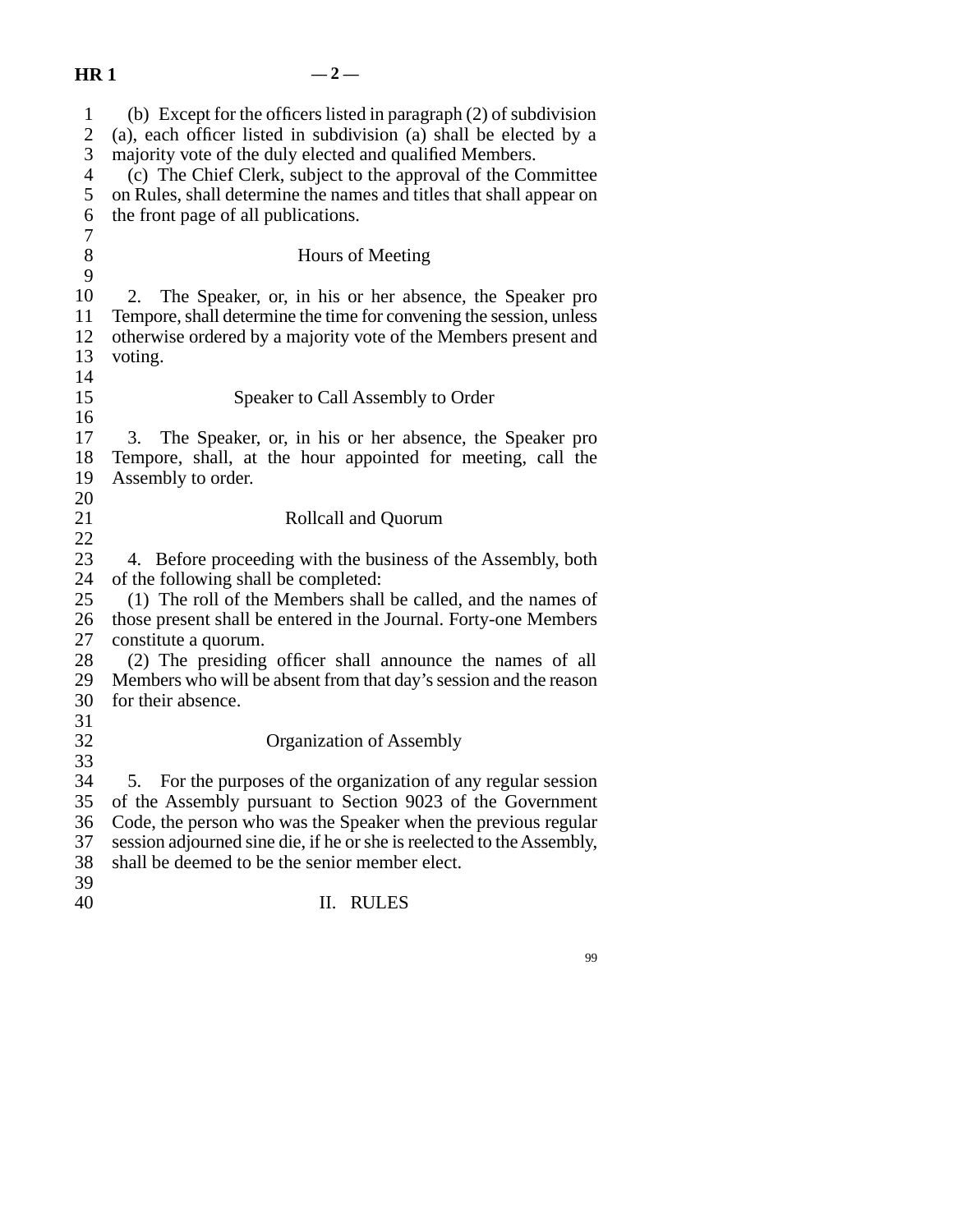| $\mathbf{1}$        | <b>Adoption of Standing Rules</b>                                                                                                 |
|---------------------|-----------------------------------------------------------------------------------------------------------------------------------|
| $\mathbf{2}$        |                                                                                                                                   |
| 3<br>$\overline{4}$ | 6. The adoption of the Standing Rules requires an affirmative<br>recorded vote of a majority of the duly elected and qualified    |
| 5                   | Members. When once adopted, the Standing Rules shall remain                                                                       |
| 6                   | in effect unless suspended or amended as provided in these rules.                                                                 |
| 7                   |                                                                                                                                   |
| 8                   | <b>Suspension of Rules</b>                                                                                                        |
| 9                   |                                                                                                                                   |
| 10                  | 7. Unless specified otherwise in these rules, any Standing Rule                                                                   |
| 11                  | of the Assembly not requiring more than a majority vote, except                                                                   |
| 12                  | Rule 8, may be suspended temporarily by a vote of a majority of                                                                   |
| 13                  | the Members of the Assembly. A rule requiring a two-thirds vote                                                                   |
| 14                  | may be temporarily suspended by a two-thirds vote of the Members                                                                  |
| 15<br>16            | of the Assembly. A temporary suspension applies only to the matter<br>under immediate consideration, and in no case may it extend |
| 17                  | beyond an adjournment.                                                                                                            |
| 18                  |                                                                                                                                   |
| 19                  | <b>Amending Standing Rules</b>                                                                                                    |
| 20                  |                                                                                                                                   |
| 21                  | 8. A standing rule of the Assembly may not be amended except                                                                      |
| 22                  | by a resolution adopted by an affirmative recorded vote of a                                                                      |
| 23                  | majority of the duly elected and qualified Members.                                                                               |
| 24                  |                                                                                                                                   |
| 25                  | Mason's Manual                                                                                                                    |
| 26                  |                                                                                                                                   |
| 27                  | 10. In all cases not provided for by the California Constitution,                                                                 |
| 28                  | by the Assembly Rules, by the Joint Rules of the Senate and                                                                       |
| 29                  | Assembly, or by statute, the authority is the latest edition of                                                                   |
| 30                  | Mason's Manual.                                                                                                                   |
| 31                  |                                                                                                                                   |
| 32                  | III. ORGANIZATION OF COMMITTEES                                                                                                   |
| 33                  | <b>Standing Committees</b>                                                                                                        |
| 34                  |                                                                                                                                   |
| 35                  | Thirty-two standing committees of the Assembly are hereby<br>11.                                                                  |
| 36<br>37            | created, upon the several subjects, and titled respectively, as<br>follows:                                                       |
| 38                  | Accountability and Administrative Review                                                                                          |
| 39                  | Aging and Long-Term Care                                                                                                          |
| 40                  | Agriculture                                                                                                                       |
|                     |                                                                                                                                   |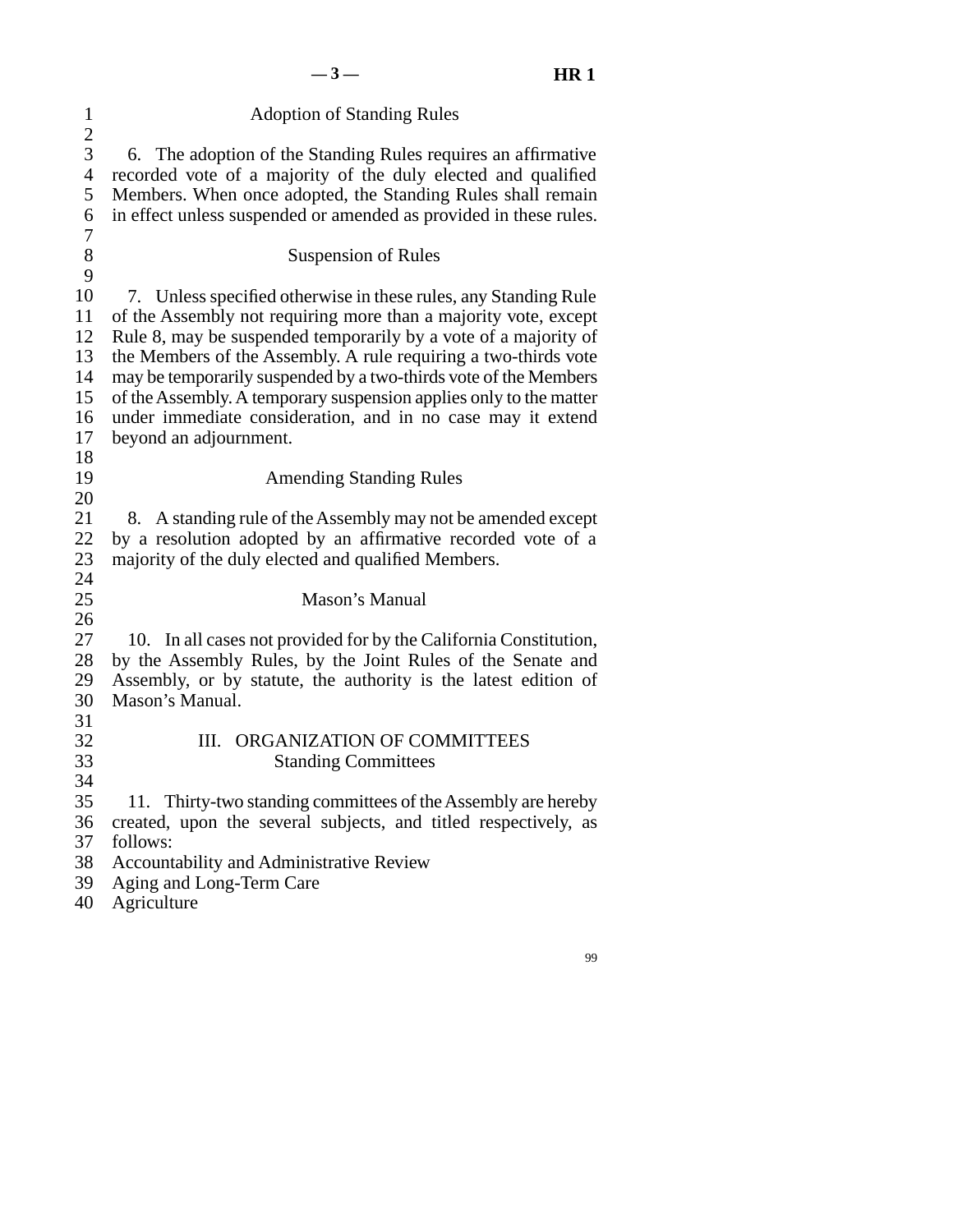- 1 Appropriations
- 2 Arts, Entertainment, Sports, Tourism, and Internet Media
- 3 Banking and Finance
- 4 Budget
- 5 Business and Professions
- 6 Communications and Conveyance
- 7 Education
- 8 Elections and Redistricting
- 9 Environmental Safety and Toxic Materials
- 10 Governmental Organization
- 11 Health
- 12 Higher Education
- 13 Housing and Community Development
- 14 Human Services
- 15 Insurance
- 16 Jobs, Economic Development, and the Economy
- 17 Judiciary
- 18 Labor and Employment
- 19 Local Government
- 20 Natural Resources
- 21 Privacy and Consumer Protection
- 22 Public Employees, Retirement, and Social Security
- 23 Public Safety
- 24 Revenue and Taxation
- 25 Rules
- 26 Transportation
- 27 Utilities and Energy
- 28 Veterans Affairs
- 29 Water, Parks, and Wildlife
- $\frac{30}{31}$
- 

# Open Meetings

- $\frac{32}{33}$ 11.3. (a) Except as otherwise provided in this rule, all meetings
- 34 of the Assembly or a committee thereof shall be open and public,
- 35 and all persons shall be permitted to attend the meetings. As used
- 36 in this rule, "meeting" means a gathering of a quorum of the
- 37 Members of the Assembly or a committee in one place for the
- 38 purpose of discussing legislative or other official matters within 39 the jurisdiction of the Assembly or committee. As used in this rule,
- 40 "committee" includes a standing committee, joint committee,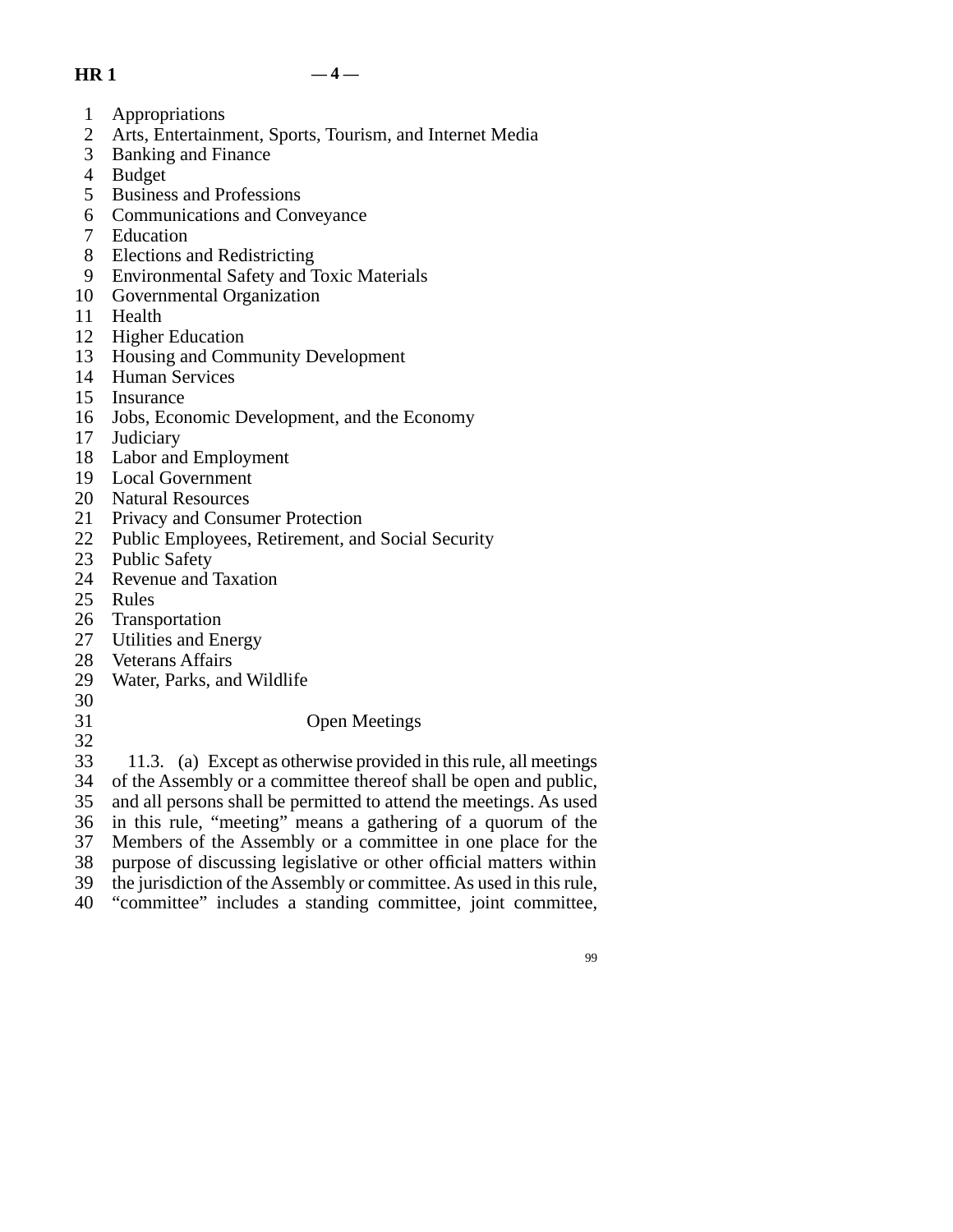line 1 conference committee, subcommittee, select committee, special 2 committee, research committee, or any similar body.

3 (b) Any meeting that is required to be open and public pursuant line 4 to this rule, including any closed session held pursuant to 5 subdivision (c), may be held only after full and timely notice to line 6 the public as provided by the Joint Rules of the Assembly and 7 Senate.

8 (c) The Assembly or a committee thereof may hold a closed 9 session solely for any of the following purposes:

10 (1) To consider the appointment, employment, evaluation of 11 performance, or dismissal of a public officer or employee, to 12 consider or hear complaints or charges brought against a Member 13 of the Legislature or other public officer or employee, or to 14 establish the classification or compensation of an employee of the 15 Assembly.

16 (2) To consider matters affecting the safety and security of 17 Members of the Legislature or its employees, or the safety and

18 security of any buildings and grounds used by the Legislature.

19 (3) To confer with, or receive advice from, its legal counsel

20 regarding pending or reasonably anticipated litigation, or whether 21 to initiate litigation, when discussion in open session would not

22 protect the interests of the Assembly or committee regarding the 23 litigation. litigation.

24 (d) A caucus of the Members of the Assembly that is composed<br>25 of members of the same political party may meet in closed session. of members of the same political party may meet in closed session.

26 (e) A closed session may be held pursuant to paragraph  $(3)$  of subdivision  $(c)$  under any of the following circumstances: subdivision (c) under any of the following circumstances:

28 (1) An adjudicatory proceeding before a court, administrative 29 body exercising its adjudicatory authority, hearing officer, or 30 arbitrator, to which the Assembly or a committee, Member, or 31 employee thereof is a party, has been initiated formally.

 line 32 (2) Based on existing facts and circumstances, a point has been 33 reached where, in the opinion of the Assembly or a committee 34 thereof, on the advice of its legal counsel, litigation against the 35 Assembly or a committee, Member, or employee thereof is 36 reasonably anticipated.

line 37 (3) Based on existing facts and circumstances, the Assembly or

38 a committee thereof has decided to initiate, or is deciding whether

39 to initiate, litigation.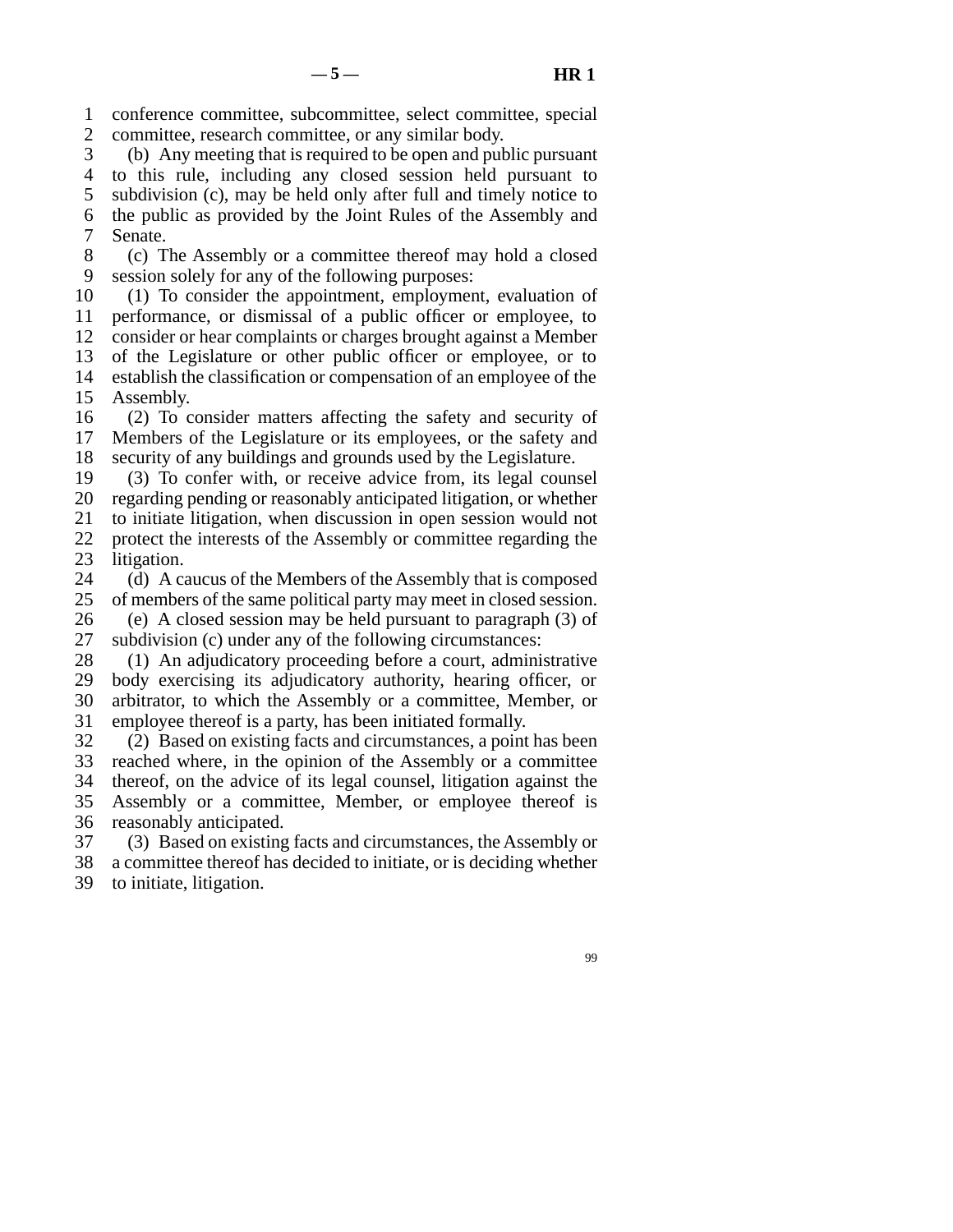line 1 (4) To confer with, or receive advice from, its legal counsel and 2 negotiator prior to the purchase, sale, exchange, or lease of real<br>3 property by or for the Assembly or a committee thereof regarding property by or for the Assembly or a committee thereof regarding 4 the price and terms of payment for the purchase, sale, exchange, 5 or lease.

6 (f) Prior to holding a closed session pursuant to paragraph  $(3)$  line 7 of subdivision (c), the presiding officer of the Assembly or the 8 chairperson of the committee, as appropriate, shall state publicly 9 which paragraph of subdivision (e) is applicable. If the closed 10 session is held pursuant to paragraph  $(1)$  of subdivision (e), the 11 presiding officer or chairperson shall state the title of or otherwise 12 specifically identify the litigation to be discussed, unless the 13 presiding officer or chairperson states that to do so would 14 jeopardize the ability to effectuate service of process upon one or 15 more unserved parties, or that to do so would jeopardize the ability 16 of the Assembly or the committee to conclude existing settlement 17 negotiations to its advantage. If the closed session is held pursuant 18 to paragraph (4) of subdivision (e), the notice of the closed session 19 shall identify the real property that the negotiations may concern

20 and the person with whom the negotiations may take place.

21 (g) The legal counsel for the Assembly or the committee shall 22 prepare and submit to the Assembly or the committee a 23 memorandum stating the specific reasons and legal authority for 24 the closed session. If the closed session is held pursuant to 25 paragraph  $(1)$  of subdivision (e), the memorandum shall include paragraph  $(1)$  of subdivision (e), the memorandum shall include 26 the title of or other identification of the litigation. If the closed 27 session is held pursuant to paragraph  $(2)$ ,  $(3)$ , or  $(4)$  of subdivision 28 (e), the memorandum shall set forth the existing facts and 29 circumstances on which the closed session is based. The legal 30 counsel shall submit the memorandum to the Assembly or the 31 committee prior to the closed session, if feasible, or, in any case, 32 not later than one week after the closed session. The memorandum 33 is exempt from disclosure under the Legislative Open Records Act 34 contained in Article 3.5 (commencing with Section 9070) of 35 Chapter 1.5 of Part 1 of Division 2 of Title 2 of the Government

36 Code.

37 (h) For purposes of paragraph (3) of subdivision (c), "litigation"

38 includes any adjudicatory proceeding, including eminent domain,

39 before a court, administrative body exercising its adjudicatory 40 authority, hearing officer, or arbitrator.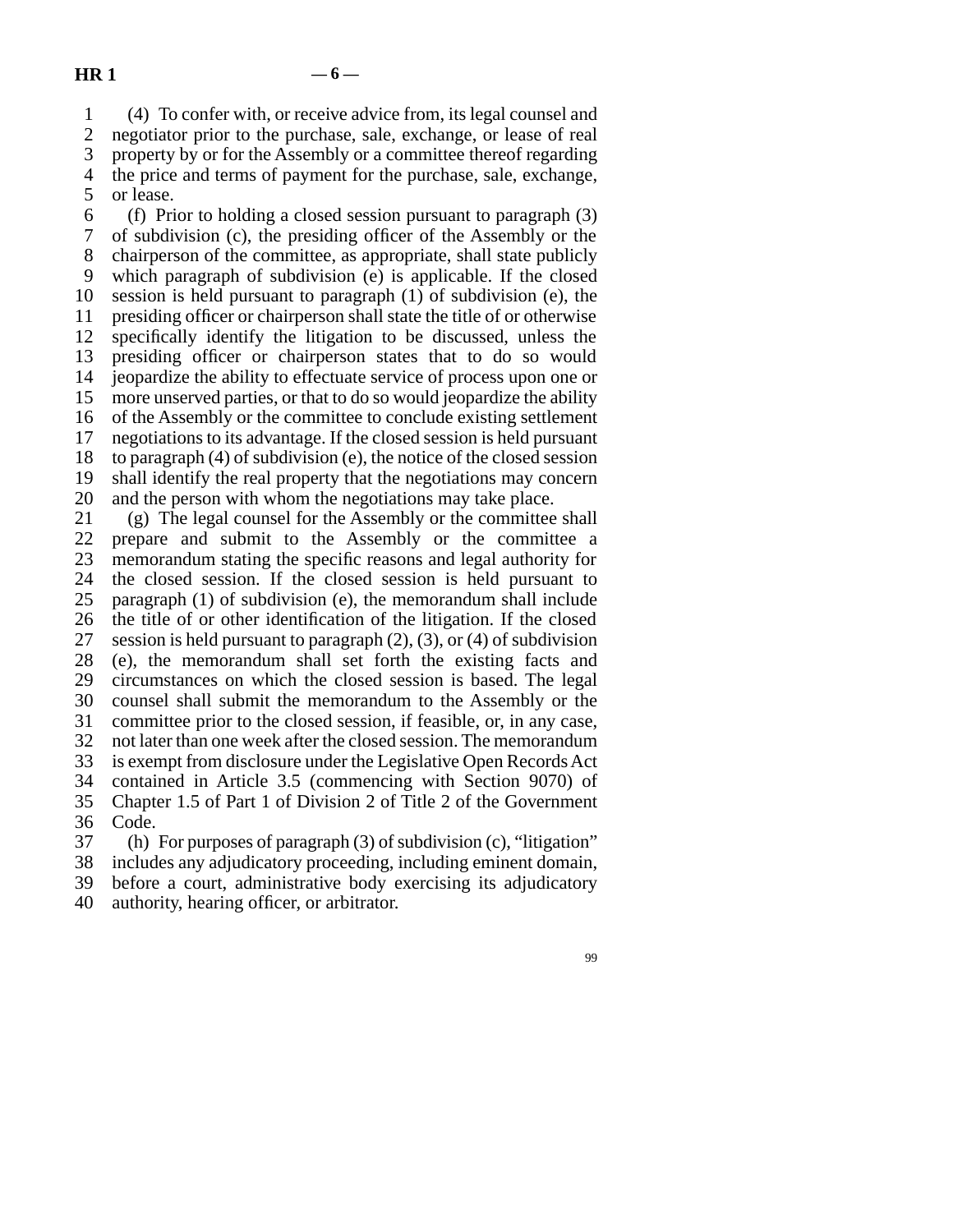line 1 (i) For purposes of this rule, all expressions of the lawyer-client 2 privilege other than those provided in this rule are hereby 3 abrogated. This rule is the exclusive expression of the lawyer-client 4 privilege for the purposes of conducting closed-session meetings 5 pursuant to this rule. line 6 (j) Disclosure of a memorandum required under this rule shall 7 not be deemed a waiver of the lawyer-client privilege provided 8 for under Article 3 (commencing with Section 950) of Chapter 4 9 of Division 8 of the Evidence Code. line 10 11 Conference Committee Meetings  $12$ 13 11.4. A Member may not participate in a meeting of a 14 conference committee considering any bill that is not open to the 15 public. 16 17 Assembly Investigating Committees line 18 19 11.5. (a) The standing committees of the Assembly created 20 pursuant to Rule 11, with the exception of the Committee on Rules, 21 are hereby constituted Assembly investigating committees and are 22 authorized and directed to conduct oversight hearings and to 23 ascertain, study, and analyze all facts relating to any subjects or 24 matters which the Committee on Rules shall assign to them upon 25 request of the Assembly or upon its own initiative. request of the Assembly or upon its own initiative. 26 (b) Each of the Assembly investigating committees consists of 27 the members of the standing committee on the same subject as 28 most recently constituted. The chairperson and vice chairperson 29 is the chairperson and vice chairperson of the standing committee. 30 Vacancies occurring in the membership of the committee shall be 31 filled by the appointing authority. 32 (c) Each committee and any subcommittee, and its members, 33 have and may exercise all the rights, duties, and powers conferred 34 upon investigating committees and their members by law and by 35 the Joint Rules of the Senate and Assembly and the Standing Rules 36 of the Assembly as they are adopted and amended from time to 37 time, which rules are incorporated herein and made applicable to 38 the committee or subcommittee and their members. 39 (d) In order to prevent duplication and overlapping of studies

40 between the various investigating committees herein created, a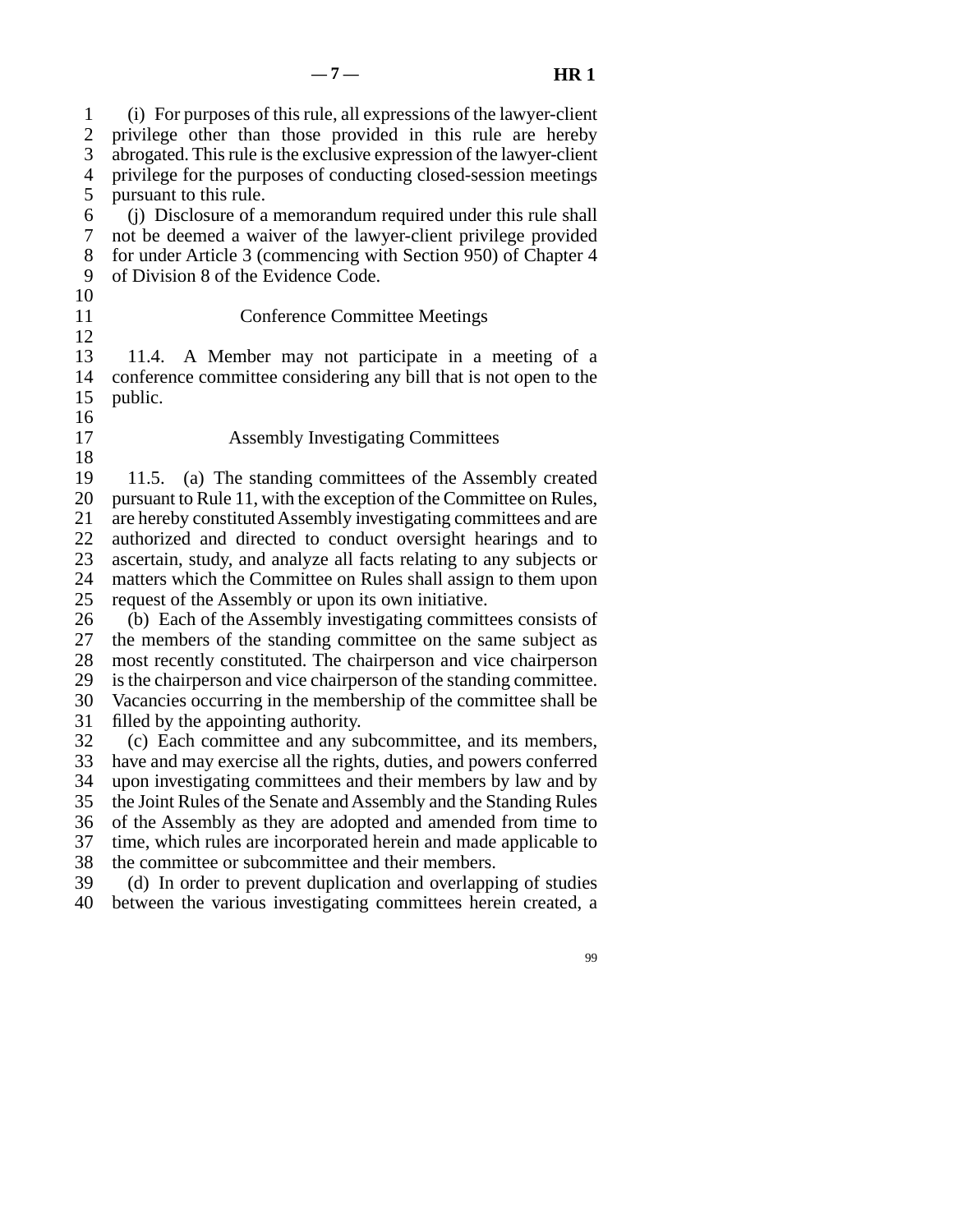1 committee may not commence the study of any subject or matter 2 not specifically authorized herein or assigned to it unless and until 3 prior written approval thereof has been obtained from the 4 Committee on Rules. line 5 (e) The Committee on Rules shall provide for the expenses of 6 the above committees and their members and for any charges, line 7 expenses, or claims they may incur under this rule, to be paid from 8 the Assembly Operating Fund and disbursed, after certification by 9 the Chairperson of the Committee on Rules or his or her authorized 10 representative, upon warrants drawn by the Controller upon the 11 State Treasury.  $12$ 13 Membership of Standing Committees  $\frac{14}{15}$ 12. The Speaker shall determine the size, and appoint the 16 membership and the chairperson and vice chairperson, of all 17 standing committees and subcommittees. In appointing Members 18 to serve on committees, the Speaker shall consider the preferences 19 of the Members. 20 21 Committee on Rules  $\frac{22}{23}$ 13. There is a Committee on Rules, which acts as the executive 24 committee of the Assembly. No regular member of the Committee<br>25 on Rules may simultaneously serve as a chairperson of any standing on Rules may simultaneously serve as a chairperson of any standing 26 committee. All meetings of the Committee on Rules that are 27 required to be open and public shall be held in a room of 28 appropriate size, and audiovisual recordings of those meetings 29 shall be created and maintained. line 30 31 Organization of Party Caucuses  $\frac{32}{33}$ 13.1. Within two days after the general election held in 34 November of each even-numbered year, the caucus of the political 35 party having the greatest number of Members in the Assembly, 36 and the caucus of the political party having the second greatest 37 number of Members, each shall meet for the purpose of selecting 38 their officers for the next regular session. The rules and procedures line 39 of each caucus shall be determined by that caucus, but may not be

40 inconsistent with these rules.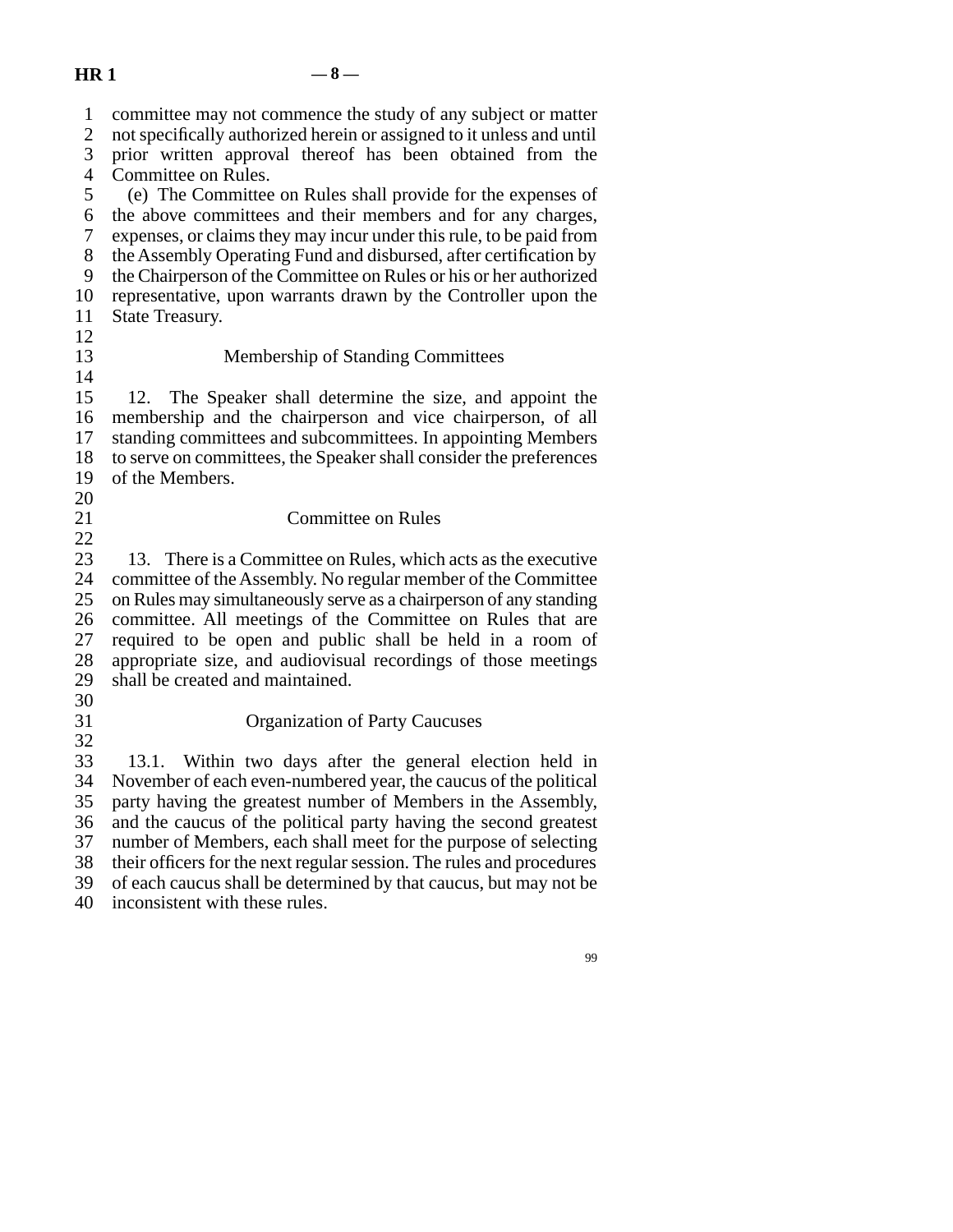| $\mathbf{1}$     | Powers of the Committee on Rules                                                                |
|------------------|-------------------------------------------------------------------------------------------------|
|                  |                                                                                                 |
| $\frac{2}{3}$    | 14. (a) The Committee on Rules has the following powers:                                        |
| $\overline{4}$   | (1) To refer each bill and resolution to a committee, as provided                               |
| 5                | by these rules.                                                                                 |
| 6                | (2) To appoint all employees of the Assembly not otherwise                                      |
| $\boldsymbol{7}$ | provided for by statute. It has authority to terminate, to discipline,                          |
| 8                | to establish, and to modify the terms and conditions of employment                              |
| 9                | of, or to suspend, with or without pay, any employee of the                                     |
| 10               | Assembly.                                                                                       |
| 11               | (3) To make studies and recommendations designed to promote,                                    |
| 12               | improve, and expedite the business and procedure of the Assembly                                |
| 13               | and of the committees thereof, and to propose any amendments to                                 |
| 14               | the Rules deemed necessary to accomplish these purposes.                                        |
| 15               | (4) To adopt additional policies or requirements regarding the                                  |
| 16               | use of cameras and other recording equipment at committee                                       |
| 17               | hearings or Assembly floor sessions.                                                            |
| 18               | (5) To contract with other agencies, public or private, as it deems                             |
| 19               | necessary for the rendition and affording of those services,                                    |
| 20               | facilities, studies, and reports to the committee that will best assist                         |
| 21               | it to carry out the purposes for which it is created.                                           |
| 22               | (6) To cooperate with and secure the cooperation of county,                                     |
| 23               | city, city and county, and other local law enforcement agencies in                              |
| 24               | investigating any matter within the scope of these rules and to                                 |
| 25<br>26         | direct the sheriff of any county to serve subpoenas, orders, and                                |
| 27               | other process issued by the committee.<br>(7) To report its findings and recommendations to the |
| 28               | Legislature and to the people from time to time and at any time.                                |
| 29               | (8) To do any and all other things necessary or convenient to                                   |
| 30               | enable it fully and adequately to exercise its powers, perform its                              |
| 31               | duties, and accomplish the objects and purposes of these rules.                                 |
| 32               | (9) To make available to the Assembly, or to any Assembly or                                    |
| 33               | joint committee, or to any Member of the Assembly assistance in                                 |
| 34               | connection with the duties of the committee or other legislative                                |
| 35               | matters as the personnel under direction of the committee or its                                |
| 36               | other facilities permit.                                                                        |
| 37               | (10) To make available to and furnish to the Assembly, and to                                   |
| 38               | Assembly investigating committees created at this session and to                                |
| 39               | each of the members thereof, clerical, secretarial, and stenographic                            |
| $\sim$           |                                                                                                 |

40 help as may be reasonably necessary for the Assembly to carry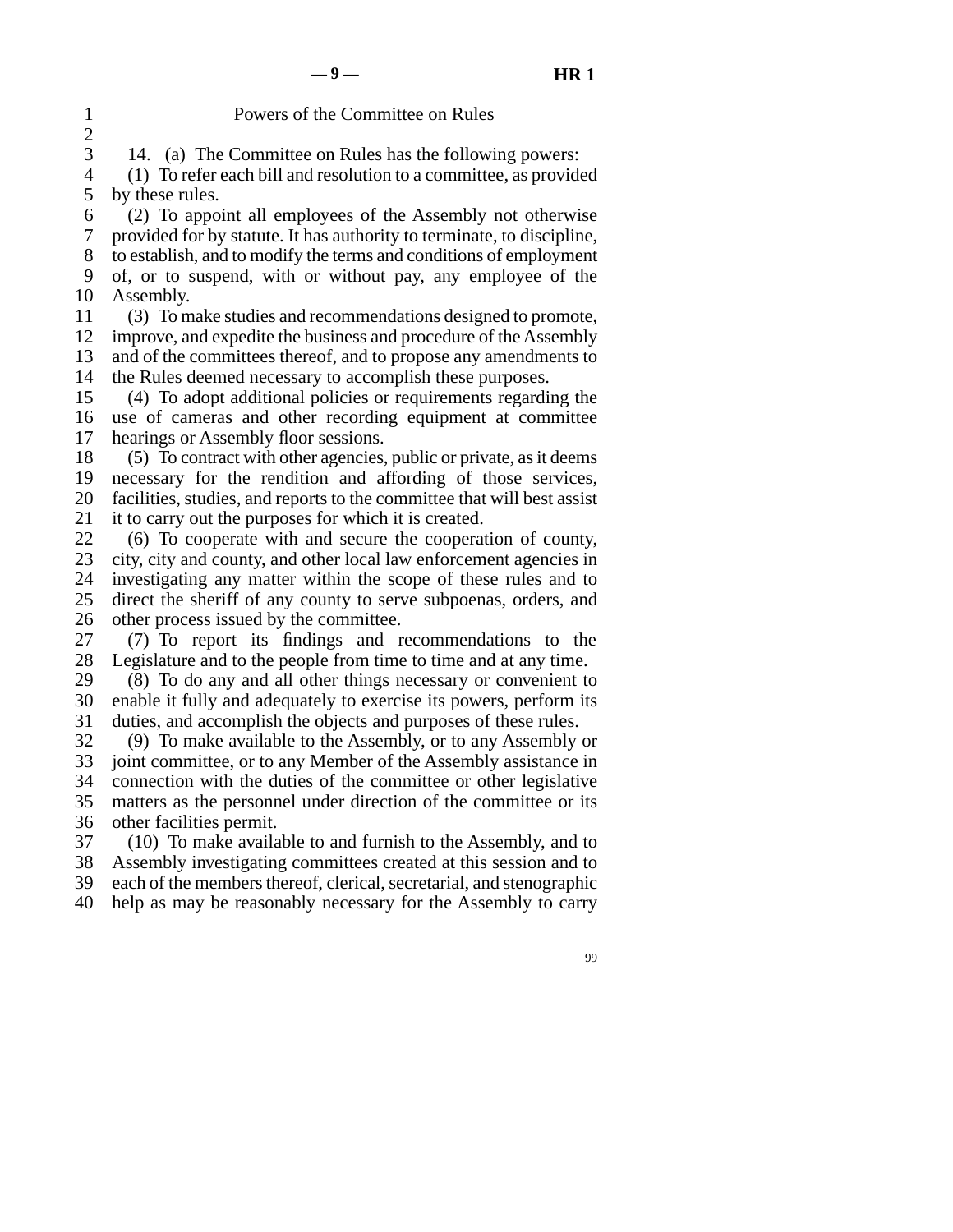line 1 out its work, and for the committees and each of the members 2 thereof, to make and carry on the studies and investigations<br>3 required by or of them by the resolutions creating the committees, required by or of them by the resolutions creating the committees, 4 and for these purposes to employ additional stenographic and 5 secretarial assistants as may be necessary, assign, reassign, and line 6 discharge these assistants and prescribe amounts, times, and 7 methods of payment of their compensation. The committee shall 8 allocate annually an amount for the operation of each investigating 9 committee, which shall constitute the annual budget of the 10 committee. line 11 (b) During the times as the Assembly is not in session, the 12 committee is authorized and directed to incur and pay expenses 13 of the Assembly not otherwise provided for that the committee 14 determines are reasonably necessary, including the repair, 15 alteration, improvement, and equipping of the Assembly Chamber 16 and the offices provided for the Assembly in the State Capitol and 17 the Capitol Annex. 18 (c) The committee shall allocate sufficient moneys from the 19 Assembly Operating Fund to support the Assembly's share of joint 20 operations. 21 (d) The Chairperson of the Committee on Rules shall appoint 22 a Chief Administrative Officer of the Assembly, subject to the 23 ratification of the Committee on Rules, who has duties relating to

24 the administrative, fiscal, and business affairs of the Assembly<br>25 that the committee shall prescribe. The Chairperson of the that the committee shall prescribe. The Chairperson of the

26 Committee on Rules or a majority of the membership of the 27 Committee on Rules may terminate the services of the Chief

28 Administrative Officer at any time. Notwithstanding the foregoing,

29 the Speaker may appoint a temporary chief administrative officer

30 for up to 90 days following the beginning of the session.

 line 31 (e) The Committee on Rules shall provide for the publication 32 of a compilation of the photographs of accredited press 33 representatives.

34 (f) The Committee on Rules may delegate powers to the Speaker 35 by a majority vote of the membership of the committee.

36 (g) The Committee on Rules may adopt additional rules, 37 procedures, policies, or guidelines by a majority vote of the

38 membership of the committee to implement Sections 7 and 8 of

39 Article IV of the California Constitution.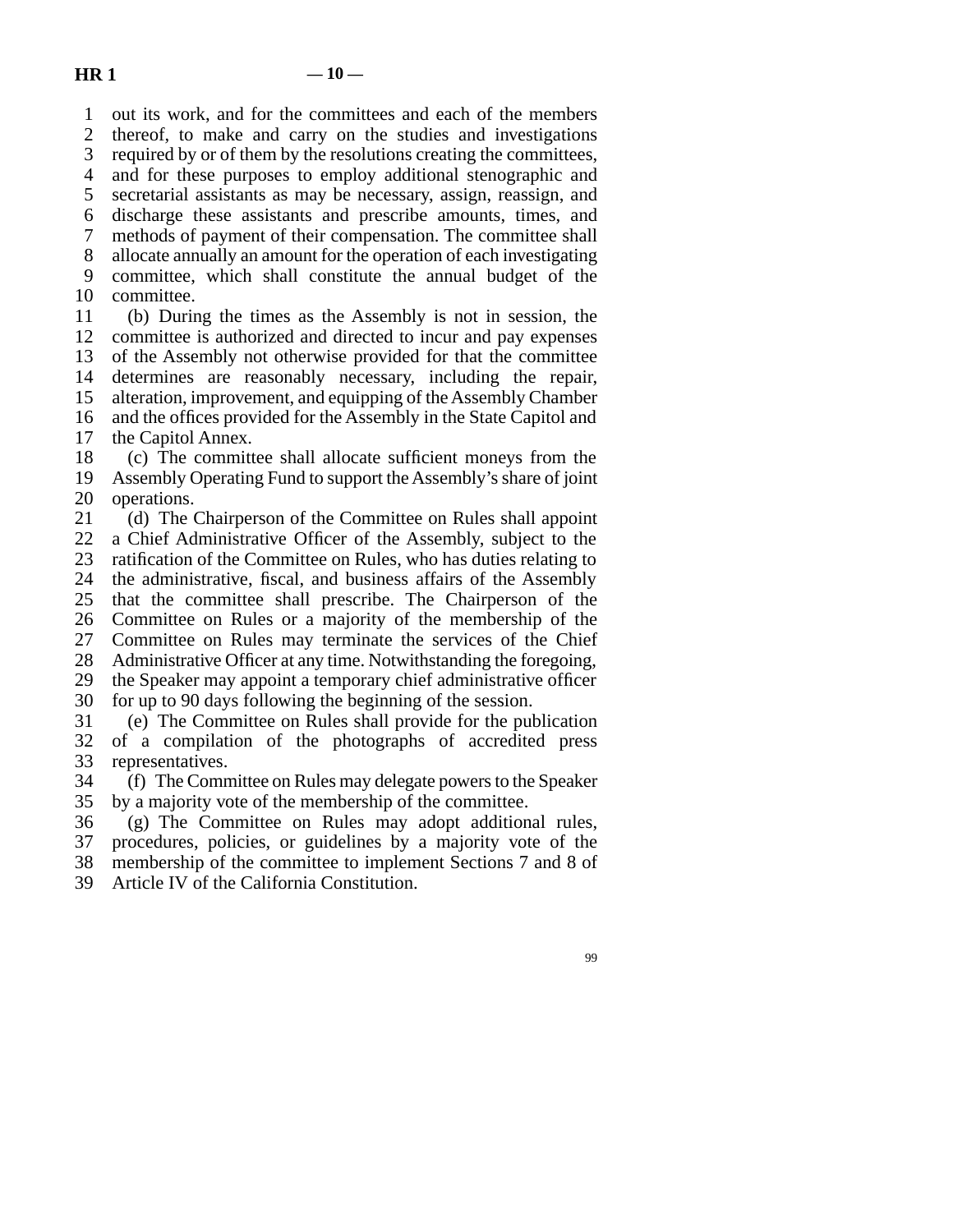#### line 1 Subcommittee on Harassment, Discrimination, and Retaliation 2 Prevention and Response  $\mathfrak{Z}$

4 14.5. (a) The Subcommittee on Harassment, Discrimination, 5 and Retaliation Prevention and Response is created as a line 6 subcommittee of the Committee on Rules. The subcommittee is 7 composed of a total of six members, with the following four 8 members appointed by the Chairperson of the Committee on Rules: 9 two members of the Committee on Rules from the political party 10 having the greatest number of Members in the Assembly and two 11 members of the Committee on Rules from the political party having 12 the second greatest number of Members. The two members from 13 the political party having the second greatest number of Members 14 shall be appointed from a list of nominees that the vice chairperson 15 of the committee provides to the chairperson. The co-chairpersons 16 of the Assembly Legislative Ethics Committee also shall be 17 members of the subcommittee. The Chairperson of the Committee 18 on Rules shall designate one of the members of the subcommittee 19 to serve as chairperson of the subcommittee. 20 (b) The subcommittee shall periodically review procedures for 21 the handling of complaints of harassment, discrimination, and 22 retaliation lodged against a Member of the Assembly or an 23 Assembly employee and submit any recommendations to the 24 Committee on Rules for consideration.<br>25 (c) Following the submission of the re-(c) Following the submission of the recommendations pursuant 26 to subdivision (b), the chairperson of the subcommittee may cause 27 the subcommittee to convene to review and recommend further 28 changes in procedures as subsequent events may require. 29

 $31$ 

### line 30 Committee on Rules

15. The Committee on Rules shall continue in existence during<br>33 any recess of the Legislature and after final adjournment and until any recess of the Legislature and after final adjournment and until 34 the convening of the next regular session, and shall have the same 35 powers and duties as while the Assembly is in session. In dealing 36 with any matter within its jurisdiction, the committee and its 37 members have and may exercise all of the rights, duties, and 38 powers conferred upon investigating committees and their members 39 by the Joint Rules of the Senate and Assembly as they are adopted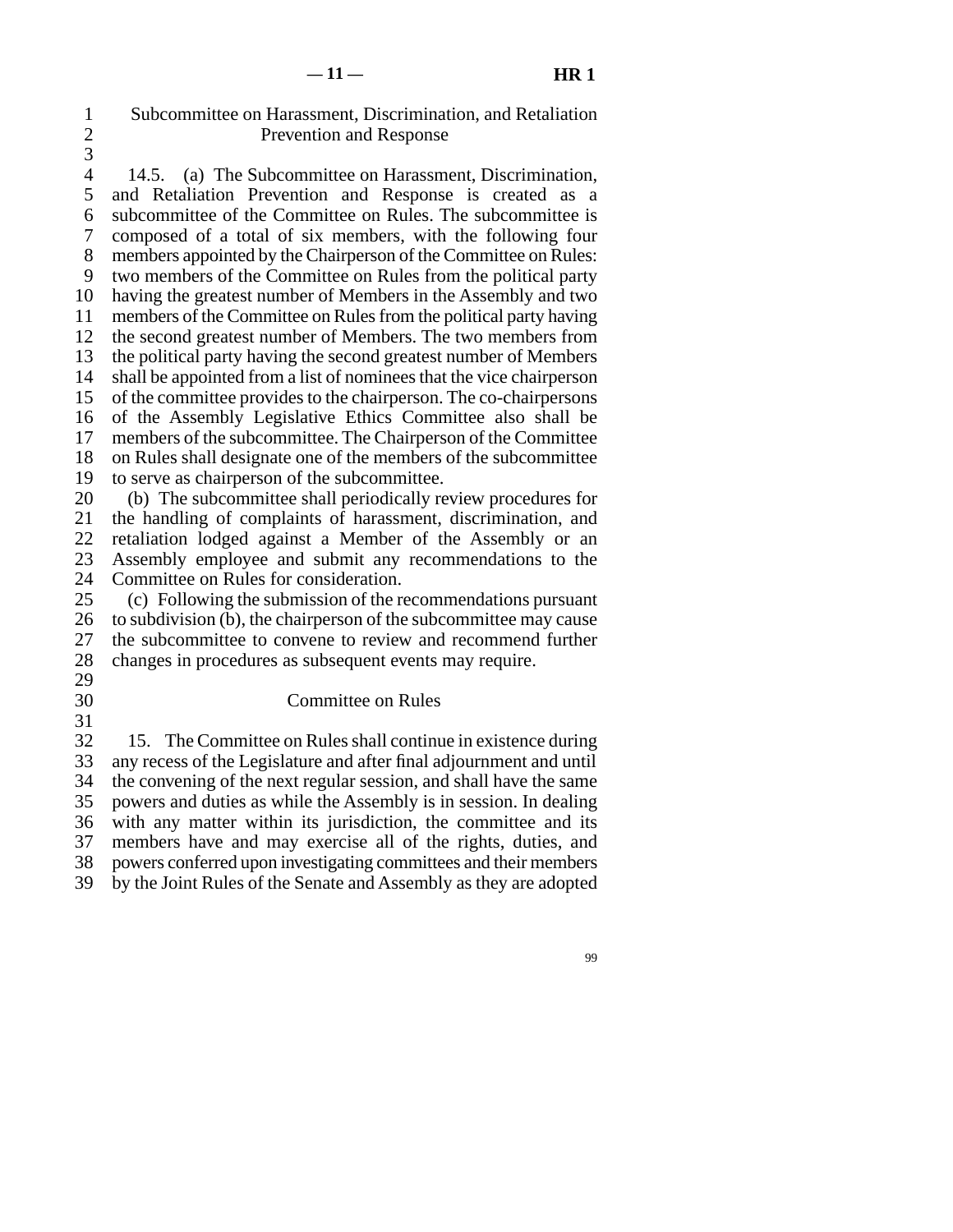1 and amended from time to time, which rules are incorporated herein 2 and made applicable to the Committee on Rules and its members.  $\frac{3}{4}$ **Operating Fund Report**  $5\overline{)}$ 6 15.5. The Committee on Rules shall annually prepare a report line 7 to the public of expenditures as required by Section 9131 of the 8 Government Code.  $\overline{9}$ 10 Independent Audit of Operating Funds  $\frac{11}{12}$ 15.6. The Committee on Rules shall contract for an independent 13 audit of the revenues and expenditures, for each fiscal year, from 14 the Assembly Operating Fund. The organization performing the 15 audit shall be selected by a majority of the membership of the 16 Committee on Rules. The contract for the audit shall be awarded 17 through a competitive bidding procedure. The audit shall be 18 prepared in a manner and form to be determined by the organization 19 performing the audit, and shall be consistent with generally 20 accepted accounting principles. 21 The audit shall be completed and made available to the public 22 within 180 calendar days following the completion of the fiscal 23 year for which the audit is performed.  $\frac{24}{25}$ Performance Audit  $\frac{26}{27}$ 15.7. In addition to the annual financial audit required by Rule 28 15.6, the Committee on Rules shall contract for an audit of the 29 administrative operations of the Assembly. The administrative 30 departments to be audited shall be determined by the Committee 31 on Rules. An organization performing an audit pursuant to this 32 rule shall be selected by a majority of the membership of the 33 Committee on Rules. A contract for an audit shall be awarded line 34 through a competitive bidding procedure. Audits shall be prepared 35 in a manner and form to be determined by the organization 36 performing the audit, and shall be consistent with generally 37 accepted accounting principles. 38 All findings and recommendations reported by an auditing firm

39 shall be made available to Members and to the public.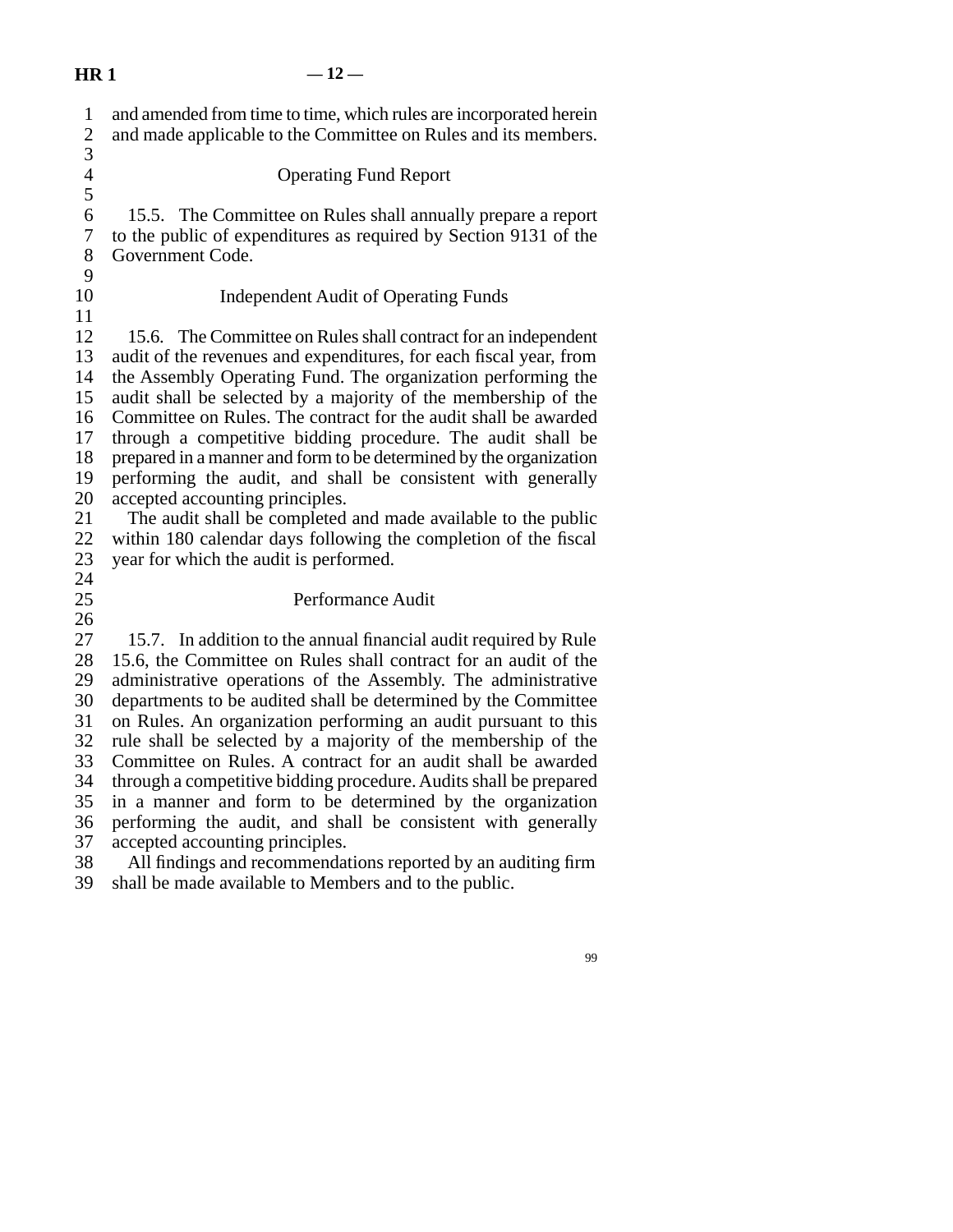| $\mathbf{1}$             | <b>Rules Committee Resolutions</b>                                                                                         |
|--------------------------|----------------------------------------------------------------------------------------------------------------------------|
| $\frac{2}{3}$            |                                                                                                                            |
|                          | 16.<br>The Committee on Rules, acting unanimously by                                                                       |
| $\overline{\mathcal{A}}$ | appropriate resolution, on behalf of and in the name of the                                                                |
| 5                        | Assembly, may extend congratulations, commendations, sympathy,                                                             |
| 6                        | or regret to any person, group, or organization, and may authorize                                                         |
| $\overline{7}$           | the presentation of suitably prepared copies of these resolutions                                                          |
| 8                        | to the persons concerned and to their relatives.                                                                           |
| 9                        |                                                                                                                            |
| 10                       | <b>Assembly Operating Fund</b>                                                                                             |
| 11                       |                                                                                                                            |
| 12                       | The Committee on Rules is the committee identified in<br>17.                                                               |
| 13                       | Section 9127 of the Government Code. The balance of all money                                                              |
| 14                       | in the Assembly Operating Fund, including money now or hereafter                                                           |
| 15                       | appropriated, except the sums that are made available specifically                                                         |
| 16                       | for the expense of designated committees or for other purposes,                                                            |
| 17                       | is hereby made available to the Committee on Rules for any                                                                 |
| 18                       | charges or claims it may incur in carrying out the duties imposed                                                          |
| 19                       | upon it by these rules or by Assembly or concurrent resolution.                                                            |
| 20                       | The money made available by this rule includes the unencumbered                                                            |
| 21                       | balances of all sums heretofore made available to any Assembly                                                             |
| 22                       | or joint committee by the Assembly, upon the expiration of that                                                            |
| 23                       | committee, and shall be expended as provided in these rules.                                                               |
| 24                       |                                                                                                                            |
| 25                       | Expenditures                                                                                                               |
| 26                       |                                                                                                                            |
| 27                       | 18. A Member or committee may not incur any expense except                                                                 |
| 28                       | as authorized pursuant to these rules or the Joint Rules of the Senate                                                     |
| 29                       | and Assembly, or as authorized by the Assembly or the Committee                                                            |
| 30<br>31                 | on Rules.                                                                                                                  |
|                          | The Committee on Rules shall provide, by rules and regulations,                                                            |
| 32<br>33                 | for the manner of authorizing expenditures by Members,<br>committees, officers, and employees of the Assembly that are not |
| 34                       | otherwise authorized by law, these rules, or the Joint Rules of the                                                        |
| 35                       | Senate and Assembly. These rules and regulations shall incorporate                                                         |
| 36                       | a provision whereby construction, alteration, improvement, repair,                                                         |
| 37                       | or maintenance of real or personal property, and the purchase of                                                           |
| 38                       | supplies and equipment, shall be governed by competitive bidding.                                                          |
| 39                       | Further, the rules and regulations shall provide for the payment of                                                        |
| 40                       | expenditures, as authorized by these rules and regulations, from                                                           |
|                          |                                                                                                                            |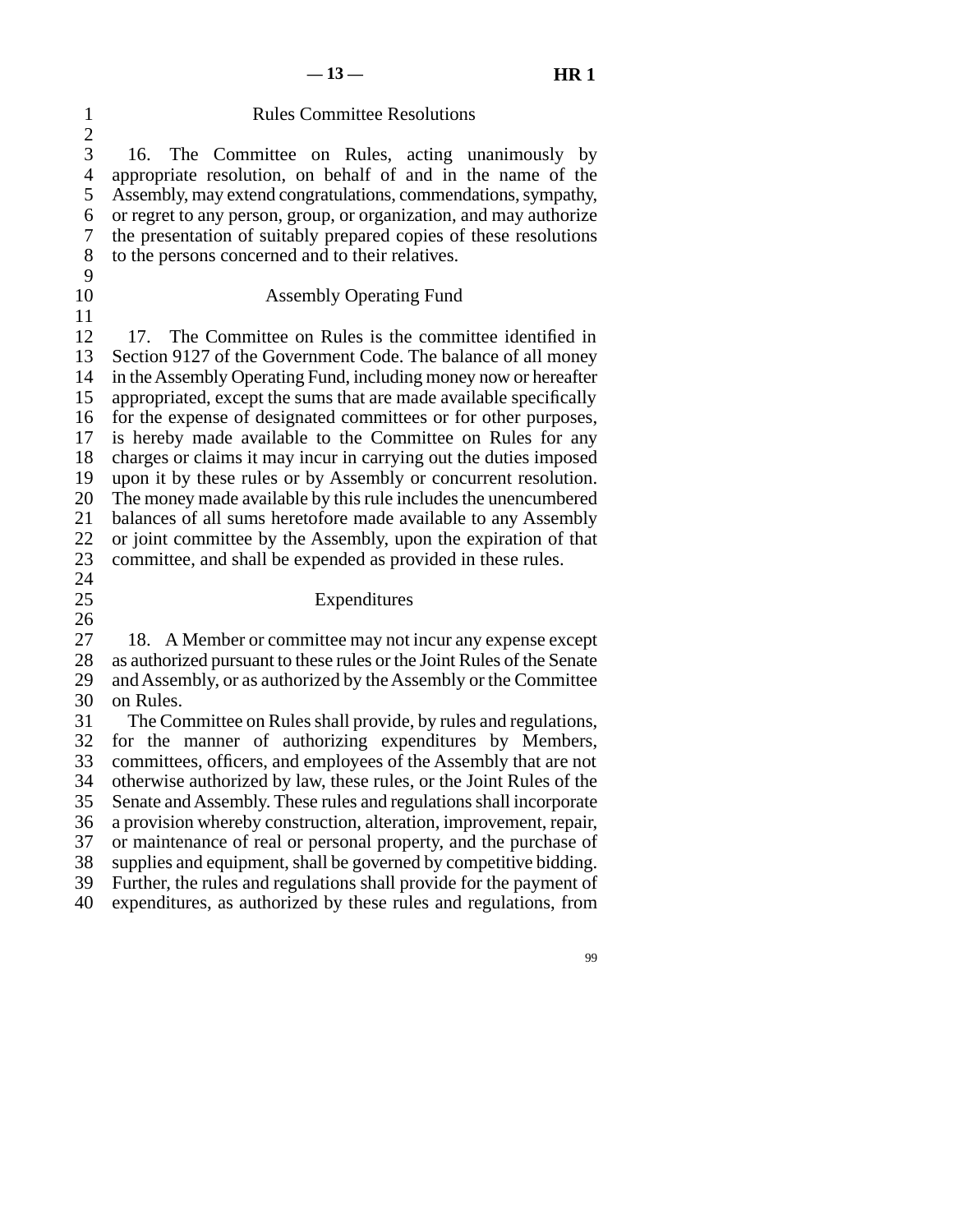line 1 the Assembly Operating Fund upon certification of claims therefor

2 to the Controller by the Committee on Rules or its authorized<br>3 representative. representative.

4 A Member may not be reimbursed for travel outside the State 5 of California without prior approval of the Speaker or the

- 6 Committee on Rules.
- $\overline{7}$

**9** 

# 8 Rules and Regulations Governing Committees

10 20. All claims for expenses incurred by investigating 11 committees of the Assembly shall be approved by the Committee 12 on Rules, or its authorized representative, before the claims are 13 presented to the Controller.

14 All proposed expenditures, other than expenditures of the funds 15 of an investigating committee, shall be approved by the Committee 16 on Rules or its authorized representative before the expenses are 17 incurred, unless the expenditure is specifically exempted from this

18 requirement by the resolution authorizing it.

19 No warrant may be drawn in payment of any claim for expenses 20 until the approval of the Committee on Rules, or its authorized 21 representative, has been obtained in accordance with this rule.

22 The Committee on Rules shall adopt rules and regulations<br>23 governing the awarding of any contract by an investigating governing the awarding of any contract by an investigating 24 committee, and rules and regulations limiting the amount, time,<br>25 and place of expenses and allowances to be paid to employees of and place of expenses and allowances to be paid to employees of 26 Assembly investigating committees or other Assembly committees. 27 These rules may provide for allowances to committee employees

28 in lieu of actual expenses.

29 Mileage is an allowance to a committee employee in lieu of 30 actual expenses of travel. When travel is by private conveyance, 31 mileage may be allowed only to the operator of, and not to 32 passengers in, a private vehicle. Claims for mileage by private 33 conveyance must be accompanied by the license number of the 34 vehicle and the names of state officers and employees riding as 35 passengers.

 line 36 Copies of all rules and regulations adopted pursuant to this rule 37 shall be distributed to the chairperson of every investigating 38 committee and of any other Assembly committee that has 39 employees.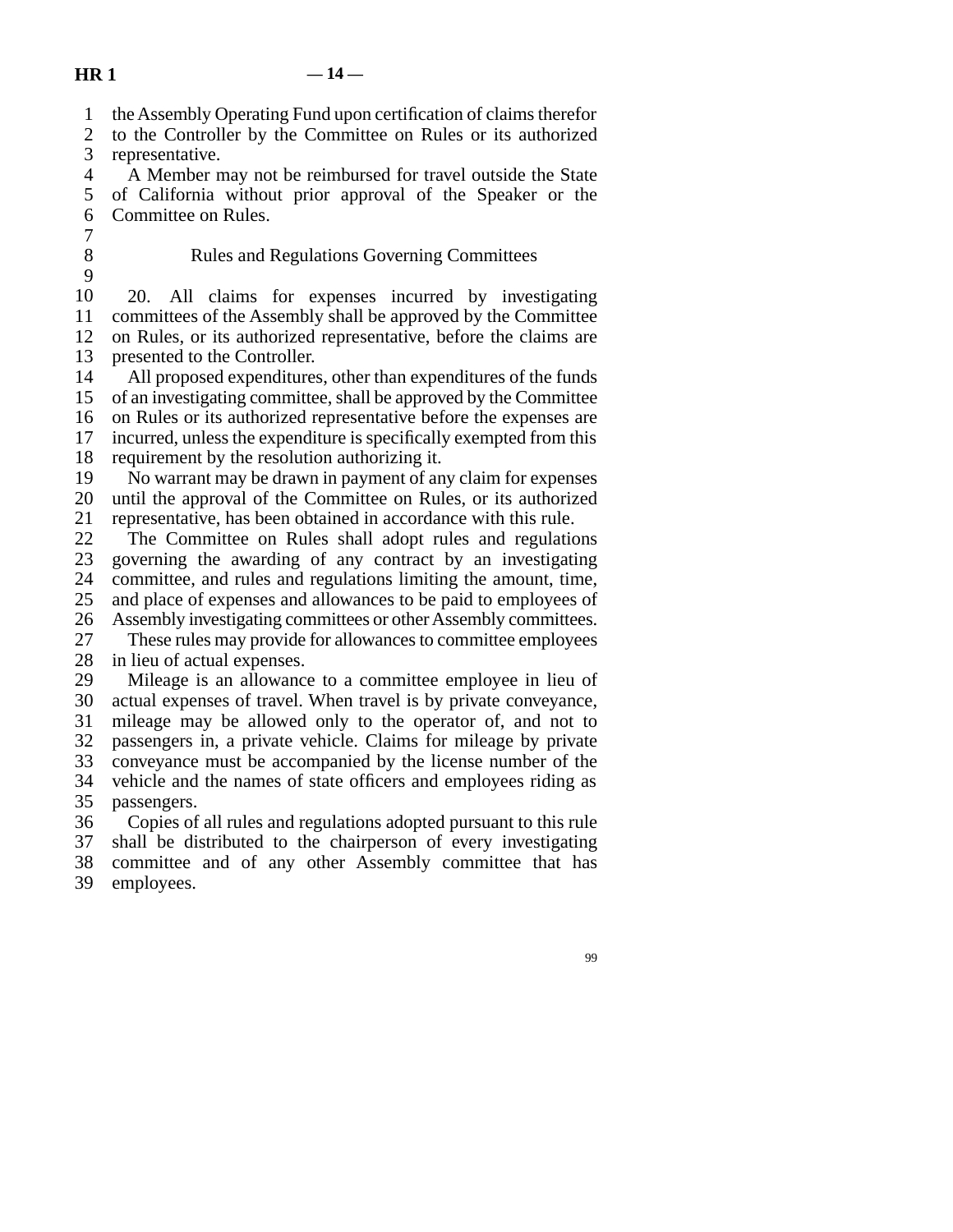### line 1 Fees for Witnesses

 $\frac{2}{3}$ 21. Each witness summoned to appear before the Assembly or line 4 any of its committees shall be reimbursed at a rate set by the 5 Committee on Rules.

6

### 7 **Assembly General Research Committee**

 $\begin{array}{c} 8 \\ 9 \end{array}$ 22. (a) The Assembly General Research Committee is hereby 10 continued as a permanent factfinding committee pursuant to Section 11 11 of Article IV of the California Constitution. The committee is 12 allocated all subjects within the scope of legislative regulation and 13 control, but may not undertake any investigation that another 14 committee has been specifically requested or directed to undertake. 15 The Assembly General Research Committee may act through 16 subcommittees appointed by the Speaker in consultation with the 17 Committee on Rules, and each of these subcommittees may act 18 only on the particular study or investigation assigned by the 19 Speaker in consultation with the Committee on Rules to that 20 subcommittee. Each subcommittee shall be known and designated 21 as a select committee. The Speaker is the Chairperson of the 22 Assembly General Research Committee and may be a voting 23 member of any subcommittee. Each member of the Assembly 24 General Research Committee is authorized and directed to receive<br>25 and investigate requests for legislative action made by individuals and investigate requests for legislative action made by individuals 26 or groups, and to report thereon to the full committee. The 27 Committee on Rules is authorized to allocate to any subcommittee 28 from the Assembly Operating Fund those sums that the Committee 29 on Rules deems necessary to complete the investigation or study 30 conferred upon that subcommittee. The Committee on Rules shall 31 further allocate, from time to time, to the Assembly General 32 Research Committee from the Assembly Operating Fund those 33 sums that are necessary to permit the Assembly General Research 34 Committee and the members thereof to carry out the duties imposed 35 on them. The committee has continuous existence until the time 36 that its existence is terminated by a resolution adopted by the 37 Assembly, and the committee is authorized to act both during and 38 between sessions of the Legislature, including any recess.

39 (b) The committee and its members shall have and exercise all 40 the rights, duties, and powers conferred upon investigating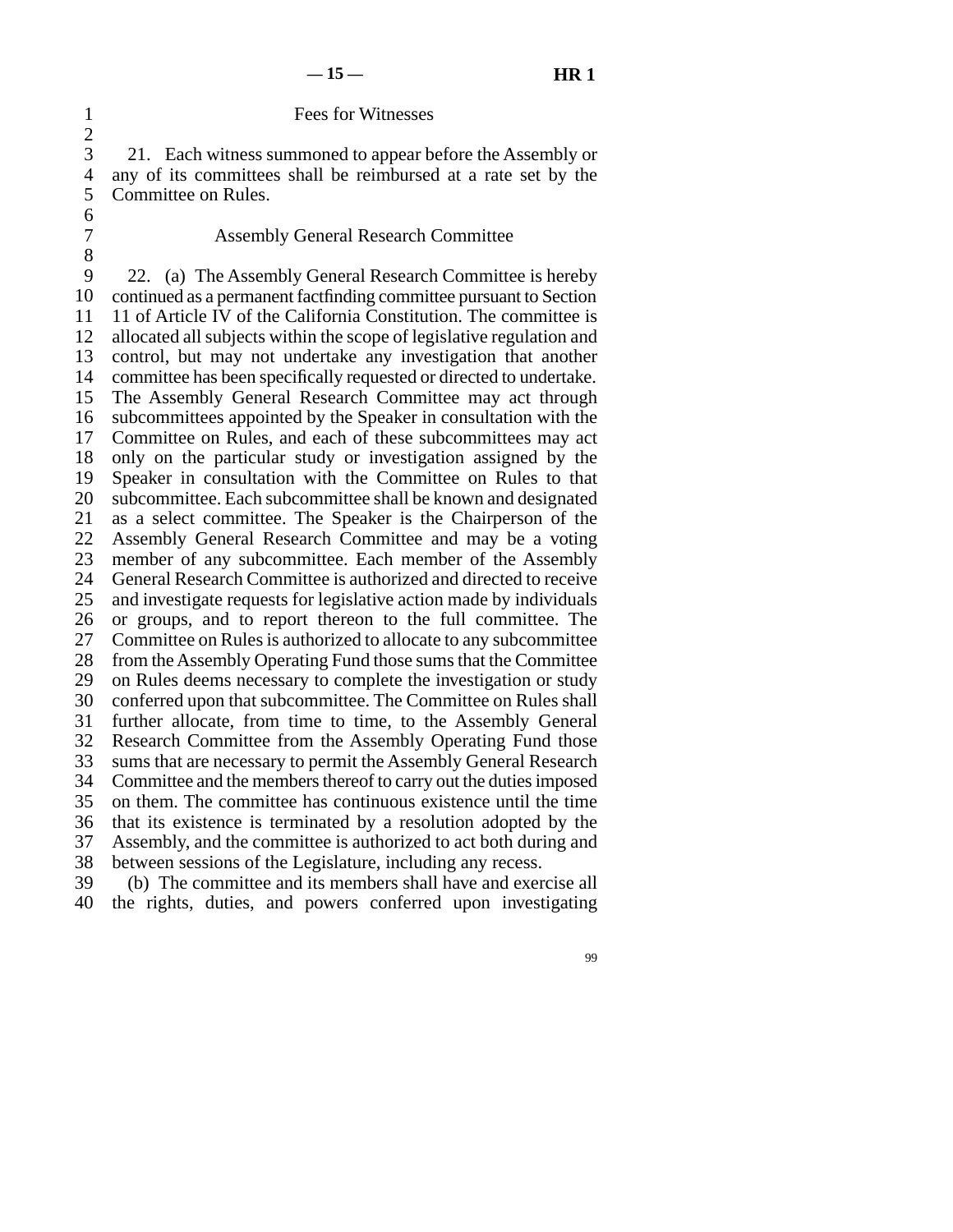1 committees and their members by the Joint Rules of the Senate

2 and Assembly and the Standing Rules of the Assembly as they are<br>3 adopted and amended from time to time at this session, which adopted and amended from time to time at this session, which line 4 provisions are incorporated herein and made applicable to the 5 committee and its members. line 6 (c) The committee has the following additional powers and 7 duties: 8 (1) To contract with other agencies, public or private, for the 9 rendition and affording of services, facilities, studies, and reports 10 to the committee as the committee deems necessary to assist it to 11 carry out the purposes for which it is created. 12 (2) To cooperate with and secure the cooperation of county, 13 city, city and county, and other local law enforcement agencies in 14 investigating any matter within the scope of this rule and to direct 15 the sheriff of any county to serve subpoenas, orders, and other 16 process issued by the committee. 17 (3) To report its findings and recommendations to the 18 Legislature and the people from time to time. 19 (4) To do any and all other things necessary or convenient to 20 enable it fully and adequately to exercise its powers, perform its 21 duties, and accomplish the objects and purposes of this rule.  $\frac{22}{23}$ Assembly Legislative Ethics Committee  $\frac{24}{25}$ 22.5. (a) The Assembly Legislative Ethics Committee is hereby 26 created. The committee shall consist of six Members of the 27 Assembly, appointed by the Speaker. Notwithstanding any other 28 rule of the Assembly, three members of the committee shall be 29 from the political party having the greatest number of Members 30 in the Assembly and three members shall be from the political 31 party having the second greatest number of Members. Any 32 temporary or permanent vacancy on the committee shall be filled 33 within 10 days by a member from the same political party. All 34 appointments, including appointments to fill permanent or 35 temporary vacancies, of members from the political party having 36 the second greatest number of Members in the Assembly shall be 37 made from a list of nominees that the Republican Leader provides 38 to the Speaker. The Speaker shall designate one member of the 39 committee from the political party having the greatest number of 40 Members in the Assembly and one member of the committee from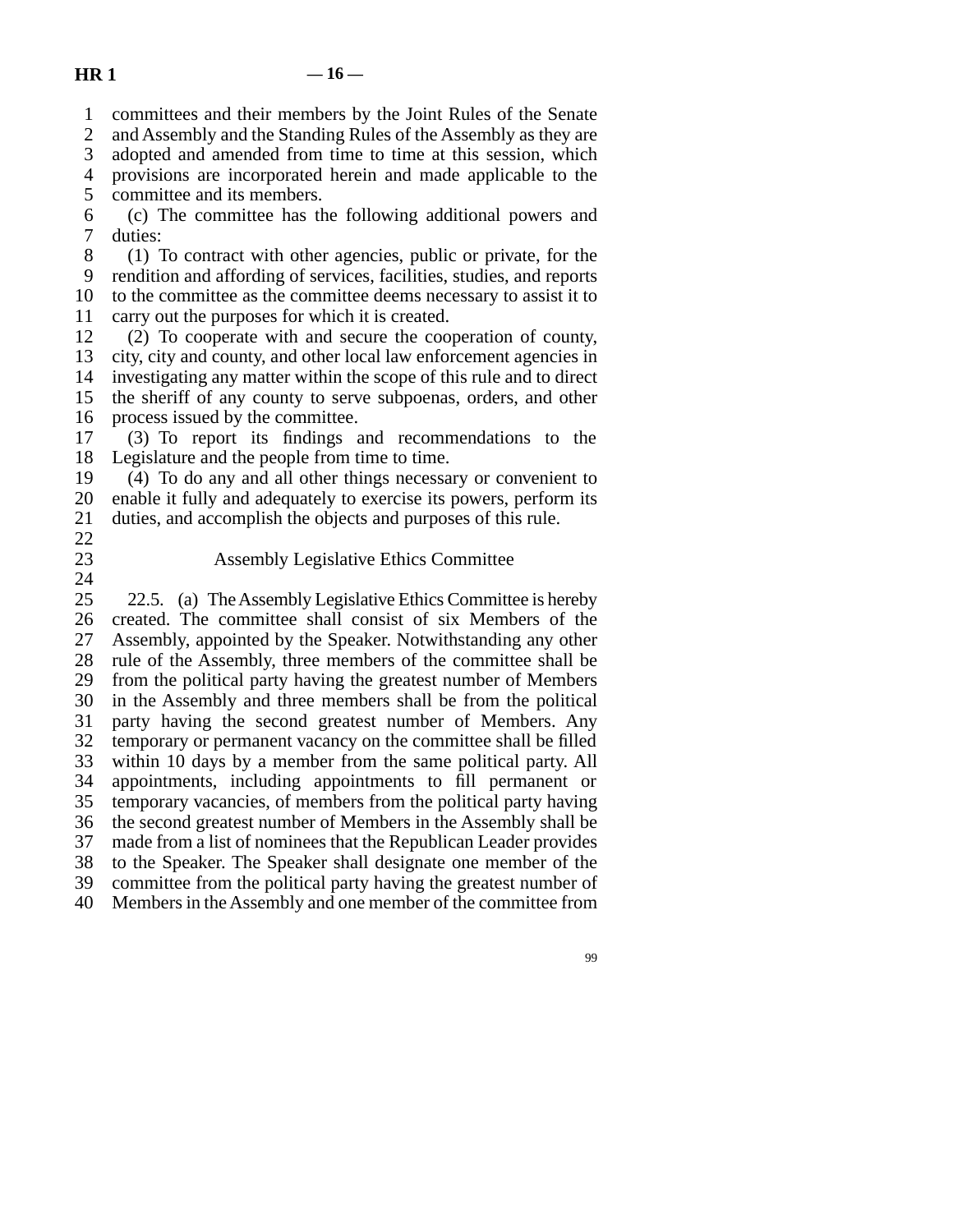line 1 the political party having the second greatest number of Members

2 to serve as co-chairpersons of the committee. The Speaker shall 3 designate one of the co-chairpersons to serve as the presiding

4 officer at any meeting or hearing conducted by the committee.

5 If a verified complaint is filed against a member of the

line 6 committee, the Speaker shall temporarily replace the member with

7 a Member from the same political party, who shall serve until the

8 complaint is dismissed or the Assembly takes final action on the

9 complaint, whichever occurs first.

10 (b) The provisions of this rule, and of Rule 11.5 related to line 11 investigating committees, apply to the committee and govern its 12 proceedings.

13 Prior to the issuance of any subpoena by the committee with 14 respect to any matter before the committee, it shall, by a resolution 15 adopted by the committee pursuant to a vote in accordance with 16 subdivision (n), define the nature and scope of its investigation in

17 the matter before it.

18 (c) Funds for the support of the committee shall be provided

19 from the Assembly Operating Fund in the same manner that those

20 funds are made available to other committees of the Assembly.

21 (d) (1) The committee has the power, pursuant to this rule and 22 Article 3 (commencing with Section 8940) of Chapter 1 of Part 1 23 of Division 2 of Title 2 of the Government Code, to investigate 24 and make findings and recommendations concerning violations 25 by Members of the Assembly of any provision of Article 2 by Members of the Assembly of any provision of Article 2 26 (commencing with Section 8920) of Chapter 1 of Part 1 of Division 27 2 of Title 2 of the Government Code or of any other provision of 28 law or legislative rule that governs the official conduct of Members 29 of the Assembly, hereafter collectively referred to as "standards" 30 of conduct." line 31 (2) The committee may, on its own action pursuant to a vote in

32 accordance with subdivision (n), initiate an investigation of a 33 Member of the Assembly.

 line 34 (e) Any person may file with the committee a verified complaint 35 in writing, which shall state the name of the Member of the 36 Assembly alleged to have violated any standard of conduct, and 37 which shall set forth the particulars thereof with sufficient clarity 38 and detail to enable the committee to make a determination. The 39 person filing the complaint thereafter shall be designated the 40 complainant.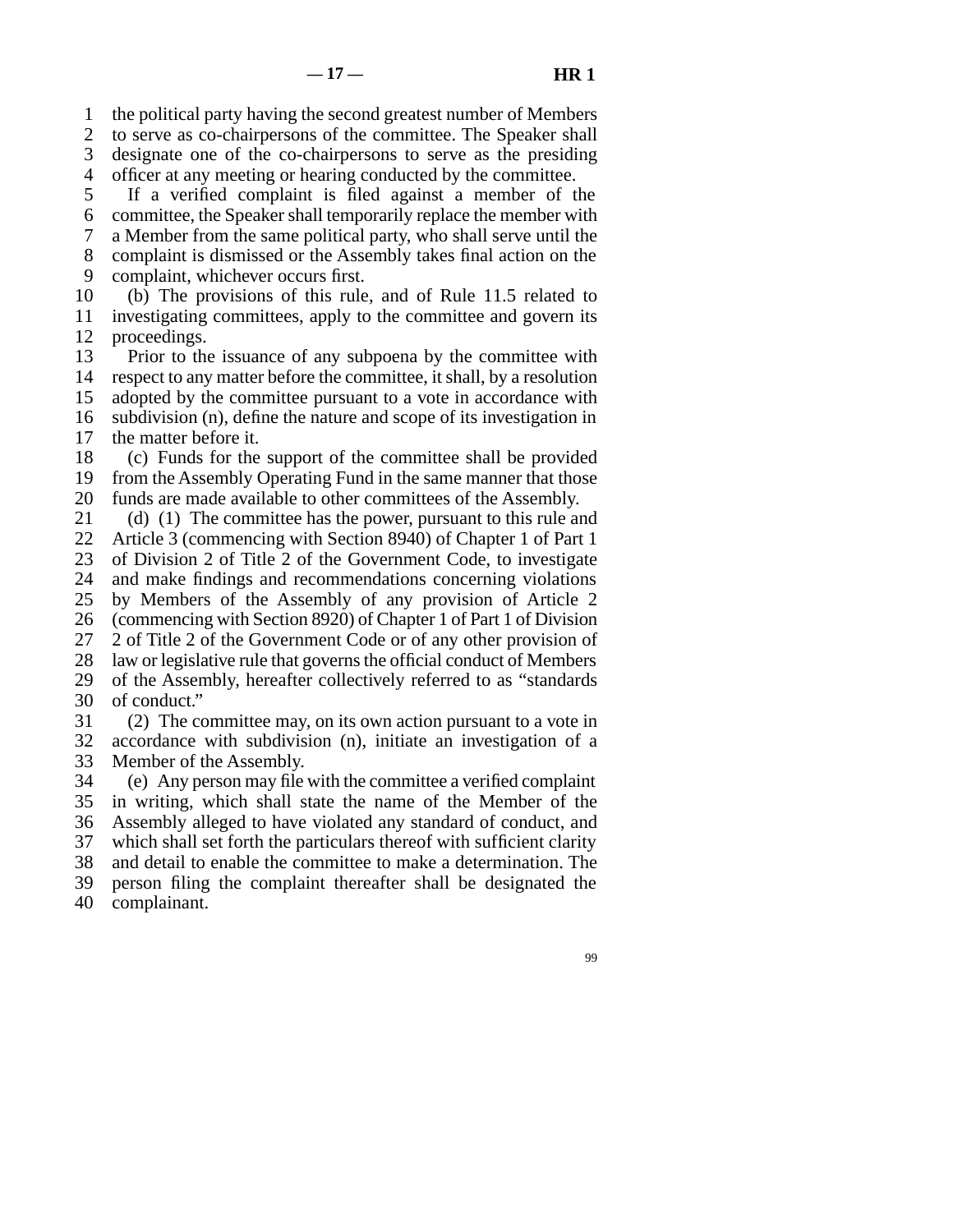line 1 If a verified complaint is filed with the committee, the committee

2 promptly shall send a copy of the complaint to the Member of the<br>3 Assembly alleged to have committed the violation complained of,

Assembly alleged to have committed the violation complained of,

4 who thereafter shall be designated the respondent.

5 A complaint may not be filed with the committee after the 6 expiration of 12 months from the date the alleged violation is 7 discovered or three years from the date of the alleged violation, 8 whichever occurs first.

9 (f) (1) Within 30 days of receipt of a verified complaint, the 10 co-chairpersons of the committee shall make an initial 11 determination as to whether the alleged conduct of the Member 12 of the Assembly against whom the verified complaint has been 13 filed falls within the jurisdiction of the committee. If the 14 co-chairpersons agree that the alleged conduct does not fall within 15 the jurisdiction of the committee, the committee shall notify the 16 complainant and respondent of the determination and the complaint 17 shall be dismissed. If one or both of the co-chairpersons determine 18 that the alleged conduct falls within the jurisdiction of the 19 committee, the complaint shall be deemed to fall within the 20 committee's jurisdiction and shall be subject to the applicable 21 procedures set forth in paragraphs  $(2)$  to  $(6)$ , inclusive.

22 (2) If the verified complaint is deemed to fall within the 23 iurisdiction of the committee pursuant to paragraph  $(1)$ , the jurisdiction of the committee pursuant to paragraph  $(1)$ , the 24 committee shall determine whether the verified complaint alleges<br>25 facts, directly or upon information and belief, sufficient to facts, directly or upon information and belief, sufficient to 26 constitute a violation of any standard of conduct.

 $27$  (3) (i) If the committee determines that the verified complaint 28 does not allege facts, directly or upon information and belief, 29 sufficient to constitute a violation of any standard of conduct, it 30 shall dismiss the complaint and so notify the complainant and 31 respondent.

32 (ii) If the committee determines that the verified complaint does 33 allege facts, directly or upon information and belief, sufficient to 34 constitute a violation of any standard of conduct, the committee 35 promptly shall investigate the alleged violation and if, after this 36 preliminary investigation, the committee finds that reasonable 37 cause exists for believing the allegations of the complaint, it shall 38 fix a time for a hearing in the matter, which shall be not more than 39 30 days after that finding. The committee may, however, seek an 40 extension of this period, not to exceed an additional 30 days, which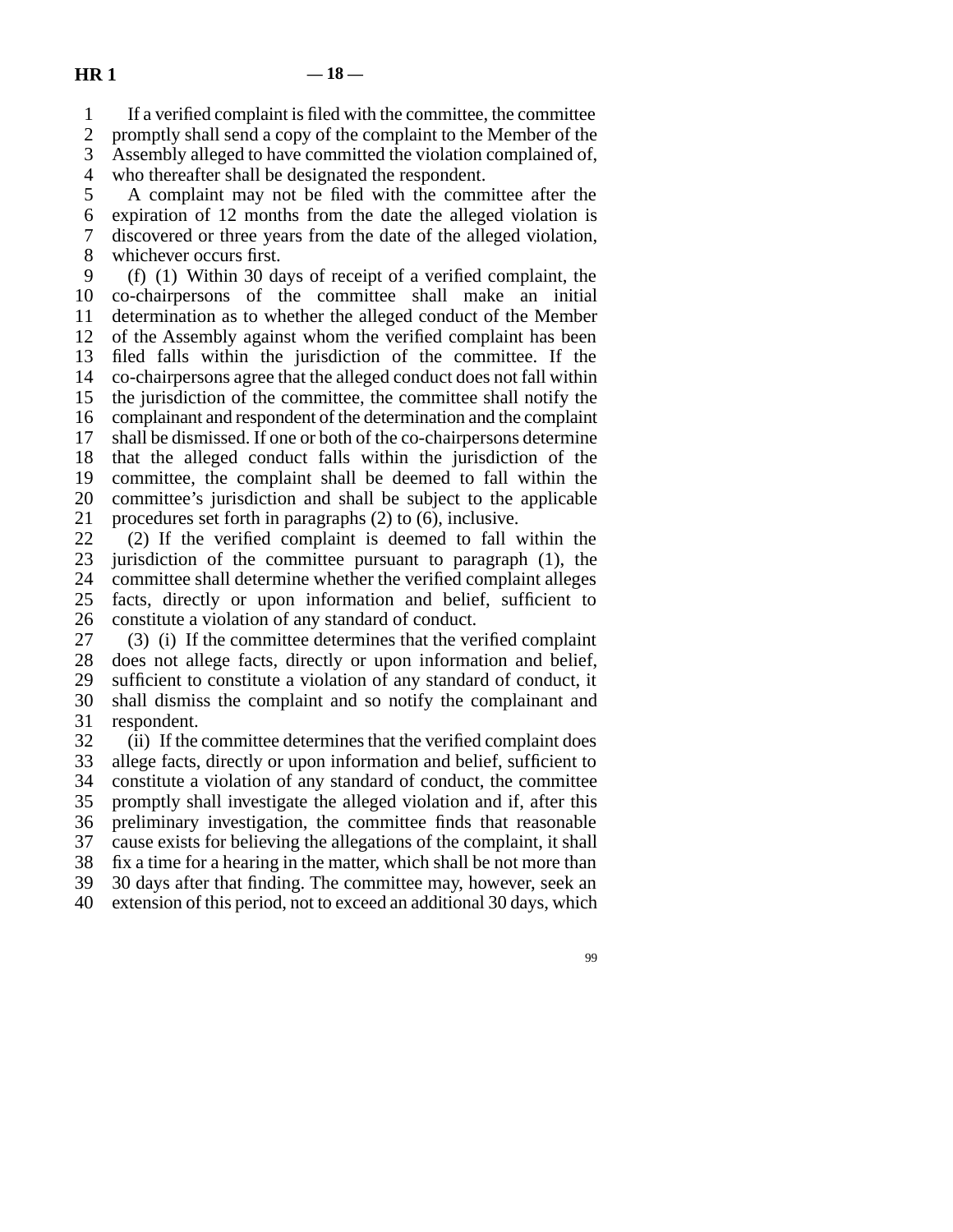line 1 may be granted by a majority vote of the Committee on Rules. If, 2 after preliminary investigation, the committee does not find that 3 reasonable cause exists for believing the allegations of the 4 complaint, the committee shall dismiss the complaint. In either 5 event, the committee shall notify the complainant and the 6 respondent of its determination.

 line 7 (4) The committee shall make its determination under paragraph 8 (2) or (3), pursuant to a vote in accordance with subdivision  $(n)$ , 9 not later than 120 days after first receiving a complaint that satisfies 10 subdivision (e). The committee may, however, seek an extension, 11 not to exceed 30 days, which may be granted by a majority vote 12 of the membership of the Committee on Rules. If the committee 13 has requested a law enforcement agency to investigate the 14 complaint or if the committee knows the complaint is being 15 investigated by a law enforcement agency, the time limits set forth 16 in this subdivision shall be tolled until the investigation is 17 completed.

18 (5) The committee's determination under paragraph  $(2)$  or  $(3)$ 19 shall be stated in writing, with reasons given therefor, and shall 20 be provided to the Assembly, and, in any case concerning an 21 alleged violation of Article 2 (commencing with Section 8920) of 22 Chapter 1 of Part 1 of Division 2 of Title 2 of the Government 23 Code, shall be provided to the appropriate law enforcement agency. 24 This written determination is a public record and is open to public inspection. inspection.

26 (6) Any deliberations of the committee from the time of receipt 27 of a complaint until it decides to dismiss the complaint or to set a of a complaint until it decides to dismiss the complaint or to set a 28 hearing shall not be open to the public unless the respondent 29 requests a public meeting.

 $\delta$  (g) After the complaint has been filed, the respondent shall be 31 entitled to examine and make copies of all evidence in the 32 possession of the committee relating to the complaint.

33 (h) If a hearing is held pursuant to subdivision (f), the 34 committee, before the hearing has commenced, shall issue 35 subpoenas and subpoenas duces tecum at the request of any party 36 in accordance with Chapter 4 (commencing with Section 9400) of

37 Part 1 of Division 2 of Title 2 of the Government Code. All of the

38 provisions of that chapter, except Section 9410 of the Government<br>39 Code, shall apply to the committee and the witnesses before it. Code, shall apply to the committee and the witnesses before it.

40 (i) At any hearing held by the committee: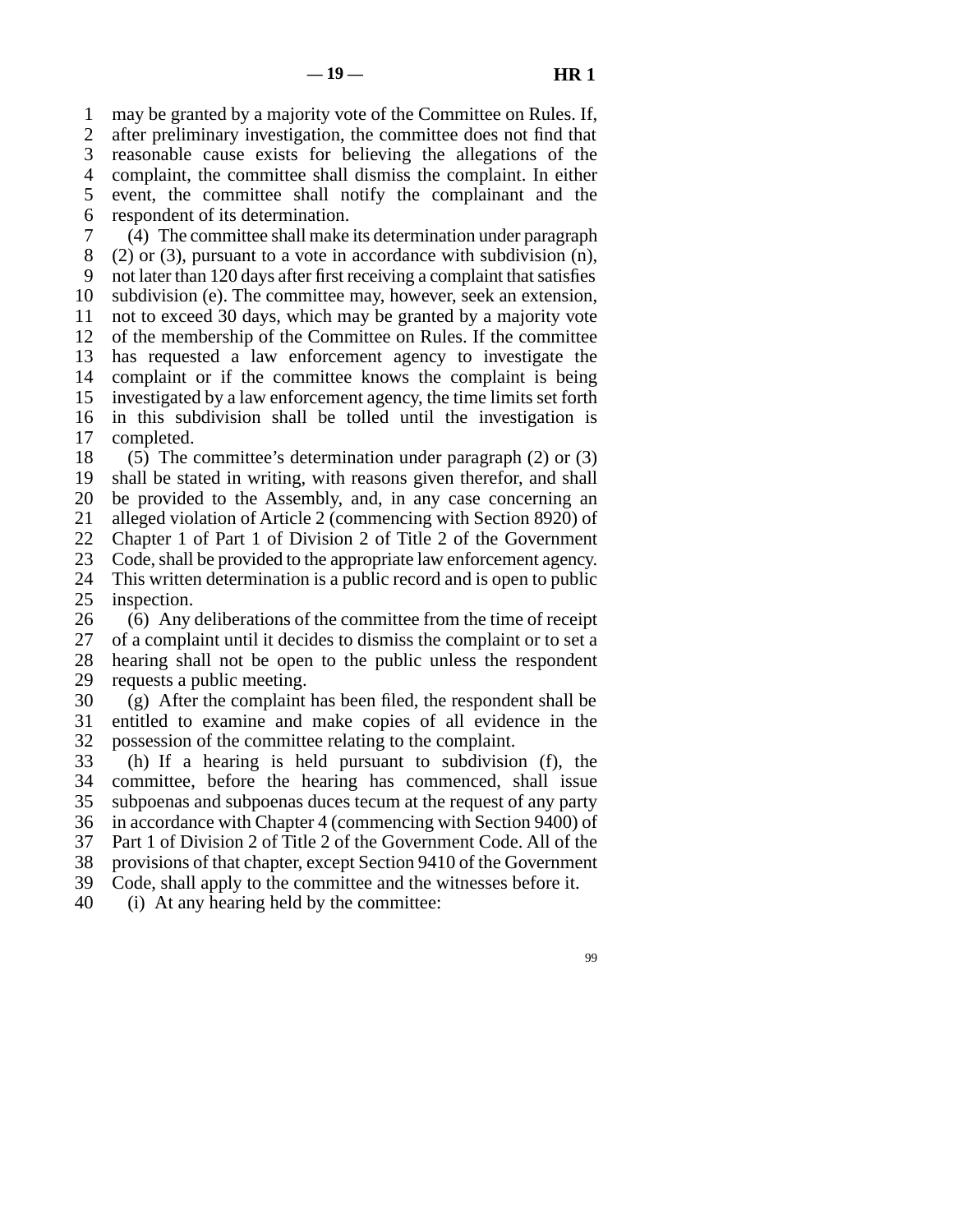line 1 (1) Oral evidence shall be taken on oath or affirmation.

2 (2) Each party shall have these rights: to be represented by legal counsel; to call and examine witnesses; to introduce exhibits; and

counsel; to call and examine witnesses; to introduce exhibits; and

4 to cross-examine opposing witnesses.

 $\overline{5}$  (3) The hearing shall be open to the public.

 $\delta$  (i) Any official or other person whose name is mentioned at any

 line 7 investigation or hearing of the committee, and who believes that 8 testimony has been given that adversely affects him or her, shall line 9 have the right to testify or, at the discretion of the committee, to 10 testify under oath relating solely to the material relevant to the

11 testimony regarding which he or she complains.

12 (k) The committee shall have 15 days following the hearing 13 within which to deliberate and reach its final determination on the 14 matter as follows:

15 (1) If the committee finds that the respondent has not violated 16 any standard of conduct, it shall order the action dismissed, shall 17 notify the respondent and complainant thereof, and, in cases 18 concerning an alleged violation of Article 2 (commencing with 19 Section 8920) of Chapter 1 of Part 1 of Division 2 of Title 2 of the 20 Government Code, shall transmit a copy of the complaint and the 21 fact of dismissal to the appropriate law enforcement agency. The 22 complaint and the fact of dismissal transmitted pursuant to this

23 paragraph are public records and open to public inspection.

24 (2) If the committee finds that the respondent has violated any standard of conduct, it shall state its findings of fact and submit a standard of conduct, it shall state its findings of fact and submit a 26 report thereon to the Assembly. This report shall be accompanied 27 by a house resolution, authored by the committee, which shall be 28 introduced at the Chief Clerk's desk and then referred by the 29 Committee on Rules to the Ethics Committee. The house resolution 30 shall include a statement of the committee's findings and the 31 committee's recommendation for disciplinary action. Within seven 32 days, the committee shall adopt the final form of the house 33 resolution and report it to the Assembly for placement on the Daily 34 File. The committee also shall send a copy of those findings and 35 report to the complainant and respondent, and, in cases concerning 36 an alleged violation of Article 2 (commencing with Section 8920) 37 of Chapter 1 of Part 1 of Division 2 of Title 2 of the Government 38 Code, shall report thereon to the appropriate law enforcement 39 agency. The report submitted pursuant to this paragraph is a public

40 record and open to public inspection.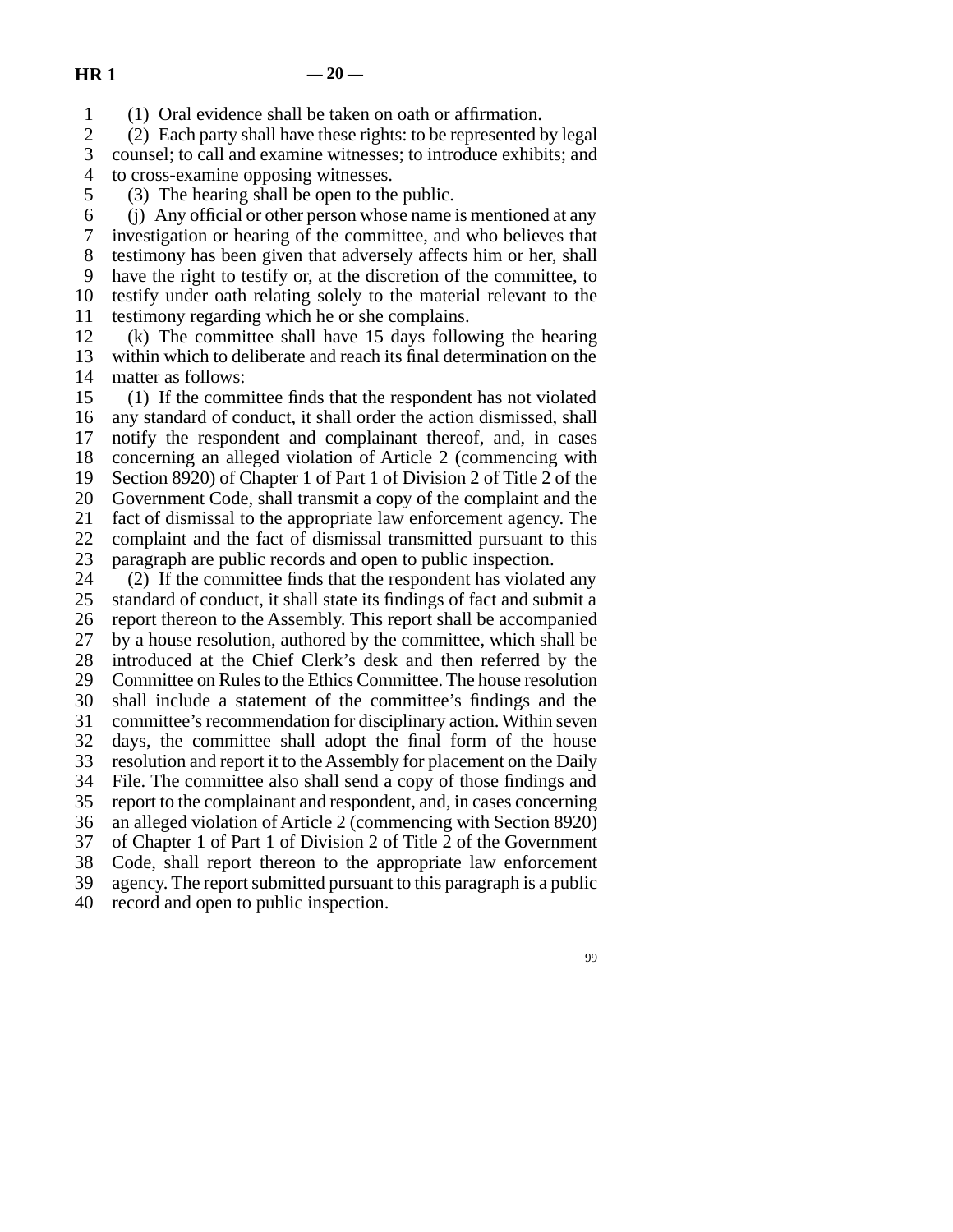1 After the receipt of a copy of the committee's final report and 2 house resolution, the Assembly expeditiously shall take appropriate 3 action with respect to the respondent.

 line 4 (*l*) The filing of a complaint with the committee pursuant to this 5 rule suspends the running of the statute of limitations applicable line 6 to any violation of any standard of conduct alleged in the substance 7 of that complaint while the complaint is pending.

8 (m) The committee shall maintain a record of its investigations, line 9 inquiries, and proceedings. All records, complaints, documents, 10 and reports filed with or submitted to or made by the committee, 11 and all records and transcripts of any investigations, inquiries, or 12 hearings of the committee under this rule shall be deemed 13 confidential and shall not be open to inspection, without the express 14 permission of the committee, by any person other than a member 15 of the committee, or an employee of the committee or other state 16 employee designated to assist the committee, except as otherwise 17 specifically provided in this rule. The committee may, by adoption 18 of a resolution, authorize the release to the Attorney General or a 19 district attorney of the appropriate county of any information, 20 records, complaints, documents, reports, and transcripts in its 21 possession that are material to any matter pending before the 22 Attorney General or that district attorney. All matters presented 23 at a public hearing of the committee and all reports of the 24 committee stating a final finding of fact pursuant to subdivision 25 (k) shall be public records and open to public inspection. Any  $\ell$  (k) shall be public records and open to public inspection. Any 26 employee of the committee who divulges any matter that is deemed 27 to be confidential by this subdivision shall be subject to discipline 28 by the Committee on Rules. 29 (n) The committee may take any action authorized by this rule

30 only upon the vote of not less than two members from the 31 registered political party having the greatest number of Members 32 in the Assembly and two members from the registered political 33 party having the second greatest number of Members. Any vacancy 34 on the committee does not reduce the votes required to take action. 35 (o) The committee may render advisory opinions to Members 36 of the Assembly with respect to the standards of conduct and their 37 application and construction. The committee may secure an opinion 38 from the Legislative Counsel for this purpose or issue its own 39 opinion. Any committee advisory opinion shall be prepared by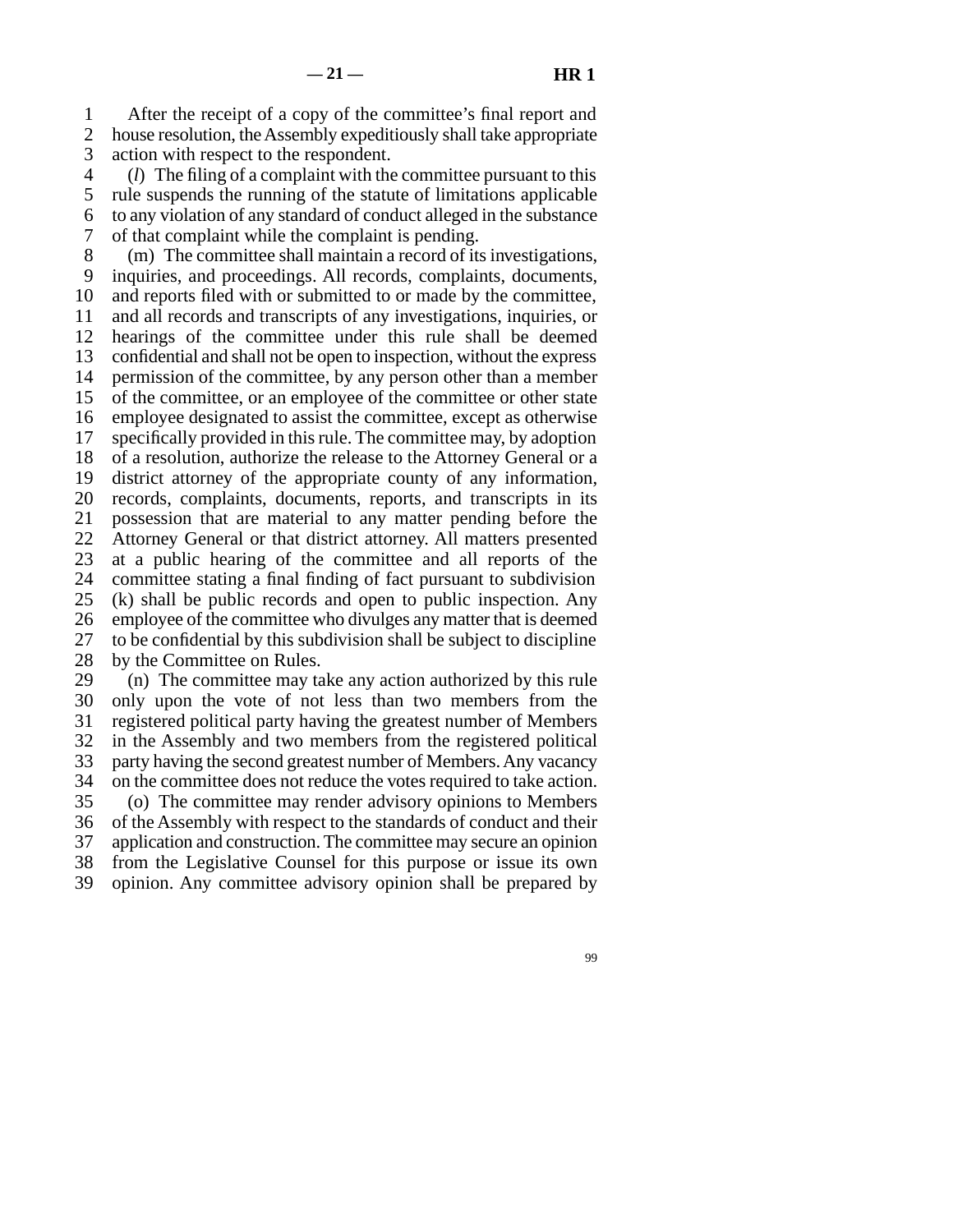| $\mathbf{1}$   | committee members or staff and shall be adopted by the committee     |
|----------------|----------------------------------------------------------------------|
| $\overline{2}$ | pursuant to subdivision (n).                                         |
| 3              | (p) The committee shall conduct, at least semiannually, an           |
| $\overline{4}$ | orientation course on the relevant statutes and regulations          |
| 5              | governing official conduct. The curriculum and presentation of       |
| 6              | the course shall be established by the Committee on Rules. At least  |
| 7              | once each biennial session, each Member of the Assembly and          |
| 8              | each employee of the Assembly shall attend one of these courses.     |
| 9              | (q) Pursuant to Section 8956 of the Government Code, the             |
| 10             | committee shall do each of the following:                            |
| 11             | (1) Conduct, at least semiannually, an orientation course on the     |
| 12             | relevant ethical issues and laws relating to lobbying.               |
| 13             | (2) Impose fees on lobbyists for attending the course specified      |
| 14             | in paragraph (1) at an amount that will permit the participation of  |
| 15             | lobbyists to the fullest extent possible.                            |
| 16             |                                                                      |
| 17             | Printing of Committee Reports                                        |
| 18             |                                                                      |
| 19             | All requests for the printing of reports of Assembly<br>23.          |
| 20             | committees shall be referred to the Committee on Rules. The          |
| 21             | Committee on Rules shall determine the number of copies needed,      |
| 22             | whether the report shall be printed in the Journal, and whether the  |
| 23             | report shall be distributed electronically. The Committee on Rules   |
| 24             | shall authorize the distribution of reports electronically whenever  |
| 25             | possible.                                                            |
| 26             |                                                                      |
| 27             | <b>Assembly Employees</b>                                            |
| 28             |                                                                      |
| 29             | 24. Every employee who works for a committee of the                  |
| 30             | Assembly or a subcommittee of a committee, for a Member of the       |
| 31             | Assembly, for the Chief Clerk's office, or for the Sergeant at Arms, |
| 32             | is an employee of the Assembly. All employees of the Assembly        |
| 33             | serve at the pleasure of the Assembly and the terms and conditions   |
| 34             | of their employment may be modified, or their employment may         |
| 35             | be terminated at will, at any time and without notice, by the        |
| 36             | Committee on Rules.                                                  |
| 37             | Every applicant for employment by the Assembly shall prepare         |
| 38             | a formal application for employment on forms prescribed by the       |
| 39             | Committee on Rules. The application shall include a statement of     |
| 40             | his or her present employment, his or her employment during the      |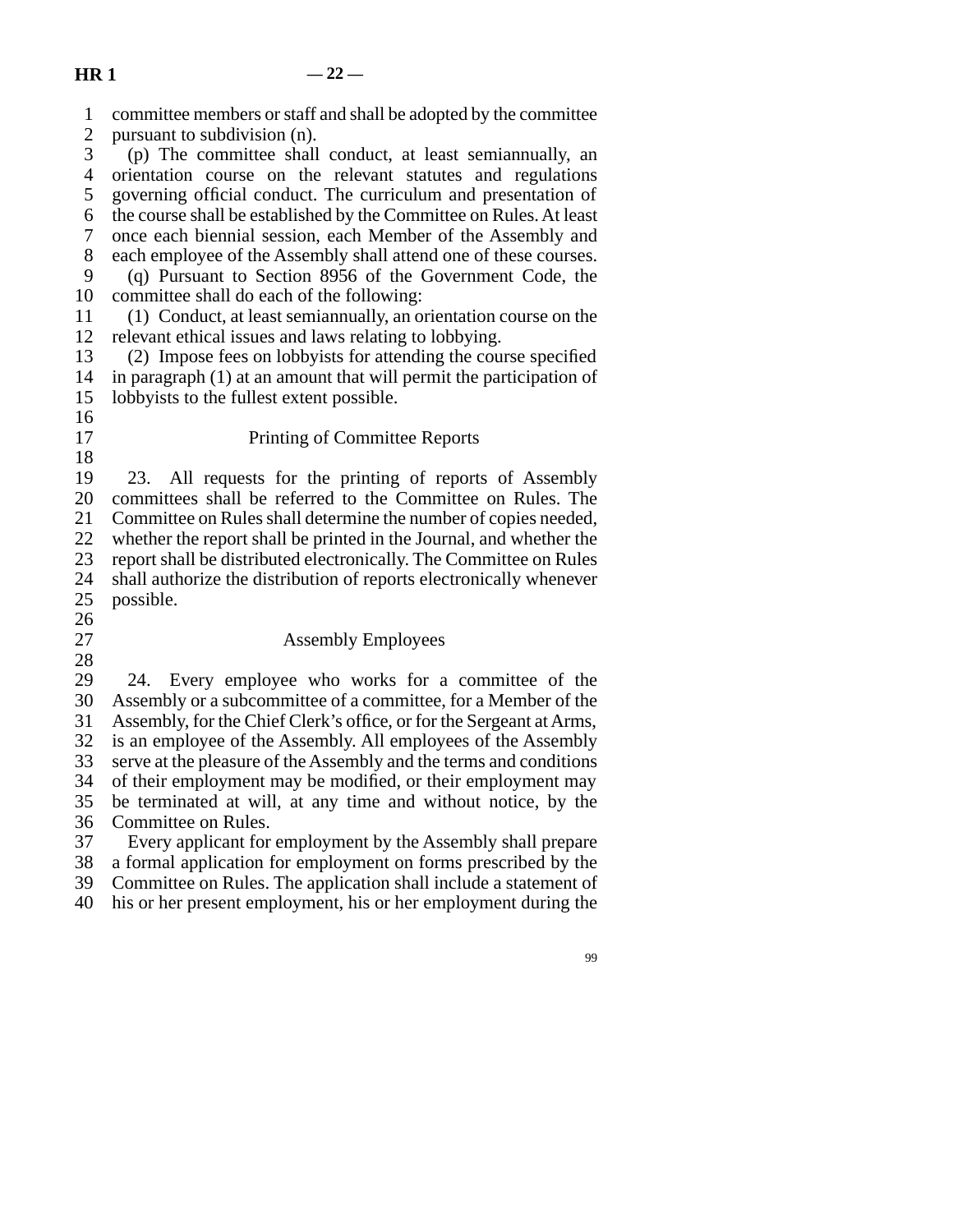line 1 preceding two years, and other pertinent information that the 2 Committee on Rules may require. The application shall be certified 3 under penalty of perjury, and any willful false statement or 4 omission of a material fact shall be punishable as perjury. If the 5 application discloses any fact that indicates that the applicant has line 6 a personal interest that would conflict with the faithful performance 7 of his or her duties, the applicant shall not be employed. All 8 applications shall be retained in the records of the committee. 9 Every employee shall complete the Assembly ethics course in 10 the first six months of his or her employment. Thereafter, every 11 employee shall take the course in the first six months of every 12 legislative session. 13 Every employee shall, within the first six months of every 14 legislative session, take a course on sexual harassment prevention.

15 The content of the course shall be determined by the Committee 16 on Rules and shall include the Assembly's policy on sexual 17 harassment prevention and response.

18 An employee may not engage in any outside business activity 19 or outside employment that is inconsistent, incompatible, or in 20 conflict with his or her functions or responsibilities as an employee 21 of the Assembly. Any employee who engages in any outside 22 business activity or employment that is in any way related to his

23 or her functions or responsibilities as an employee shall promptly 24 notify the Committee on Rules of that business activity or 25 employment. employment.

 $\frac{26}{27}$ 

line 28

# Public Legislative Meetings

29 25. (a) Accredited press representatives and the public shall 30 not be excluded from any public legislative meeting or hearing 31 and shall not be prohibited from taking photographs of, televising, 32 or recording the committee or house hearings.

33 (b) The Committee on Rules shall adopt reasonable rules 34 regarding access to public legislative meeting and hearing spaces, 35 including the placement and use of equipment for recording or 36 broadcasting, to minimize disruption of the proceedings. The rules 37 shall grant priority to accredited press representatives in allocating 38 access to public legislative meetings and hearings.

39

# 40 IV. ASSEMBLY FUNCTIONS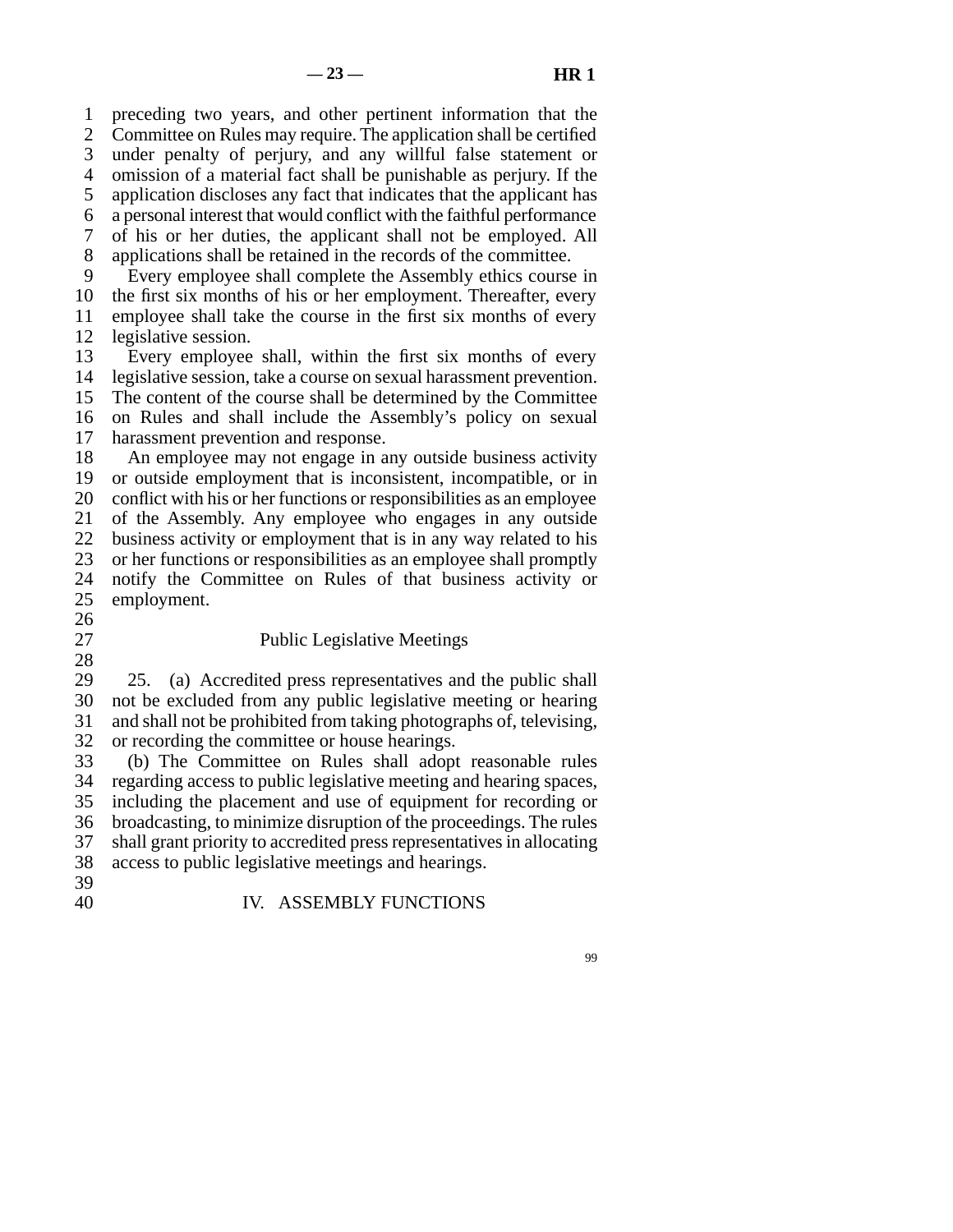# 1 A. Duties of Assembly Officers Duties of the Speaker

4 26. (a) The Speaker possesses the powers and shall perform 5 the duties prescribed as follows:

6 (1) To preserve order and decorum; he or she may speak to 7 points of order in preference to the other Members, rising from 8 his or her chair for that purpose.

 line 9 (2) To decide all questions of order subject to appeal to the 10 Assembly by any Member. On every appeal, the Speaker shall 11 have the right to assign the reason for his or her decision.

12 (3) To name any Member to perform the duties of the Speaker, 13 except that any substitution may not extend beyond adjournment.

14 (4) To have general direction over the Assembly chamber and 15 rooms set aside for the use of the Assembly, including the rooms 16 for use by Members as private offices.

17 (5) To allocate funds, staffing, and other resources for the 18 effective operation of the Assembly.

19 (6) To appoint the membership of all standing and special 20 committees, including the Committee on Rules, and their respective 21 chairpersons and vice chairpersons. The Speaker has approval 22 power over the appointment of subcommittees of standing and 23 special committees, except as otherwise provided in Rule 14.5. 24 The Committee on Rules consists of the Chairperson, Vice 25 Chairperson, and other Members who shall be appointed by the Chairperson, and other Members who shall be appointed by the 26 Speaker in accordance with the process for appointing the 27 membership of standing committees pursuant to this rule. Two 28 alternate members of the Committee on Rules shall be appointed 29 in accordance with the process for appointing members to the 30 Committee on Rules. Members and alternates so appointed shall 31 remain in office until their successors are selected as provided for 32 in these rules. The Speaker may designate any member in lieu of 33 or in addition to the alternate member to fill a temporary vacancy.

34 An alternate member may serve when a committee member is 35 absent.

 line 36 (7) To establish a schedule of meetings of standing committees 37 or subcommittees and to approve special meetings at a time 38 different from the scheduled time.

39 (8) To have general control and direction over the Journals, 40 papers, and bills of the Assembly and to establish a procedure in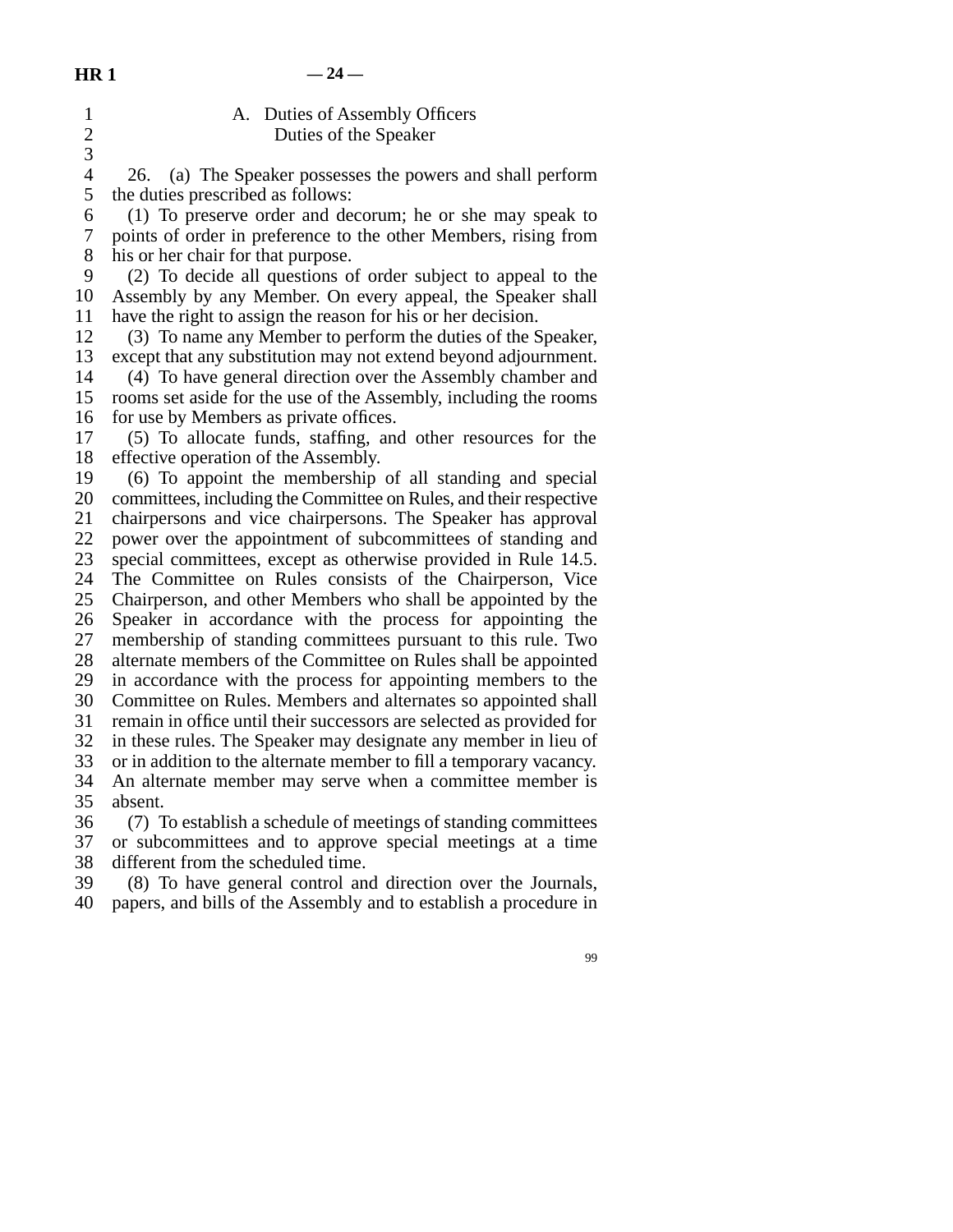1 accordance with Rule 118 for admitting employees of the 2 Legislature to the Assembly Chambers, including the Lobby in 3 the rear of the chambers and any hallway or area of the floor that 4 is adjacent to the desks occupied by the assistants to the Chief 5 Clerk. line 6 (9) To act as Chairperson of the Committee of the Whole. 7 (10) To order the Lobby and Gallery cleared whenever he or 8 she deems it necessary. 9 (11) To authenticate by his or her signature, when necessary or 10 required by law, all bills, memorials, resolutions, orders, 11 proceedings, writs, warrants, and subpoenas issued by order of the 12 Assembly. 13 (b) The Speaker is an ex officio member of all Assembly and 14 joint committees with all of the rights and privileges of that 15 membership, except the right to vote. In counting a quorum of any 16 of those committees, the Speaker shall not be counted as a member. 17 (c) The Speaker shall, at each regular session, appoint a Member 18 of the Assembly to serve on the Judicial Council pursuant to 19 Section 6 of Article VI of the California Constitution. 20 21 Funerals and Other Ceremonies and Events  $\frac{22}{23}$ 27. The Speaker may designate any one or more of the Members 24 of the Assembly as the representatives of the Assembly to attend<br>25 funerals and other ceremonies and events in appropriate funerals and other ceremonies and events in appropriate 26 circumstances. The Members so designated shall receive their 27 expenses as provided in Joint Rule 35. line 28 29 Selection of Officers line 30 31 28. (a) The Speaker shall appoint all nonelected officers of the 32 Assembly except the Republican Leader. 33 (b) The Republican Leader shall be selected by the Assembly 34 Republican Caucus. 35 36 Duties of the Speaker pro Tempore  $37$ 38 29. The Speaker pro Tempore shall perform those duties 39 assigned by the Speaker, including the responsibility of presiding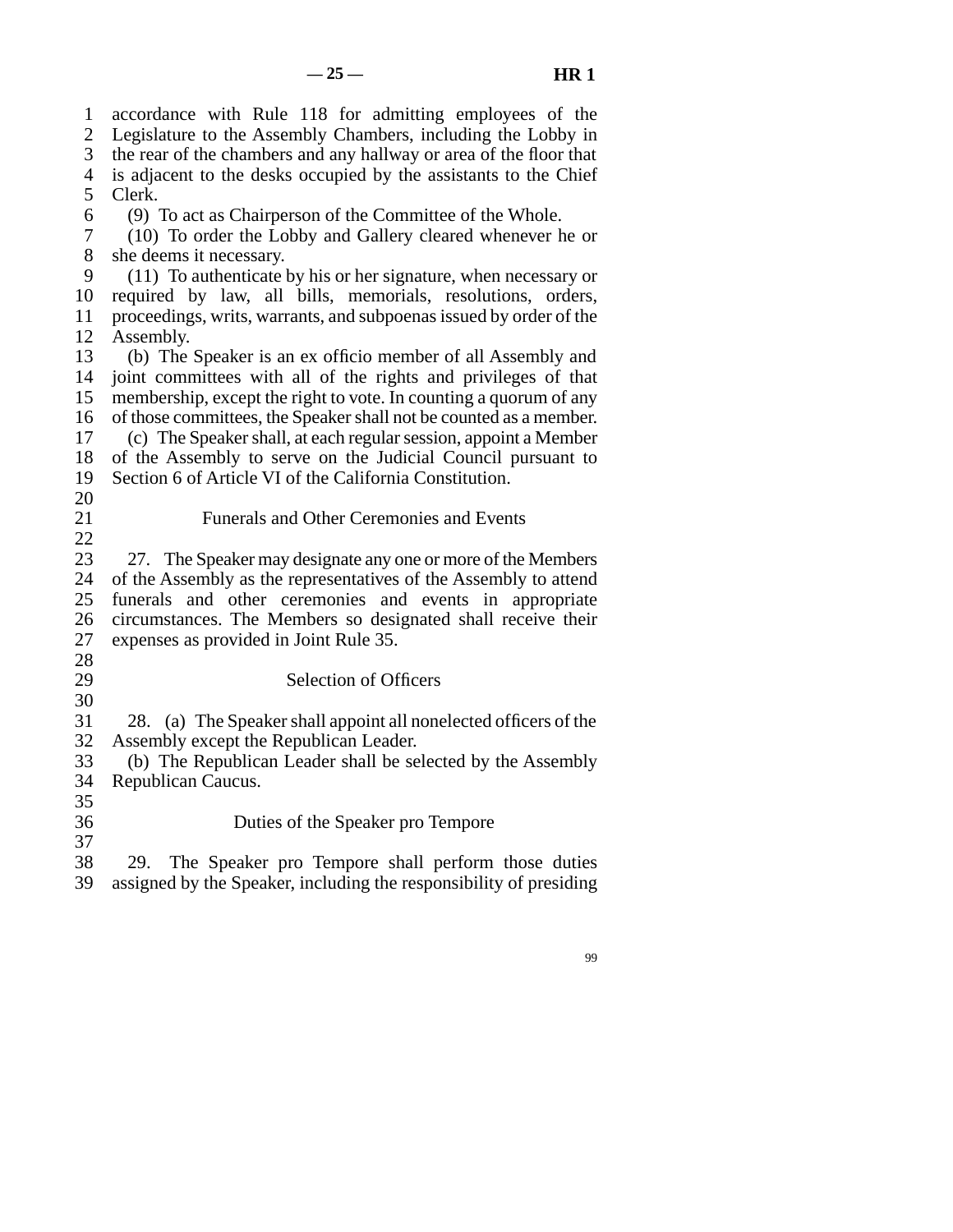| <b>HR1</b>                                                 | $-26-$                                                                                                                     |
|------------------------------------------------------------|----------------------------------------------------------------------------------------------------------------------------|
| $\mathbf{1}$<br>$\begin{array}{c} 2 \\ 3 \\ 4 \end{array}$ | over sessions of the Assembly and advising the Members on<br>parliamentary procedures of the house.                        |
| 5                                                          | Duties of the Assistant Speaker pro Tempore                                                                                |
| 6                                                          | 29.5. The Assistant Speaker pro Tempore shall perform those                                                                |
| 7                                                          | duties assigned by the Speaker or Speaker pro Tempore, including                                                           |
| 8                                                          | the responsibility of presiding over sessions of the Assembly and                                                          |
| 9                                                          | advising the Members on parliamentary procedures of the house.                                                             |
| 10                                                         |                                                                                                                            |
| 11                                                         | <b>Majority Leader</b>                                                                                                     |
| 12<br>13                                                   | 30. It is the duty of the Majority Leader to make those                                                                    |
| 14                                                         | appropriate motions, points of order, or other arrangements that                                                           |
| 15                                                         | may be necessary to expedite the proceedings of the Assembly,                                                              |
| 16                                                         | and he or she is responsible for the presentation of all matters that                                                      |
| 17                                                         | relate to the order of business, and to the promotion of harmony                                                           |
| 18                                                         | among the membership.                                                                                                      |
| 19                                                         |                                                                                                                            |
| 20                                                         | <b>Caucus Chairpersons</b>                                                                                                 |
| 21                                                         |                                                                                                                            |
| 22<br>23                                                   | 31. The chairperson of the caucus of the political party having<br>the greatest number of Members in the Assembly, and the |
| 24                                                         | chairperson of the caucus of the political party having the second                                                         |
| 25                                                         | greatest number of Members in the Assembly, shall perform those                                                            |
| 26                                                         | duties that are prescribed by their respective party caucuses.                                                             |
| 27                                                         |                                                                                                                            |
| 28                                                         | <b>Chief Clerk</b>                                                                                                         |
| 29                                                         |                                                                                                                            |
| 30                                                         | 32. The Chief Clerk of the Assembly has the following duties,                                                              |
| 31                                                         | powers, and responsibilities:                                                                                              |
| 32<br>33                                                   | (a) To keep the bills, papers, and records of the proceedings and                                                          |
| 34                                                         | actions of the Assembly and to have charge of the publication and<br>distribution of those publications related thereto.   |
| 35                                                         | (b) To supervise Assembly employees who are engaged in duties                                                              |
| 36                                                         | related to subdivision (a).                                                                                                |
| 37                                                         | (c) To act as Parliamentarian of the Assembly and to advise the                                                            |
| 38                                                         | officers of the Assembly and the Committee on Rules on                                                                     |
| 39                                                         | parliamentary procedure and the Rules of the Assembly when                                                                 |
|                                                            |                                                                                                                            |

40 called upon to do so.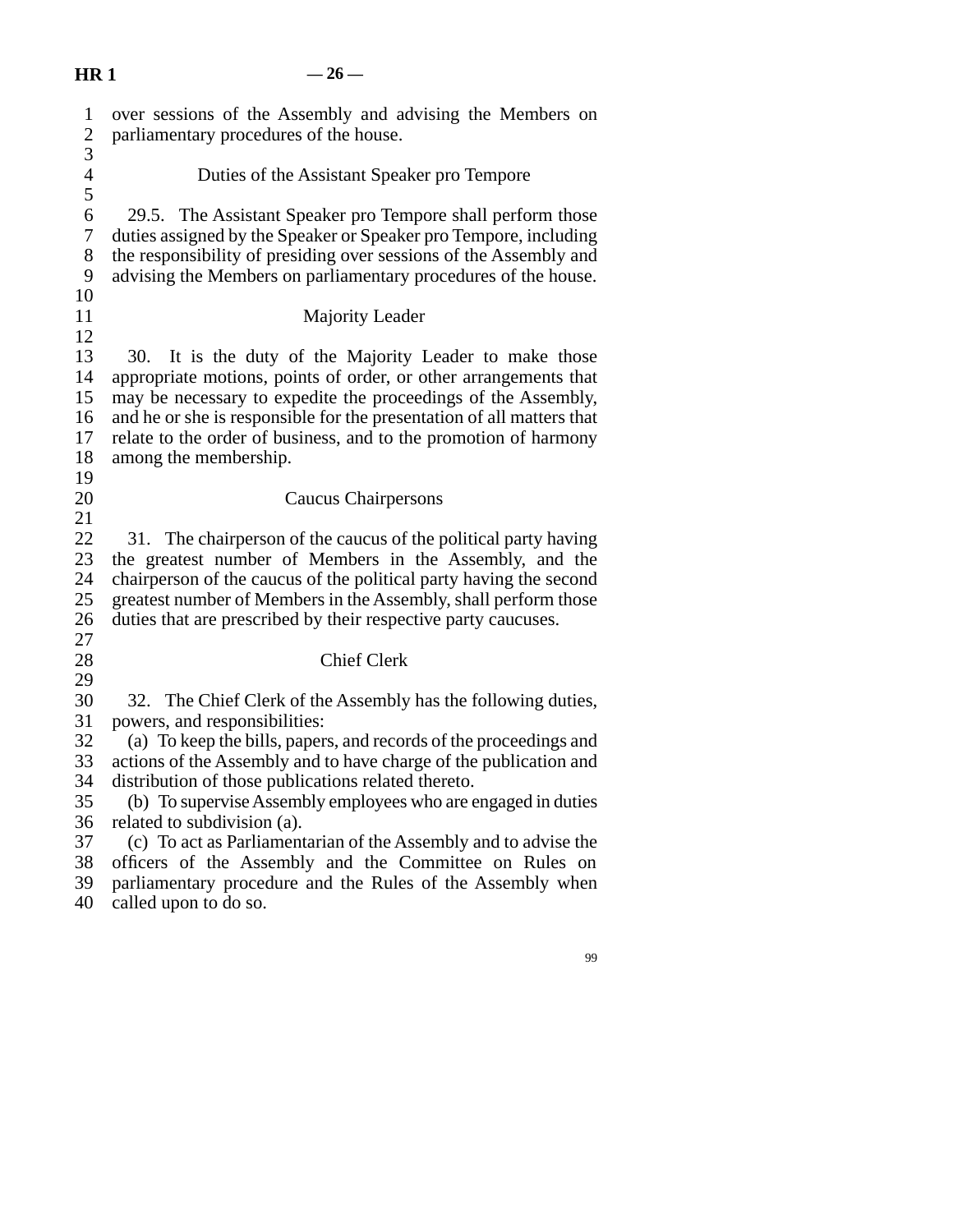line 1 (d) To prepare all bills, resolutions, histories, journals, and 2 related publications for printing. line 3 (e) To refuse to permit any bills, papers, or records to be 4 removed from his or her office or out of his or her custody, except 5 upon duly signed receipts from persons authorized. line 6 (f) To perform other duties that are prescribed by law or the 7 Committee on Rules. line 8 (g) To make technical changes in measures and amendments 9 pending before the Assembly. The Chief Clerk shall notify the 10 Speaker and the author of the measure of any such change. 11 (h) To compare all bills, ordered or considered engrossed by 12 the Assembly, with the engrossed copies thereof; before they pass 13 out of the possession of the Assembly, to see that each engrossed 14 bill is a true copy of the original, with those amendments that may 15 have been made thereto; and to see that all engrossed bills are 16 reported back in the order in which they were ordered engrossed. 17 (i) To assist the Committee on Rules, upon its request, in 18 recommending the reference of bills to the appropriate standing 19 committee. 20 The Assistant Chief Clerk shall have the powers and perform 21 the duties of the Chief Clerk during his or her absence.  $\frac{22}{23}$ Sergeant at Arms  $\frac{24}{25}$ 33. The Sergeant at Arms has the following duties, powers, 26 and responsibilities: 27 (a) To attend the Assembly during its session, preserve order, 28 announce all official messengers, and serve all process issued by 29 authority of the Assembly and directed by the Speaker; the Sergeant 30 at Arms shall receive actual expenses for himself or herself, or for 31 an assistant, incurred in executing any process. 32 (b) To see that no person is admitted to the Assembly Chamber 33 except in accordance with these rules. line 34 (c) To have general supervision over the Assistant Sergeants at 35 Arms and be responsible for their official acts and their 36 performance of and regular attendance upon their duties. 37 (d) To execute all commands of the Speaker. 38 (e) To perform all other duties pertaining to his or her office as 39 prescribed by law or Assembly rule.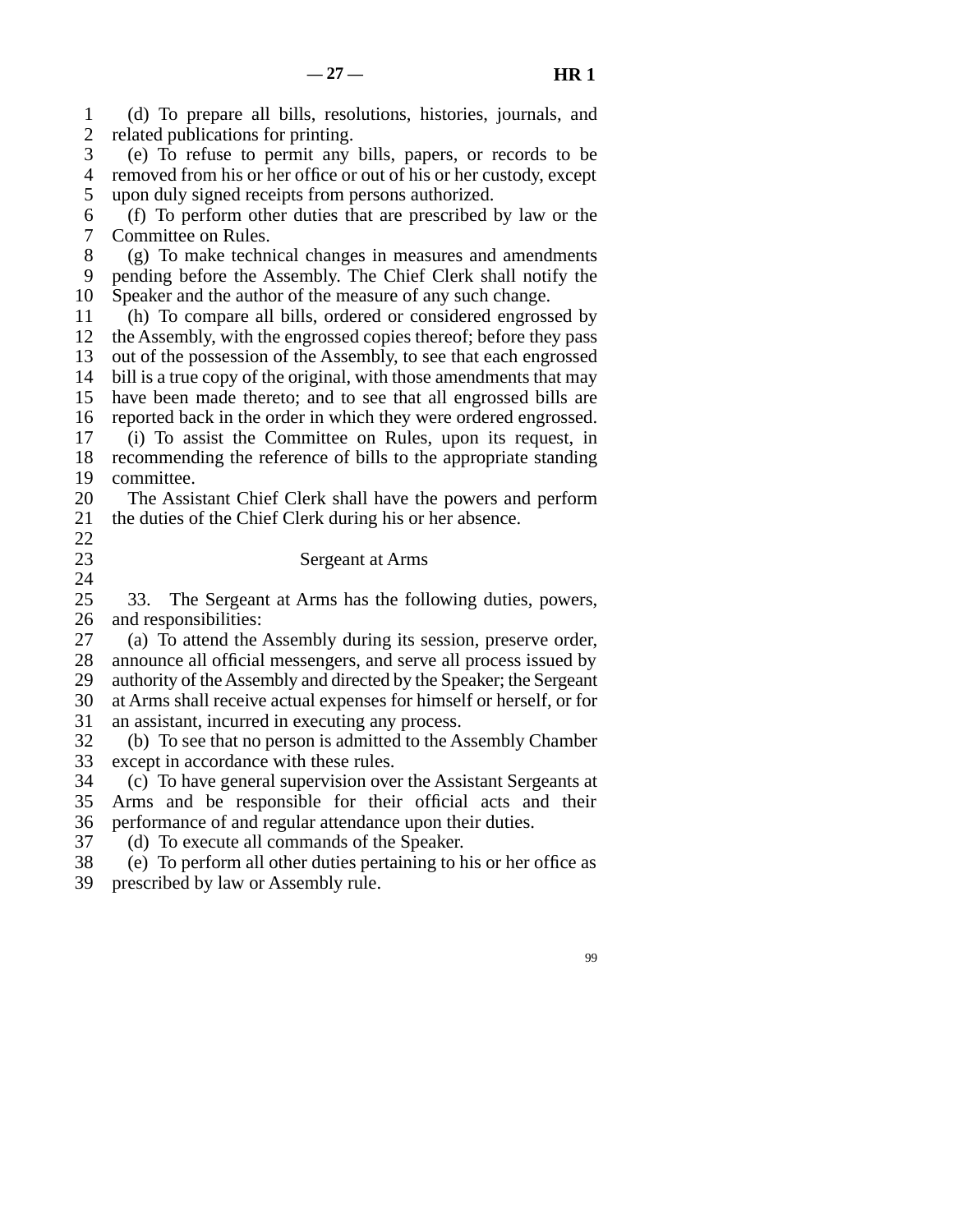line 1 The Deputy Chief Sergeant at Arms shall have the powers and 2 perform the duties of the Sergeant at Arms during his or her 3 absence. absence.

 $\overline{4}$ 

### 5 Filling Interim Vacancies—Assembly Elected Officers

6 2 34. In the event a vacancy in any office, except Speaker, elected 8 by the membership of the Assembly occurs during joint recesses, 9 the Committee on Rules shall fill the office until the session 10 reconvenes. If a vacancy occurs in the office of the Speaker during 11 a joint recess, the Committee on Rules shall notify the membership 12 within 15 days from the time the vacancy occurs and shall call a 13 caucus of the membership of the Assembly for the purpose of 14 filling the vacancy. This caucus shall be held at the State Capitol 15 within 30 days from the time the vacancy occurs. Notice of the 16 caucus shall be in writing and shall be mailed not less than 10 days 17 prior to the meeting of the caucus. If the Committee on Rules fails 18 to act within 15 days from the time the vacancy in the office of 19 Speaker occurs, the Chief Clerk of the Assembly shall act in its 20 place, following the procedure set forth in this rule. Any person 21 selected to fill any vacancy pursuant to this rule holds the office 22 until the session reconvenes.<br>23 An affirmative recorded vo An affirmative recorded vote of a majority of the duly elected 24 and qualified Members is required for the selection by the 25 Assembly caucus of a person to fill a vacancy pursuant to this rule. Assembly caucus of a person to fill a vacancy pursuant to this rule.

26 The procedure for selecting the Speaker at the caucus is the same 27 as the procedure required for the election of the Speaker at a 28 session.

29

# line 30 B. Printing

# 31 Authority for Printing

 $\frac{32}{33}$ 35. The State Printer may not charge any printing or other work 34 to the Assembly other than as provided by law or Assembly rule, 35 except upon a written order signed by the Chief Clerk of the 36 Assembly or the Chief Administrative Officer of the Assembly. 37 All invoices for printing furnished to the Assembly shall be 38 itemized and rendered by the State Printer within 30 days after 39 completion of the printing. When necessary, the Chief Clerk of 40 the Assembly or the Chief Administrative Officer of the Assembly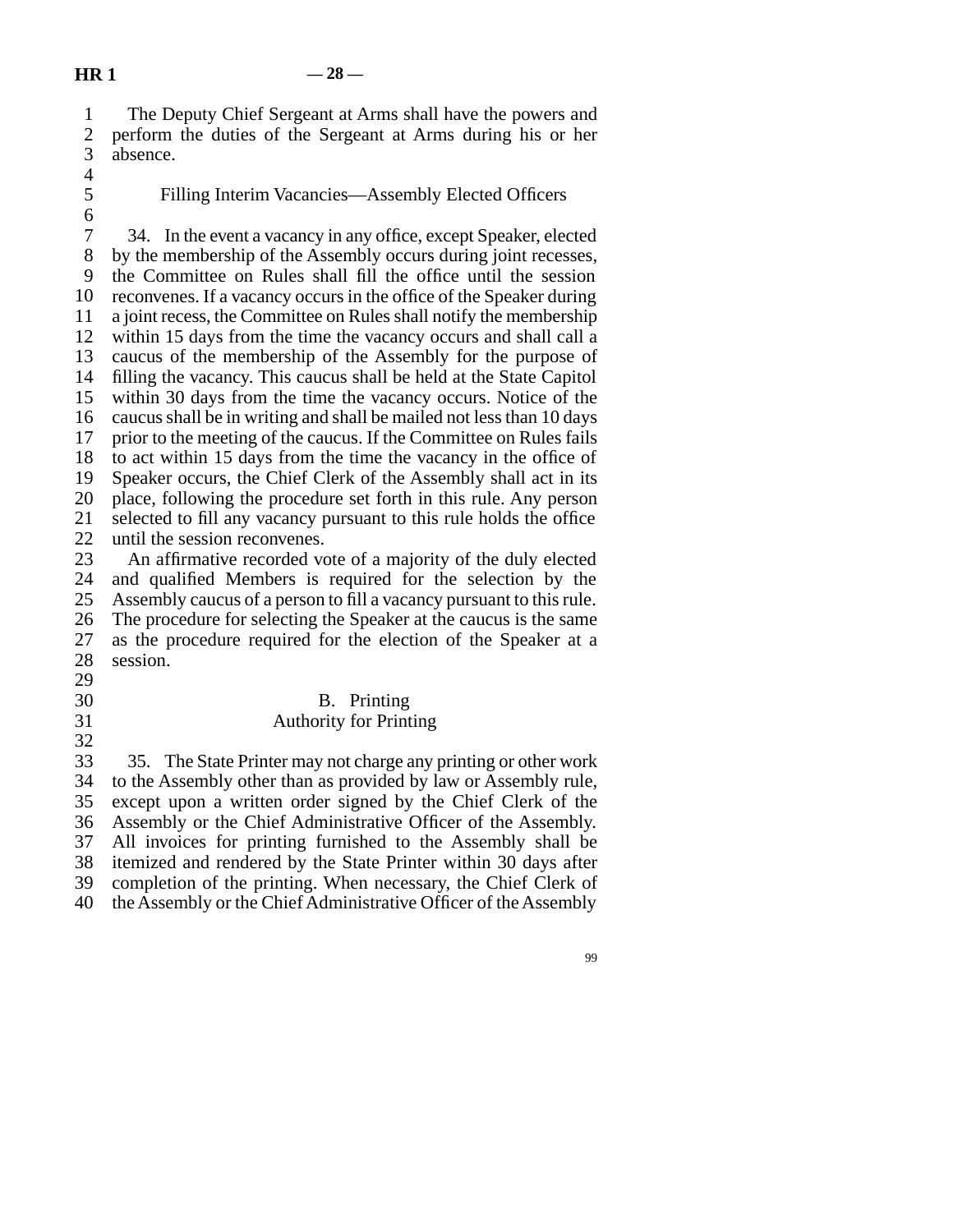line 1 may order certain printed matter completed in advance of its regular 2 order by the issuance of a rush order.  $\mathfrak{Z}$ 

 $\mathfrak{S}$ 

### 4 Ordering of Printing

6 36. The Chief Clerk is authorized to order, and is responsible 7 for ordering, the printing of bills, resolutions, journals, daily files, 8 histories, and related documents.

9 The Chief Clerk of the Assembly, or the Chief Administrative 10 Officer of the Assembly, shall order other printing as directed or 11 authorized by the Committee on Rules, and the written order for 12 that printing shall be countersigned by the Speaker or a person 13 designated by the Speaker. The Chief Clerk of the Assembly or 14 the Chief Administrative Officer of the Assembly shall also order 15 other printing as directed or authorized by resolution or motion of 16 the Assembly.

- line 17
- line 19

18 Printing Assembly History and Legislative Handbook

20 37. During the session, the Chief Clerk shall cause to be printed 21 and placed upon each Member's desk, prior to convening on 22 Monday of each week, a complete history showing all actions 23 taken upon each measure up to and including the legislative day 24 preceding its issuance. For each legislative day intervening between<br>25 the issuance of each Weekly History, there shall be printed a Daily the issuance of each Weekly History, there shall be printed a Daily 26 Supplemental History showing only actions taken upon any 27 measure since the issuance of the preceding Weekly History.

28 The Chief Clerk of the Assembly shall, as soon as practicable, 29 in each even-numbered year, commence to compile a legislative 30 manual or handbook, pursuant to Section 9740 of the Government 31 Code.

 $\frac{32}{33}$ 

line 34

Transmittal of Assembly Joint Resolutions

35 37.5. Whenever the Chief Clerk is directed to transmit copies

36 of an Assembly Joint Resolution to Members of the Legislature

37 or Members of Congress, the Chief Clerk may do one or both of 38 the following:

 line 39 (a) Transmit the copies to the designated Members by electronic 40 means.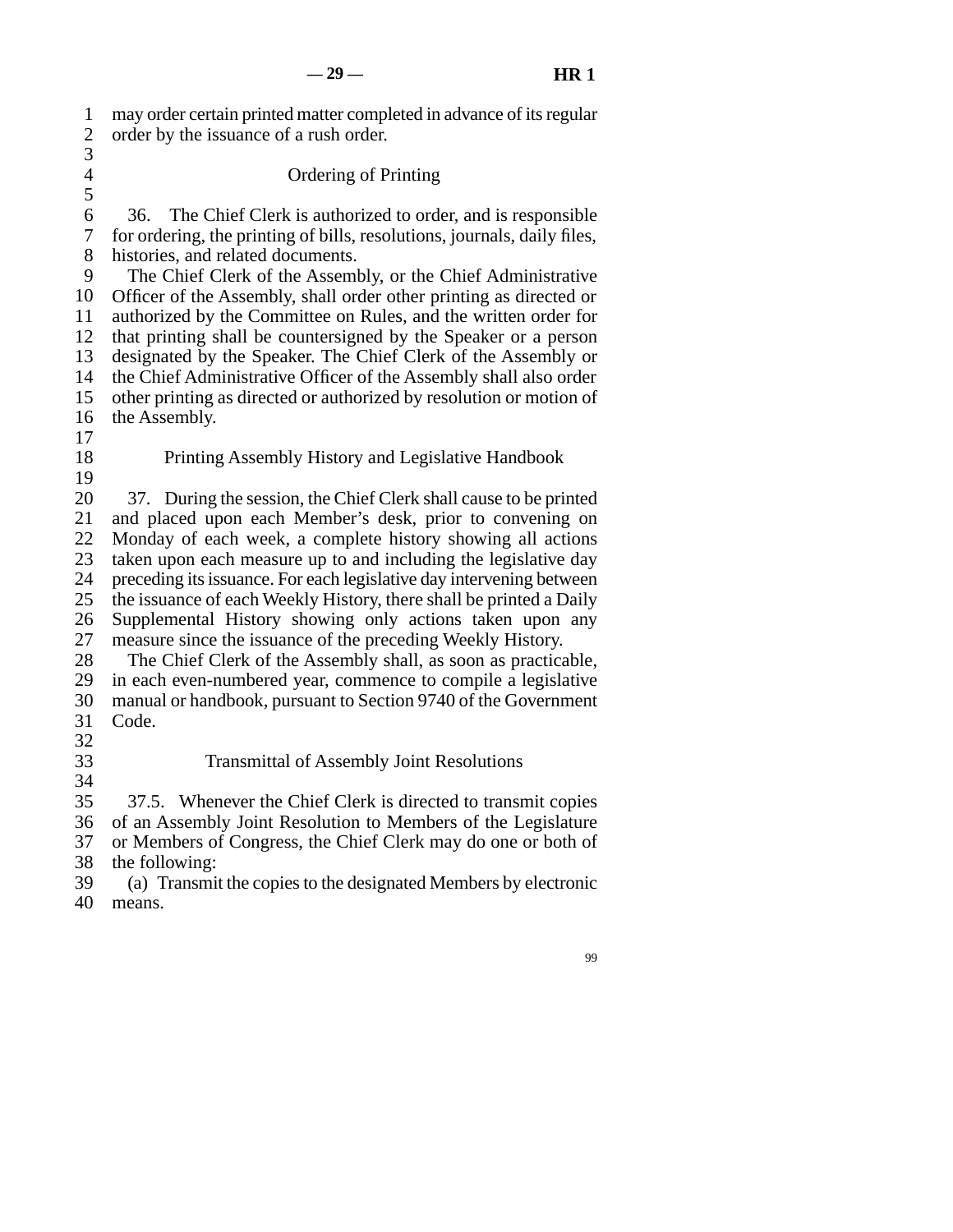| $\mathbf{1}$   | (b) Transmit one physical copy to the appropriate administrative     |
|----------------|----------------------------------------------------------------------|
| $\frac{2}{3}$  | or legislative officer of the designated body.                       |
|                |                                                                      |
| $\overline{4}$ | V. LEGISLATIVE PROCEDURE                                             |
| 5              | <b>Order of Business</b>                                             |
| 6              |                                                                      |
| $\overline{7}$ | 40.<br>(a) The order of business of the Assembly shall be as         |
| 8              | follows:                                                             |
| 9              | 1. Rollcall                                                          |
| 10             | 2. Prayer by the Chaplain                                            |
| 11             | 3. Reading of the Previous Day's Journal                             |
| 12             | 4. Presentation of Petitions                                         |
| 13             | 5. Introduction and Reference of Bills                               |
| 14             | 6. Reports of Committees                                             |
| 15             | 7. Messages From the Governor                                        |
| 16             | 8. Messages From the Senate                                          |
| 17             | 9. Motions and Resolutions                                           |
| 18             | 10. Business on the Daily File                                       |
| 19             | 11. Announcements                                                    |
| 20             | 12. Adjournment                                                      |
| 21             | (b) With the exception of Special Orders of Business, the            |
| 22             | Speaker may determine that a different order of business will result |
| 23             | in a more expeditious processing of the business of the Assembly     |
| 24             | by ordering resolutions honoring an individual or an organization,   |
| 25             | introductions, and adjournments in memory of individuals to be       |
| 26             | taken up in a different order than that listed in subdivision (a).   |
| 27             |                                                                      |
| 28             | Pledging of Allegiance to the Flag                                   |
| 29             |                                                                      |
| 30             | 41. At each session, following the prayer by the Chaplain, the       |
| 31             | Members of the Assembly and its officers and employees present       |
| 32             | in the Assembly Chamber shall pledge their allegiance to the Flag    |
| 33             | of the United States of America. The Speaker shall invite guests     |

34 present in the Assembly Chamber to join in the pledge of allegiance

99

35 to the Flag of the United States of America.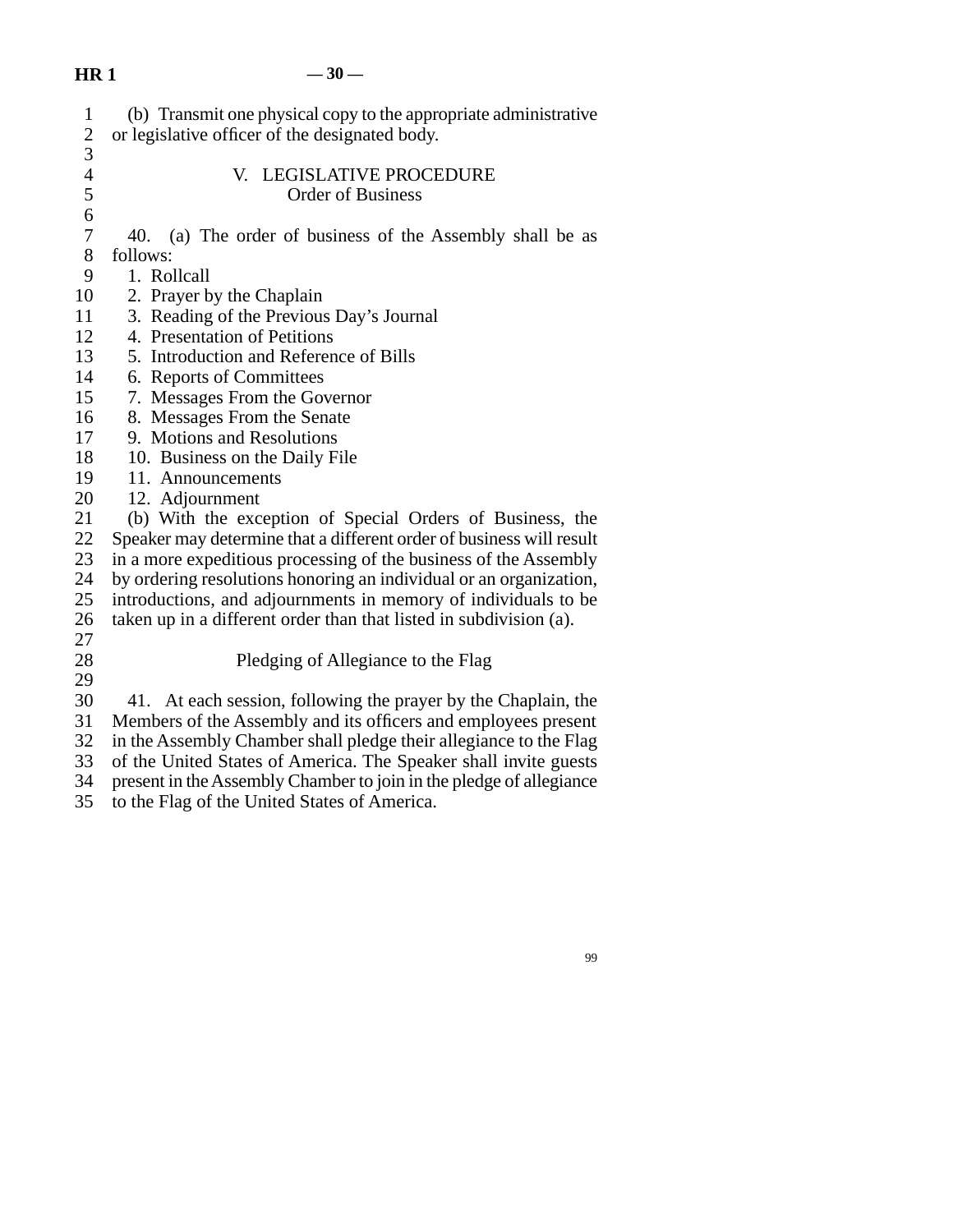| $\,1$          | Reading and Correcting Journals                                                                                                       |
|----------------|---------------------------------------------------------------------------------------------------------------------------------------|
| $\frac{2}{3}$  |                                                                                                                                       |
| $\overline{4}$ | 42. (a) The reading of the Journal of the previous day may be<br>dispensed with, on motion, by a majority vote of the Members         |
| 5              | present and voting.                                                                                                                   |
| 6              | (b) All journals of the Assembly shall be corrected by the Minute                                                                     |
| 7              | Clerk and delivered to the Chief Clerk.                                                                                               |
| 8              | (c) A motion to correct any day's Journal or to print a letter in                                                                     |
| 9              | the Journal shall always be in order and shall require a majority                                                                     |
| 10             | vote of the Members present and voting.                                                                                               |
| 11             |                                                                                                                                       |
| 12             | <b>Presentation of Petitions</b>                                                                                                      |
| 13             |                                                                                                                                       |
| 14             | Whenever petitions, memorials, or other papers are<br>43.                                                                             |
| 15             | presented by a Member, a brief statement of the contents thereof                                                                      |
| 16             | may be made verbally by the introducer. Petitions are not debatable                                                                   |
| 17             | and shall be filed, or referred to a committee as the Speaker shall                                                                   |
| 18             | determine. Receipt of that presentation and its disposition shall be                                                                  |
| 19<br>20       | noted in the Journal.                                                                                                                 |
| 21             | Upon receipt of a petition for the impeachment of any person<br>subject to impeachment by the Legislature, the Speaker shall,         |
| 22             | without comment or debate, forthwith refer the petition to                                                                            |
| 23             | committee.                                                                                                                            |
| 24             |                                                                                                                                       |
| 25             | Messages From the Governor                                                                                                            |
| 26             |                                                                                                                                       |
| 27             | 44. Messages from the Governor shall be delivered to the Chief                                                                        |
| 28             | Clerk or an assistant, and shall be read and ordered printed in the                                                                   |
| 29             | Journal unless otherwise ordered by an affirmative recorded vote                                                                      |
| 30             | of 54 or more Members.                                                                                                                |
| 31             |                                                                                                                                       |
| 32             | Messages From the Senate                                                                                                              |
| 33             |                                                                                                                                       |
| 34             | 45.<br>(a) Messages from the Senate shall be delivered to the                                                                         |
| 35             | Chief Clerk or an assistant, and shall be read and ordered printed                                                                    |
| 36             | in the Journal. The Committee on Rules may refer each bill to a                                                                       |
| 37             | committee, unless upon a motion the Assembly, by an affirmative                                                                       |
| 38<br>39       | recorded vote of 41 or more Members, refers it to some other<br>committee. The action to refer a bill is not debatable. The reference |
| 40             | shall be entered in the Journal. Assembly bills that have been                                                                        |
|                |                                                                                                                                       |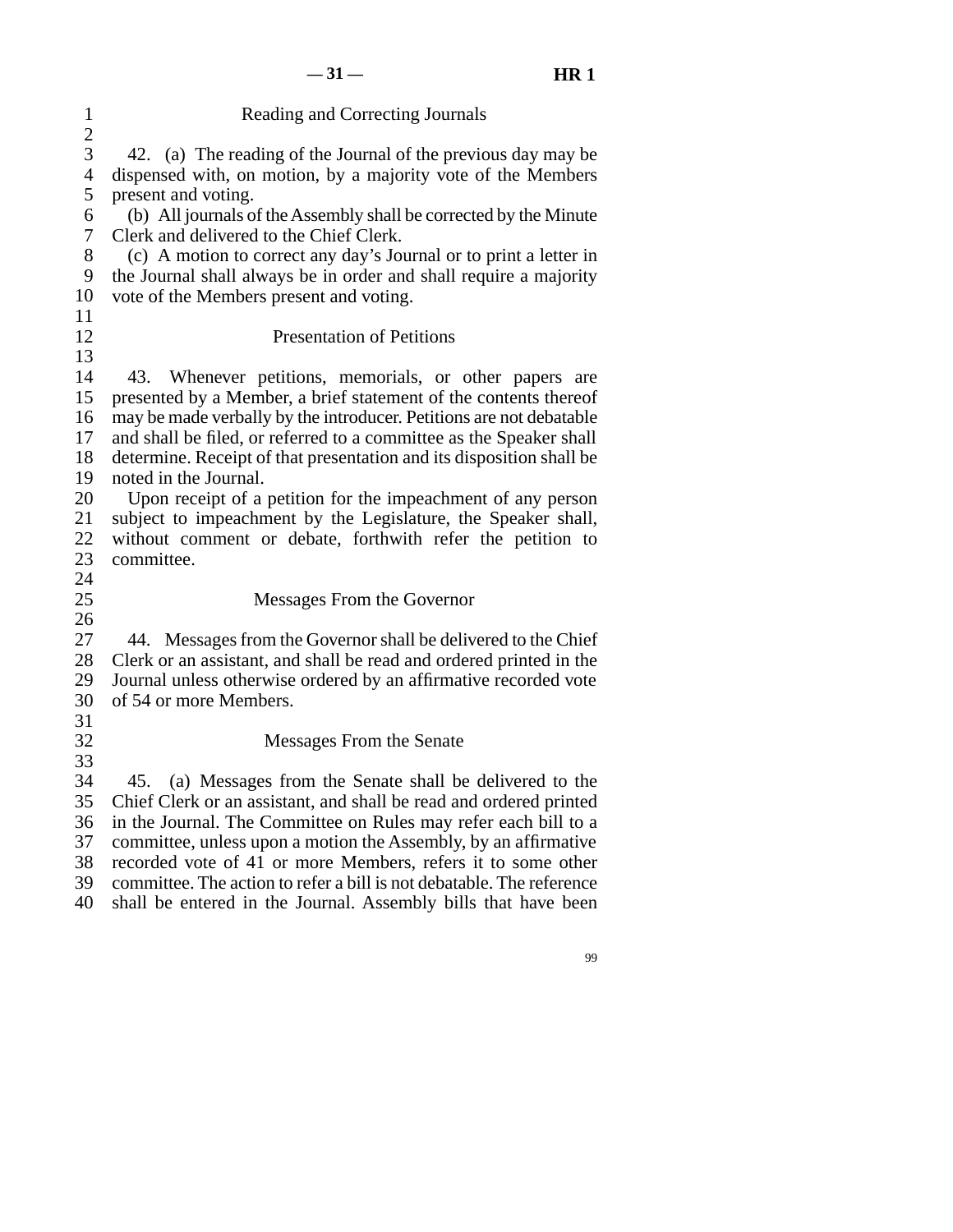line 1 passed without amendment by the Senate shall be ordered to 2 enrollment.<br>3 An Assen An Assembly bill amended by the Senate shall be placed upon 4 the unfinished business file but shall not be eligible to be acted 5 upon until it is on the unfinished business file for one calendar line 6 day, except that when the Assembly bill is placed upon the 7 unfinished business file during the last two legislative days 8 preceding (1) the January 31 bill passage deadline specified by 9 Section 10 of Article IV of the California Constitution, (2) the 10 scheduled commencement of the interim study recess, or (3) the 11 scheduled commencement of the final recess as specified by the 12 Joint Rules of the Senate and Assembly, it may be acted upon 13 immediately. 14 (b) An Assembly bill amended by the Senate shall be considered 15 and voted upon in accordance with Rule 77.  $\frac{16}{17}$ Presentation of Guests or Memorials in the Assembly line 18 19 45.5. These rules do not prohibit the Speaker or Speaker pro 20 Tempore from permitting the introduction of a special guest or 21 guests. A request that a session of the Assembly adjourn in memory 22 of a person shall be made in writing. The request shall be read by  $23$  the presiding officer immediately prior to adjournment. the presiding officer immediately prior to adjournment.  $\frac{24}{25}$ A. Bills and Resolutions 26 Bills Defined  $\frac{27}{28}$ 46. (a) The word "bill," as used in these rules, includes a 29 constitutional amendment, a concurrent resolution, and a joint 30 resolution, except as otherwise specifically provided. 31 (b) A concurrent resolution and a joint resolution, other than a 32 resolution ratifying proposed amendments to the United States 33 Constitution and a resolution calling for a constitutional 34 convention, shall be treated in all respects as a bill except as 35 follows:  $36$  (1) It shall be given only one formal reading. 37 (2) It shall not be deemed a bill within the meaning of 38 subdivision (a) and paragraphs (1) and (2) of subdivision (b) of 39 Section 8 of Article IV of the California Constitution.

40 (c) "Final form," as used in these rules, means the following: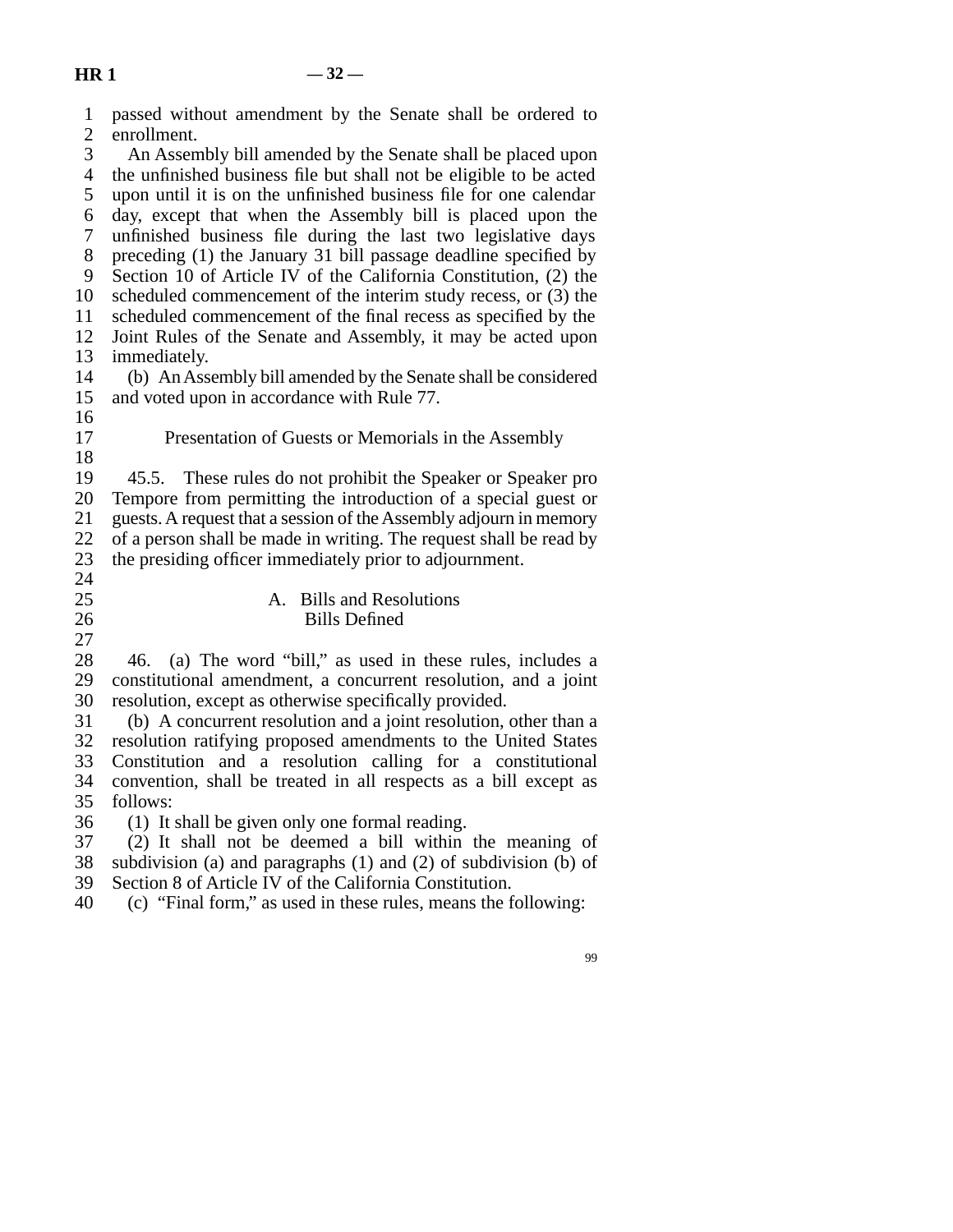line 1 (1) For an Assembly bill, the form of the bill presented on the 2 Senate floor for a vote upon final passage.

3 (2) For a Senate bill, the form of the bill presented on the 4 Assembly floor for a vote upon final passage.

 $\mathfrak{S}$ 

 $\overline{7}$ 

### line 6 Introduction and Reference of Bills

8 47. (a) Each bill shall be signed by each Member who is an 9 author or coauthor of the bill before it is introduced. If any bill is 10 introduced that does not contain the signature of its author or 11 coauthor, the bill, on motion of the Member whose name appears 12 thereon without that signature, shall be stricken from the file by 13 an affirmative recorded vote of 41 or more Members.

14 (b) After the introduction of preprinted bills, and subject to the 15 provisions of the Joint Rules of the Senate and Assembly, any 16 Member desiring to introduce a bill, constitutional amendment, or 17 concurrent or joint resolution may at any time during a session 18 send the same to the Chief Clerk's desk.

19 (c) When received at the Chief Clerk's desk each bill shall, 20 under the proper order of business, be numbered, read the first

21 time, printed, and referred to a standing committee, and a copy

22 thereof shall be placed upon the desk of each Member before final 23 passage.

24 All bills and constitutional amendments introduced before the 25 standing committees of the Assembly are appointed shall be standing committees of the Assembly are appointed shall be 26 referred to committee, the references to take effect when the 27 committees are appointed.

28 (d) The Committee on Budget may introduce a bill germane to 29 any subject within the jurisdiction of the committee in the same 30 manner as any Member. Any other standing committee may 31 introduce a total of five bills in each year of a biennial session that 32 are germane to any subject within the proper consideration of the 33 committee.

 line 34 (e) No committee, except the Committee on Budget, may 35 introduce or author a house resolution, concurrent resolution, or 36 joint resolution.

37 (f) A committee bill may not be introduced unless it contains 38 the signatures of a majority of all of the members, including the 39 chairperson, of the committee. If all of the members of a committee 40 sign the bill, at the option of the committee chairperson the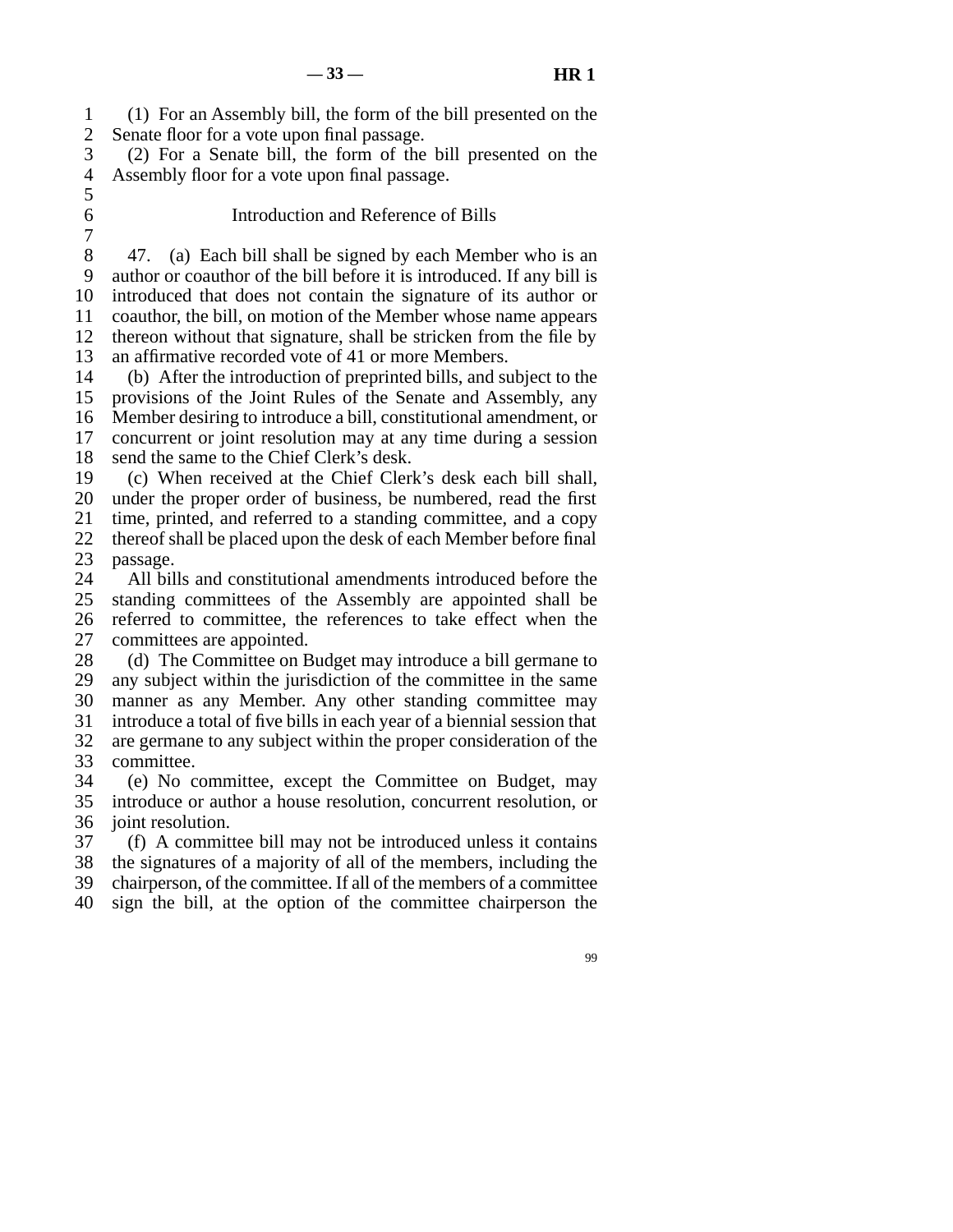| $\mathbf{1}$     | committee members' names need not appear as authors in the              |
|------------------|-------------------------------------------------------------------------|
| $\overline{2}$   | heading of the printed bill.                                            |
| 3                | $(g)$ Subdivision (d) or (e) of this rule may be suspended with         |
| $\overline{4}$   | respect to a particular bill or resolution by approval of the           |
| 5                | Committee on Rules.                                                     |
| 6                |                                                                         |
| $\sqrt{ }$       | Bills Authored by a Former Member                                       |
| $\boldsymbol{8}$ |                                                                         |
| 9                | 47.1. Whenever the author of a bill in the Assembly is no longer        |
| 10               | a Member of the Legislature, upon a request of a committee or           |
| 11               | current Member of the house in which the bill was introduced, the       |
| 12               | Assembly Committee on Rules may authorize that committee or             |
| 13               | Member to be the author of that bill. Absent that authorization, an     |
| 14               | action may not be taken by a committee or the Assembly with             |
| 15               | respect to a bill authored by a former Member.                          |
| 16               |                                                                         |
| 17               | Limitation on the Introduction of Bills                                 |
| 18               |                                                                         |
| 19               | 49. (a) A Member may introduce not more than 50 bills in the            |
| 20               | regular session. As used in this rule, "bill" includes a constitutional |
| 21               | amendment, but does not include a concurrent or joint resolution.       |
| 22               | (b) This rule may be suspended with respect to a particular bill        |
| 23               | by approval of the Committee on Rules.                                  |
| 24               |                                                                         |
| 25               | Reference of Bills to Committee                                         |
| 26               |                                                                         |
| 27               | Except as otherwise provided in this rule, the Committee<br>51.         |
| 28               | on Rules may refer each bill to a committee by a majority vote of       |
| 29               | the membership of the committee, unless upon a motion the               |
| 30               | Assembly, by an affirmative recorded vote of 41 or more Members,        |
| 31               | refers it to some other committee. A motion to refer a bill is not      |
| 32               | debatable, except as to the propriety of the motion, and it may not     |
| 33               | open the main question to debate.                                       |
| 34               | The Committee on Rules may require that, if a bill is reported          |
| 35               | out of the committee to which it has been referred, it shall be         |
| 36               | re-referred to another committee that shares jurisdiction of the        |
| 37               | subject matter of the bill.                                             |
|                  |                                                                         |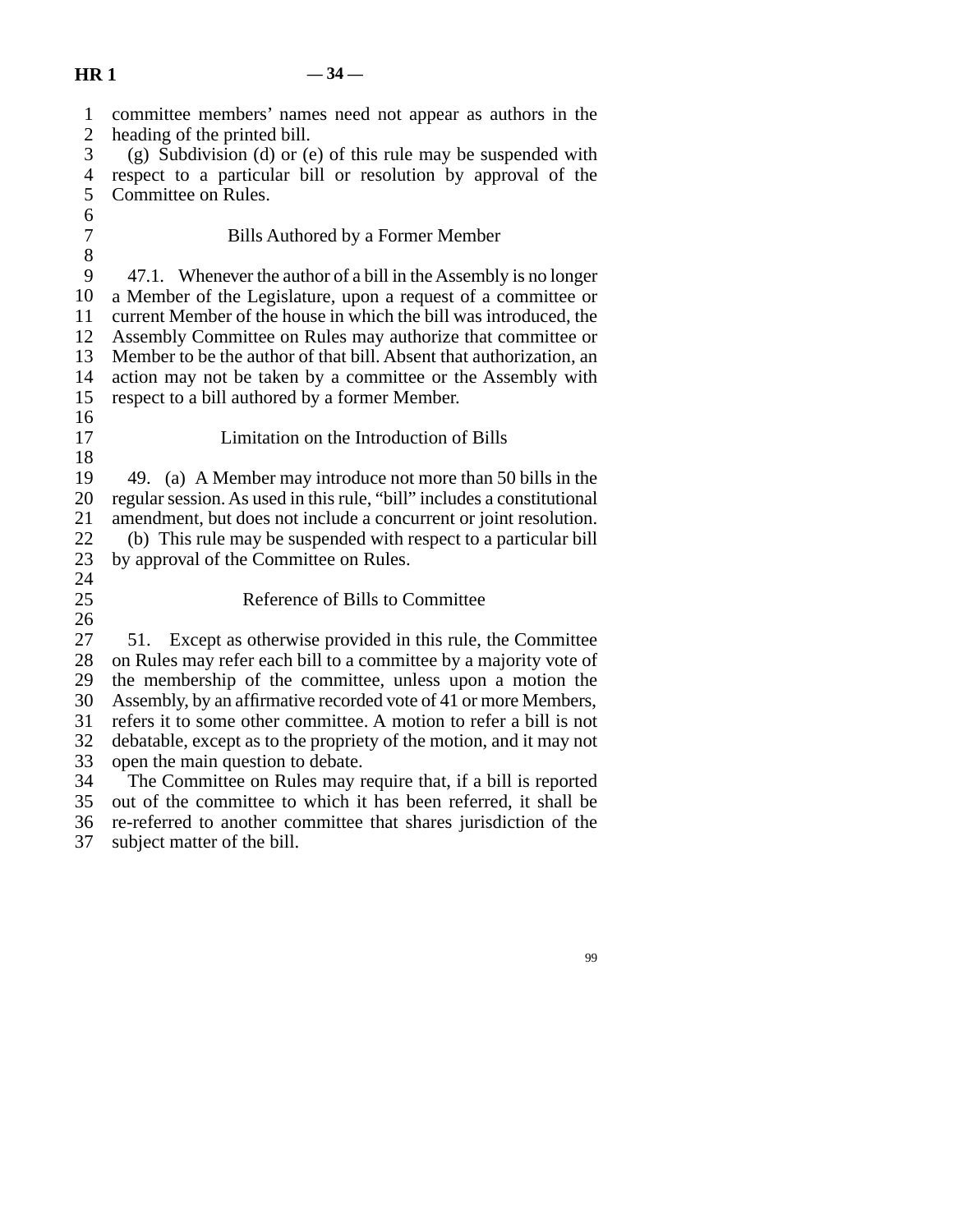| $\mathbf{1}$   | Spot Bills                                                                                         |
|----------------|----------------------------------------------------------------------------------------------------|
| $\overline{c}$ |                                                                                                    |
| $\overline{3}$ | 51.5. A bill that upon introduction makes no substantive change                                    |
| $\overline{4}$ | in or addition to existing law, and would not otherwise affect the                                 |
| 5              | ongoing operations of state or local government, except a bill                                     |
| 6              | stating legislative intent to make necessary statutory changes to                                  |
| 7              | implement the Budget Bill, may not be referred to a committee by                                   |
| 8              | the Committee on Rules. If the author subsequently proposes to                                     |
| 9              | the Committee on Rules to make substantive changes in the bill                                     |
| 10             | as introduced, the Committee on Rules may refer the bill to a                                      |
| 11             | committee, together with the proposed changes for consideration                                    |
| 12             | as author's amendments. A vote on passage of the bill may not be                                   |
| 13             | taken, however, until the bill with its amendments, if adopted, has                                |
| 14             | been in print for at least 15 days.                                                                |
| 15             |                                                                                                    |
| 16             | Delivery of Bills to State Printer                                                                 |
| 17<br>18       |                                                                                                    |
| 19             | 52.<br>After introduction and first reading, all bills shall be<br>delivered to the State Printer. |
| 20             |                                                                                                    |
| 21             | <b>Resolutions</b>                                                                                 |
| 22             |                                                                                                    |
| 23             | 53.<br>All resolutions shall be numbered and may be referred to                                    |
| 24             | the appropriate committee by the Committee on Rules.                                               |
| 25             | Each resolution shall be signed by each Member who is an author                                    |
| 26             | or coauthor of the resolution before it is introduced.                                             |
| 27             |                                                                                                    |
| 28             | <b>Resolutions by Member</b>                                                                       |
| 29             |                                                                                                    |
| 30             | A concurrent resolution or a house resolution may be<br>54.                                        |
| 31             | introduced relating to a present or former state or federal elected                                |
| 32             | official or a member of his or her immediate family. Other                                         |
| 33             | resolutions for the purpose of commendation or congratulation of                                   |
| 34             | any person, group, or organization, or for the purpose of expressing                               |
| 35             | sympathy, regret, or sorrow on the death of any person, shall be                                   |
| 36             | prepared as a Committee on Rules Resolution and presented to the                                   |
| 37             | committee for appropriate action.                                                                  |
| 38             | The Committee on Rules may approve exceptions to this rule                                         |

39 for house resolutions. The Chief Clerk may not accept for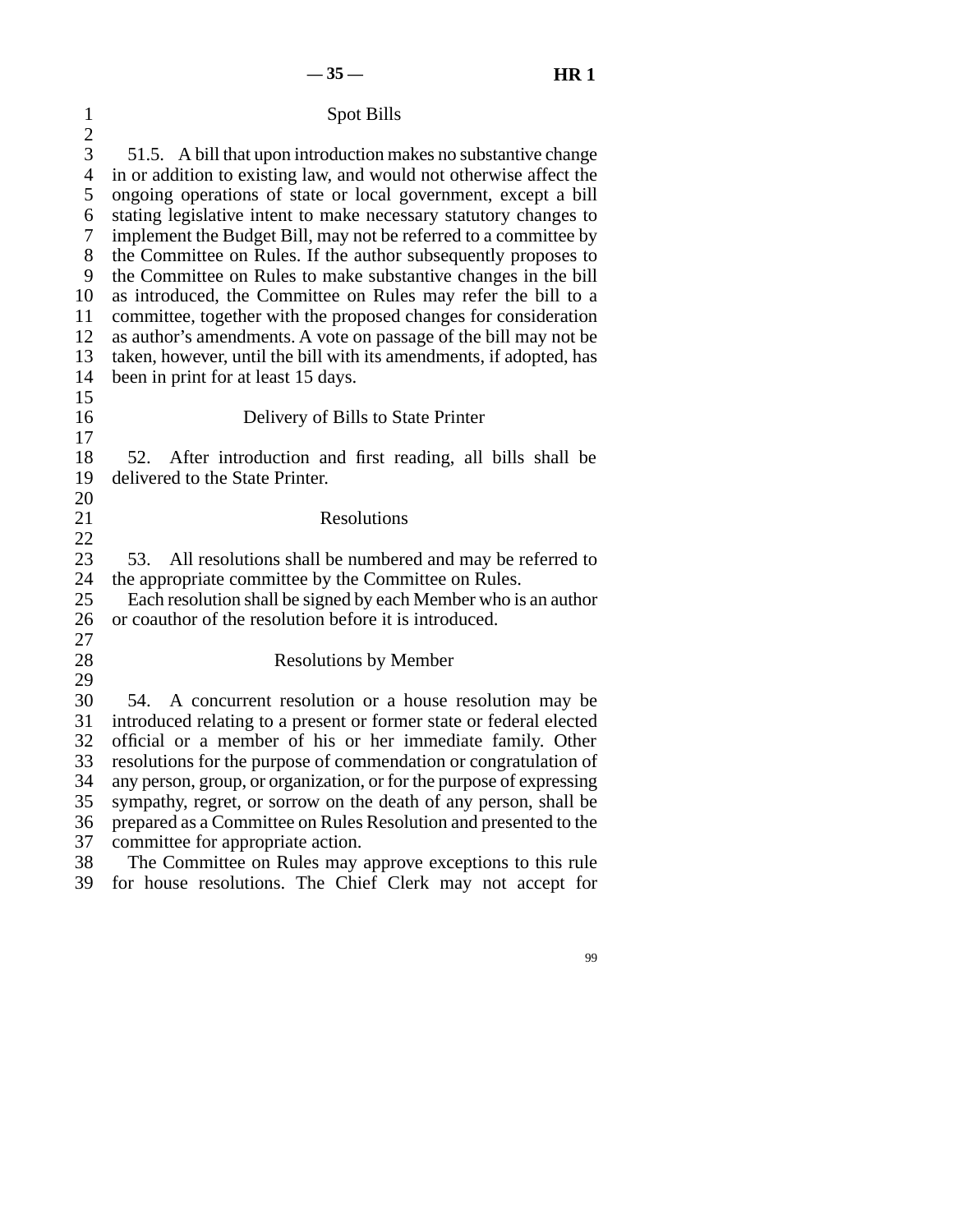| $\mathbf{1}$   | introduction any house resolution that is contrary to this rule unless                                                        |
|----------------|-------------------------------------------------------------------------------------------------------------------------------|
| $\overline{c}$ | it is accompanied by the approval of the Committee on Rules.                                                                  |
| 3              |                                                                                                                               |
| $\overline{4}$ | <b>B.</b> Standing Committee Functions                                                                                        |
| 5              | <b>Standing Committee Rules</b>                                                                                               |
| 6              |                                                                                                                               |
| $\overline{7}$ | 55. Subject to the Joint Rules of the Senate and Assembly, the                                                                |
| $8\,$          | Rules of the Assembly shall govern the conduct of all committee                                                               |
| 9              | and subcommittee meetings.                                                                                                    |
| 10             |                                                                                                                               |
| 11             | Meetings of Standing Committees and Subcommittees                                                                             |
| 12             |                                                                                                                               |
| 13<br>14       | 56. All standing committees and subcommittees shall meet at<br>the hour and place provided by the schedule established by the |
| 15             | Speaker, unless permission for a different hearing time is granted                                                            |
| 16             | by the Speaker. A committee or subcommittee may not meet during                                                               |
| 17             | any session of the Assembly, nor may any Member of the                                                                        |
| 18             | Assembly attend a conference committee meeting on any bill                                                                    |
| 19             | during any session of the Assembly without first obtaining                                                                    |
| $20\,$         | permission from the Assembly.                                                                                                 |
| 21             | When an unscheduled meeting of a standing committee or                                                                        |
| 22             | subcommittee has been so ordered, the meeting shall convene in                                                                |
| 23             | an area that is readily accessible to the public and the Assembly                                                             |
| 24             | shall take care that every effort is made to inform the public that                                                           |
| 25             | a meeting has been called. An unscheduled meeting of a committee                                                              |
| 26             | or subcommittee may not be held in the Assembly Chamber.                                                                      |
| 27             | No bill may be set for hearing, nor may any notice thereof be                                                                 |
| 28             | published by any Assembly committee or subcommittee, until the                                                                |
| 29             | bill has been referred to the committee or subcommittee. Nothing                                                              |
| 30             | in this paragraph shall prevent a committee or subcommittee from                                                              |
| 31             | acting with regard to a bill referred to it where the only action                                                             |
| 32             | taken is to cause the bill to be reported to the Assembly with the                                                            |
| 33             | recommendation that amendments be adopted and the bill be                                                                     |
| 34             | reprinted as amended and re-referred to the committee or                                                                      |
| 35             | subcommittee.                                                                                                                 |
| 36             | The several standing committees and subcommittees and their                                                                   |
| 37             | chairpersons may adopt a procedure under which bills are                                                                      |
| 38             | scheduled for hearing on the basis of like subject matter groupings.                                                          |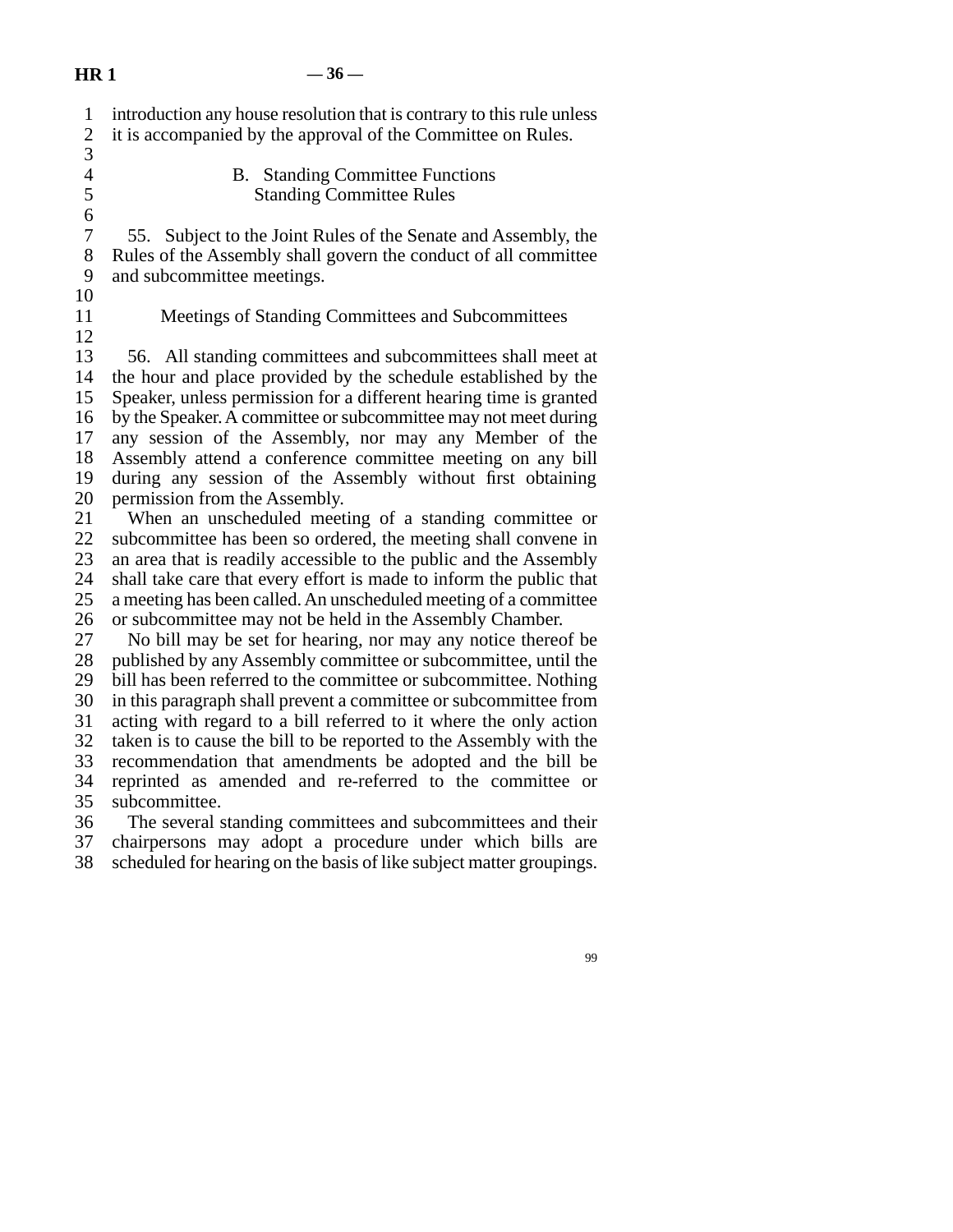| $\mathbf{1}$            | Setting and Hearing Bills in Committee                                                                                                |
|-------------------------|---------------------------------------------------------------------------------------------------------------------------------------|
| $\frac{2}{3}$           |                                                                                                                                       |
|                         | 56.1. All bills referred to a standing committee pursuant to Rule                                                                     |
| $\overline{\mathbf{4}}$ | 51 shall be set and heard, if requested by the author, as specified                                                                   |
| 5                       | by the Joint Rules. If the analysis of an author's amendment that                                                                     |
| 6                       | is subsequently adopted pursuant to Rule 68 discloses that the                                                                        |
| 7<br>8                  | amendment makes a substantial substantive change to the original                                                                      |
| 9                       | bill as referred by the Committee on Rules, the bill as amended                                                                       |
| 10                      | shall either be set and heard by the committee having jurisdiction<br>of the bill as amended or re-referred to the Committee on Rules |
| 11                      | pursuant to the Assembly Rules.                                                                                                       |
| 12                      |                                                                                                                                       |
| 13                      | <b>Committee Analyses</b>                                                                                                             |
| 14                      |                                                                                                                                       |
| 15                      | 56.5. Except as otherwise provided in this rule, each standing                                                                        |
| 16                      | committee and subcommittee shall prepare an analysis of every                                                                         |
| 17                      | bill it has set for hearing, which shall be available to the public in                                                                |
| 18                      | the office of the committee or subcommittee one working day prior                                                                     |
| 19                      | to the date on which the hearing is to be held. In the case of a                                                                      |
| 20                      | special meeting, or a meeting of the Committee on Appropriations                                                                      |
| 21                      | or the Committee on Budget, or their subcommittees, the analysis                                                                      |
| 22                      | shall be available to the public at the beginning of the hearing. No                                                                  |
| 23                      | question concerning a committee's compliance with this rule with                                                                      |
| 24                      | regard to any bill shall be in order following a vote on passage of                                                                   |
| 25                      | the bill in that committee. As used in this rule, a "working day" is                                                                  |
| 26                      | any day on which a house file is published.                                                                                           |
| 27                      | A copy of each committee analysis shall be transmitted by the                                                                         |
| 28                      | committee secretary to the Assembly Floor Analysis Unit at the                                                                        |
| 29                      | same time it is made available to the public.                                                                                         |
| 30                      |                                                                                                                                       |
| 31                      | <b>Committee Consultants: Floor Analyses</b>                                                                                          |
| 32                      |                                                                                                                                       |
| 33                      | 56.6. Except as otherwise provided in this rule, the consultants                                                                      |
| 34                      | of a standing committee or subcommittee are responsible for                                                                           |
| 35                      | monitoring bills assigned to their respective committee or                                                                            |
| 36                      | subcommittee throughout the entire legislative process. Except for                                                                    |
| 37                      | resolutions and bills on the Consent Calendar, a consultant of the                                                                    |
| 38                      | appropriate standing committee shall prepare, in a timely fashion,                                                                    |
| 39                      | an analysis of every bill on third reading or the unfinished business                                                                 |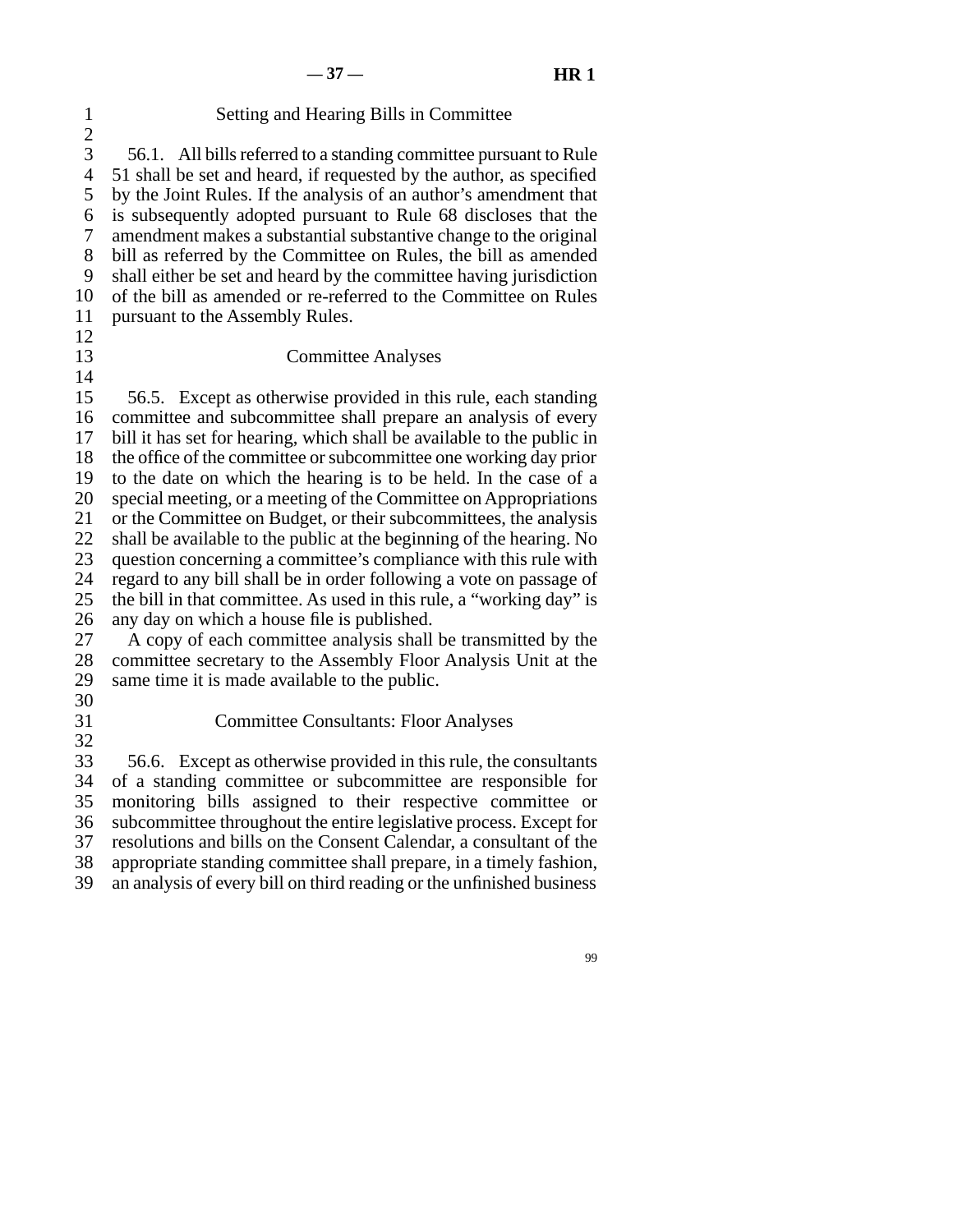| $\mathbf{1}$   | file, and of any amendment to a bill that is on the Assembly floor,  |
|----------------|----------------------------------------------------------------------|
| 2              | as directed by the Assembly Floor Analysis Unit.                     |
| 3              | The committee consultant who prepares the analysis shall             |
| $\overline{4}$ | transmit a copy of the completed analysis to the Assembly Floor      |
| 5              | Analysis Unit. The Assembly Floor Analysis Unit is responsible       |
| 6              | for final editing for grammar and format of all floor analyses.      |
| 7              |                                                                      |
| 8              | <b>Consent Calendar</b>                                              |
| 9              |                                                                      |
| 10             | If the chairperson of a committee or subcommittee, in<br>56.7.       |
| 11             | advance of a hearing, proposes to recommend any bills for            |
| 12             | consideration on the Consent Calendar without hearing testimony      |
| 13             | on those bills in committee, a list of those bills shall be made     |
| 14             | available to the public at the same time as the committee analysis   |
| 15             | required under Rule 56.5.                                            |
| 16             |                                                                      |
| 17             | <b>Committee Quorum</b>                                              |
| 18             |                                                                      |
| 19             | 57. Except as otherwise provided in this rule, a majority of the     |
| 20             | membership of any standing committee constitutes a quorum for        |
| 21             | the transaction of its business, including the decision to recommend |
| 22             | the adoption of any amendments to any bill. A majority of the        |
| 23             | membership of the committee, or a subcommittee thereof, is           |
| 24             | required to report a bill out of the committee or subcommittee,      |
| 25             | respectively. Any vacancy on a standing committee shall not reduce   |
| 26             | the votes required to take action on a bill in that committee.       |
| 27             | Whenever a member is disqualified pursuant to Joint Rule 44          |
| 28             | or the Political Reform Act of 1974 (Title 9 (commencing with        |
| 29             | Section 81000) of the Government Code) from voting or taking         |
| 30             | any other action related to the passage, defeat, or amendment of     |
| 31             | a bill in committee, that disqualification shall be treated the same |
| 32             | as a vacancy. The member shall advise the chairperson of a           |
| 33             | disqualification, and the chairperson shall announce which           |
| 34             | members are so disqualified at the commencement of the hearing       |
| 35             | on the bill.                                                         |
| 36             |                                                                      |
| 37             | Reconsideration                                                      |
| 38             |                                                                      |
| 39             | After a committee has voted on a bill, reconsideration<br>57.1.      |
| 40             | may be granted only one time. Pursuant to subdivision (a) of Joint   |
|                |                                                                      |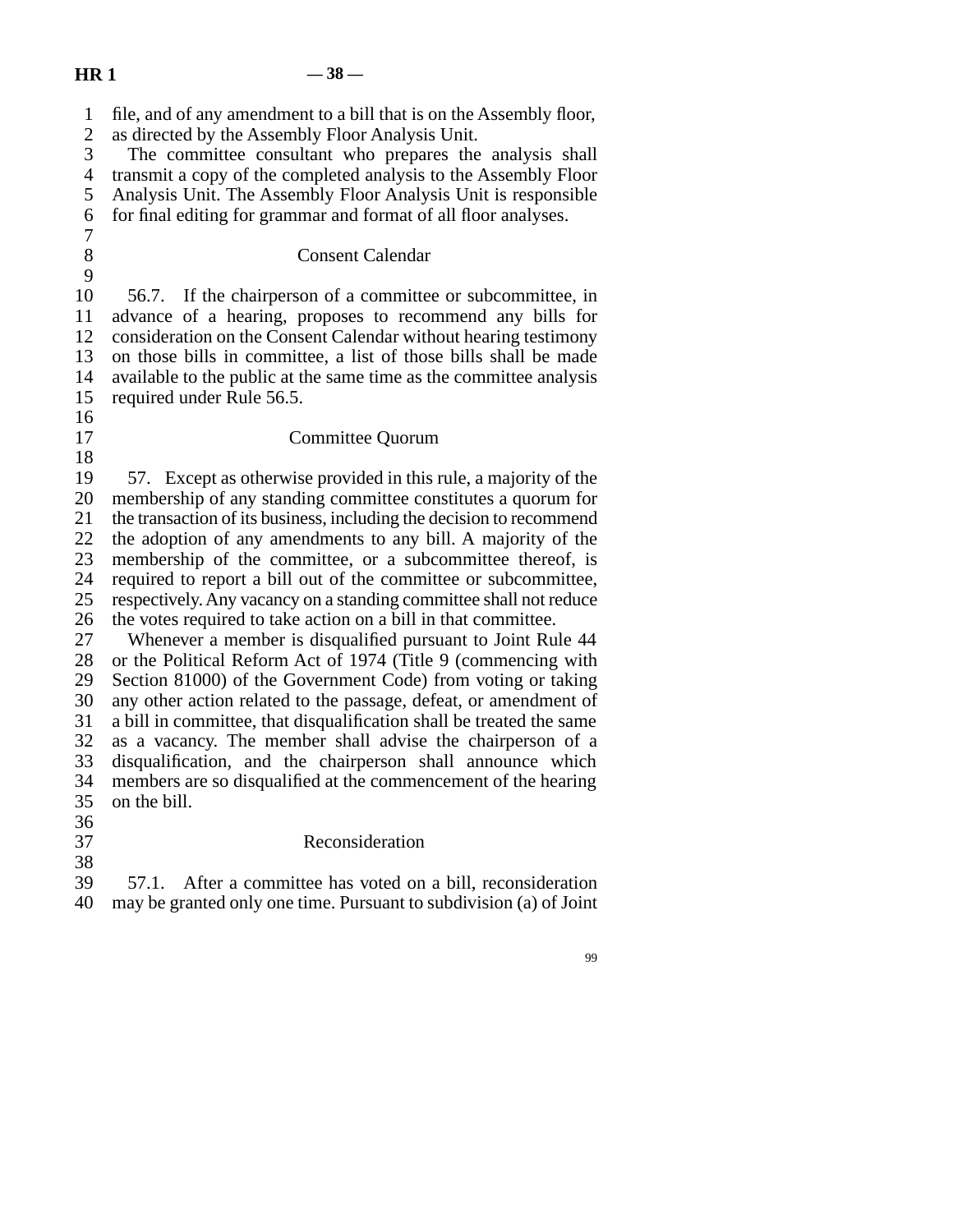1 Rule 62, reconsideration may be granted within 15 legislative days 2 or prior to the interim study joint recess, whichever occurs first. 3 A vote on reconsideration may not be taken without the same 4 notice required to set a bill for hearing unless that vote is taken at 5 the same meeting at which the vote to be reconsidered was taken line 6 and the author is present. An action taken by a committee may not 7 be reconsidered except by a majority vote of the membership of 8 the committee.  $\overline{9}$ 10 Bills Reported Back to Assembly  $11$ 12 58. All committees shall act upon bills referred to them as soon 13 as practicable, and when acted upon each bill shall be reported 14 back to the Assembly forthwith; the chairperson of each committee 15 is charged with the observance of this rule. The chairperson of 16 each committee shall, insofar as practicable, report back bills in 17 the same order as they were acted upon by the committee. line 18 19 Appropriations Suspense File 20 21 58.2. (a) The Committee on Appropriations may maintain a 22 suspense file, to which bills may be referred by vote of a majority 23 of the members of the committee present and voting, pending 24 further consideration by the committee. A bill may be taken off 25 the suspense file and heard, upon two days' notice published in the suspense file and heard, upon two days' notice published in 26 the file, by a vote of a majority of the members of the committee 27 present and voting. A bill removed from the suspense file for the 28 purpose of amendment only, pursuant to Rule 68, shall be 29 re-referred to the committee and shall be placed on the suspense 30 file pending further consideration by the committee. 31 (b) Notwithstanding any other rule, procedure, or practice, a 32 committee of the Assembly other than the Committee on 33 Appropriations shall not establish or maintain a suspense file. line 34 35 Voting in Committee 36 37 58.5. When a standing committee or subcommittee takes action 38 on a bill, including reconsideration, the vote may be by rollcall 39 vote only. All rollcall votes taken in a standing committee or

40 subcommittee shall be recorded by the committee secretary on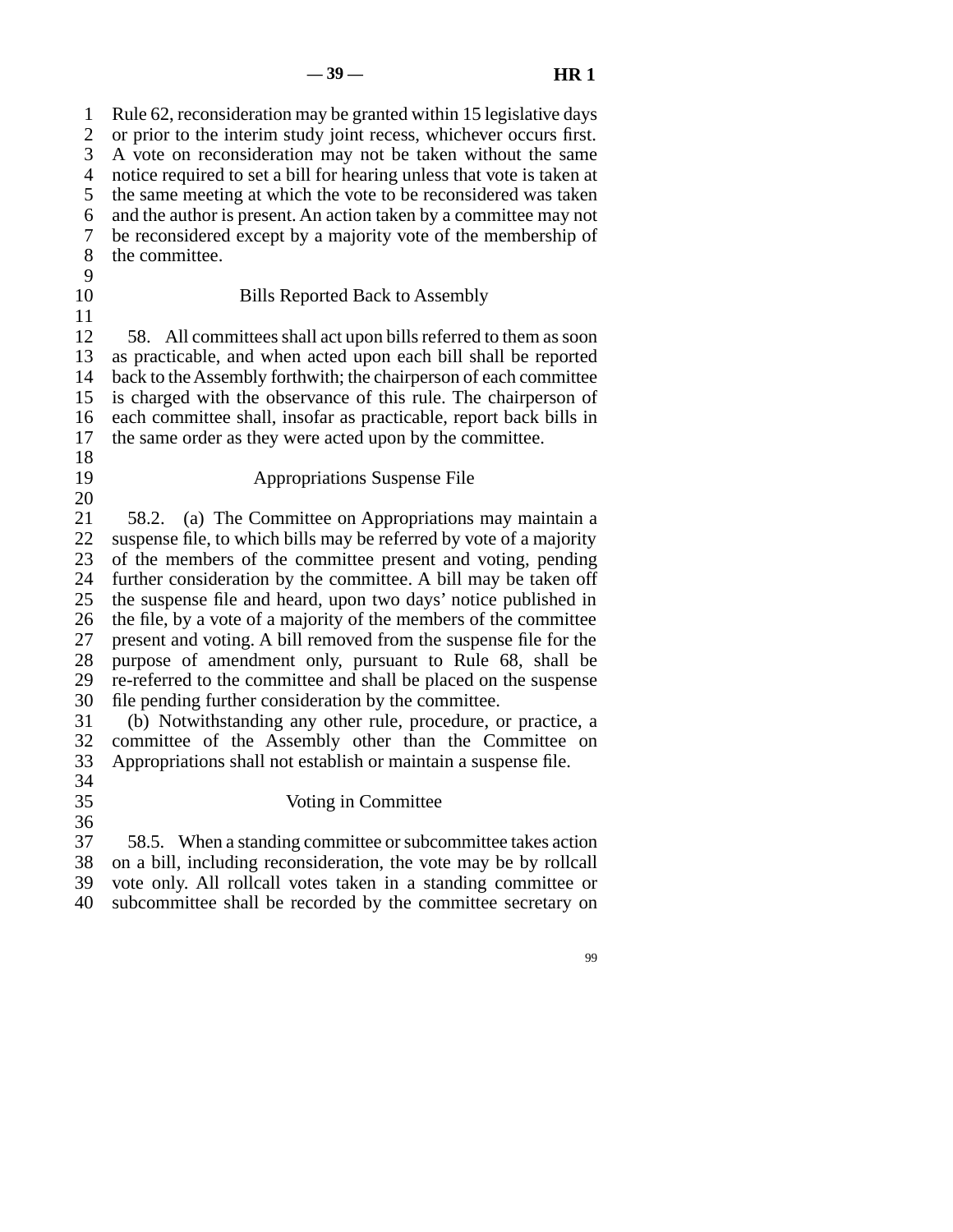1 forms provided by the Chief Clerk of the Assembly. The record 2 of a rollcall vote shall show, for each proposal voted upon: all 3 votes for and against, all members absent, and all members not line 4 voting. The chairperson of each standing committee or 5 subcommittee shall promptly transmit a copy of the record of the line 6 rollcall votes to the Chief Clerk of the Assembly, who shall cause line 7 the votes to be published in an appendix to the Journal on a 8 monthly basis. 9 The committee secretary of each standing committee or 10 subcommittee shall promptly transmit a copy of the record of the 11 rollcall votes to the Assembly Floor Analysis Unit. 12 A member may submit a written explanation of his or her vote, 13 absence, or failure to vote on any bill or resolution, and that 14 explanation shall be printed in the appendix to the Journal in the 15 appropriate place, provided that no explanation may exceed 50 16 words in length. 17 At the request of the author or any member of the committee, 18 the committee shall hold the roll open on any bill until the 19 adjournment of the committee meeting. At no time may a bill be 20 passed out by a committee without a quorum being present. 21 This rule does not apply to any of the following: 22 (a) Adoption of author's amendments to a bill.<br>23 (b) Withdrawal of a bill from a committee calend (b) Withdrawal of a bill from a committee calendar at the request 24 of an author.<br>25 (c) Return (c) Return of bills to the house where the bills have not been 26 voted on by the committee. 27 (d) Votes of subcommittees of the Committee on Budget when<br>28 considering the Budget Bill. considering the Budget Bill. 29 (e) Votes of the Committee on Rules when referring bills to 30 committees.  $31$ 32 Subject Matter of Bill Recommended for Interim Study 33 34 59. Whenever it is the decision of a standing committee that a 35 bill referred to that committee shall not be given a do-pass 36 recommendation, but that the subject matter of the bill should be 37 referred for study, that standing committee shall retain the bill in 38 its possession and report its recommendation to the Assembly that 39 the subject matter of the bill be referred to the Committee on Rules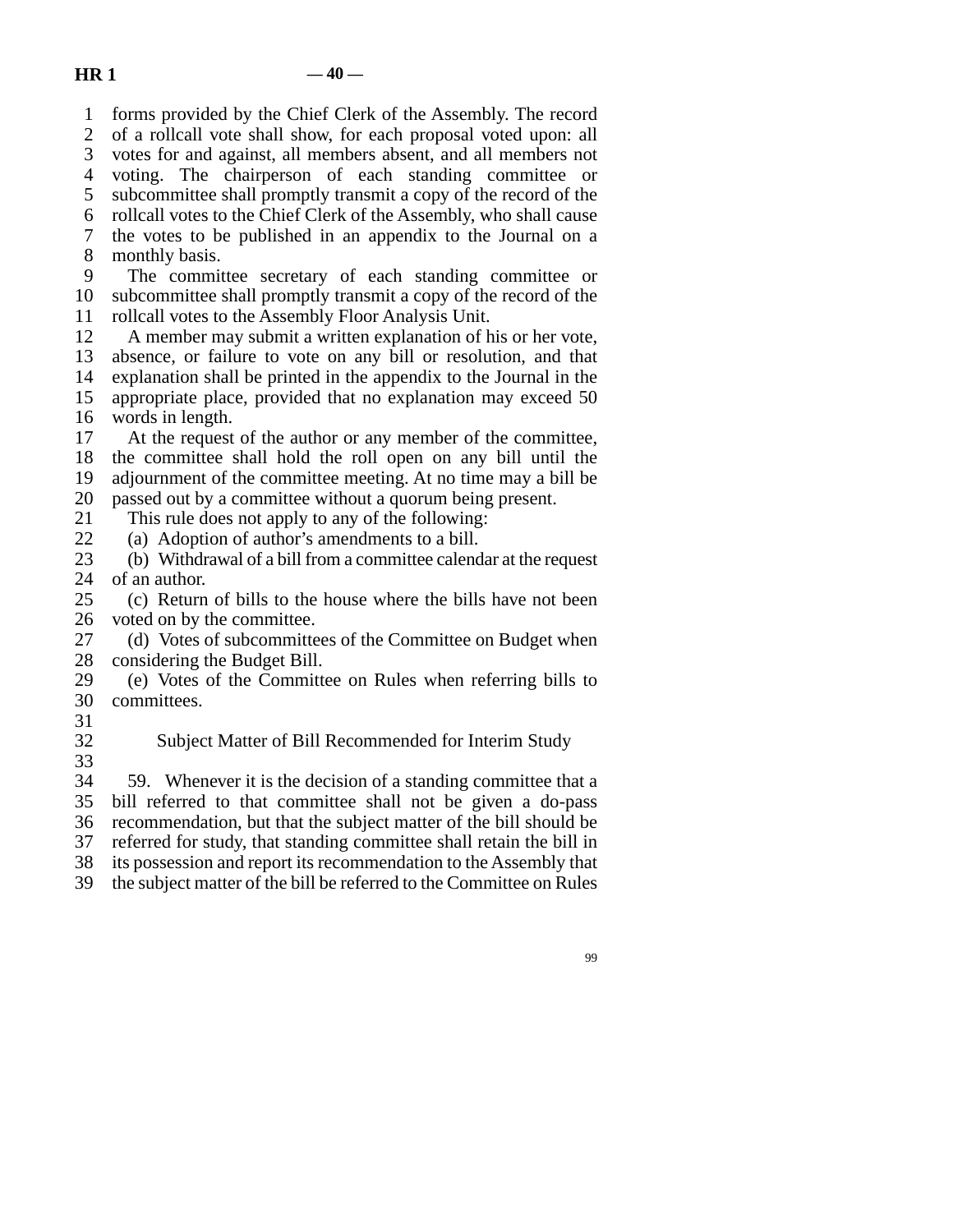1 for that committee's assignment of the subject matter to an 2 appropriate committee. 3 Nothing in this rule shall be construed to prohibit a committee 4 from subsequently reporting the bill to the Assembly with a do-pass 5 or do-pass as amended recommendation or from reporting it out 6 of committee without further action on the final day of the session.  $\overline{7}$ 8 Committee Chairperson as Author  $\overline{9}$ 10 60. A chairperson of a standing committee may not preside at 11 a committee hearing to consider a bill of which he or she is the 12 sole author or the lead author, except that the Chairperson of the 13 Committee on Budget may preside at the hearing of the Budget 14 Bill by the Committee on Budget. 15 16 Reports of Committees line 17 18 61. Specially prepared reports of standing and special 19 committees shall be delivered to the Chief Clerk or an assistant, 20 and shall be read and ordered printed in the Journal unless 21 otherwise ordered by the Speaker or a majority vote of the 22 Members present and voting.<br>23 When a report of a joint le When a report of a joint legislative committee is delivered to 24 the Assembly Desk, the Speaker shall refer it to a standing 25 committee for review and appropriate action. committee for review and appropriate action.  $\frac{26}{27}$ **Constitutional Amendments**  line 28 29 62.5. All constitutional amendments shall be referred to the 30 policy standing committee having jurisdiction of that subject matter 31 and, upon being reported out of that committee, shall be re-referred 32 to the committee having constitutional amendments within its 33 jurisdiction. line 34 line 35 C. Passage of Bills 36 Daily File  $37$ 38 63. There shall be printed an Assembly Daily File for each 39 legislative day. The following listing shall constitute the order of

40 business on the Daily File: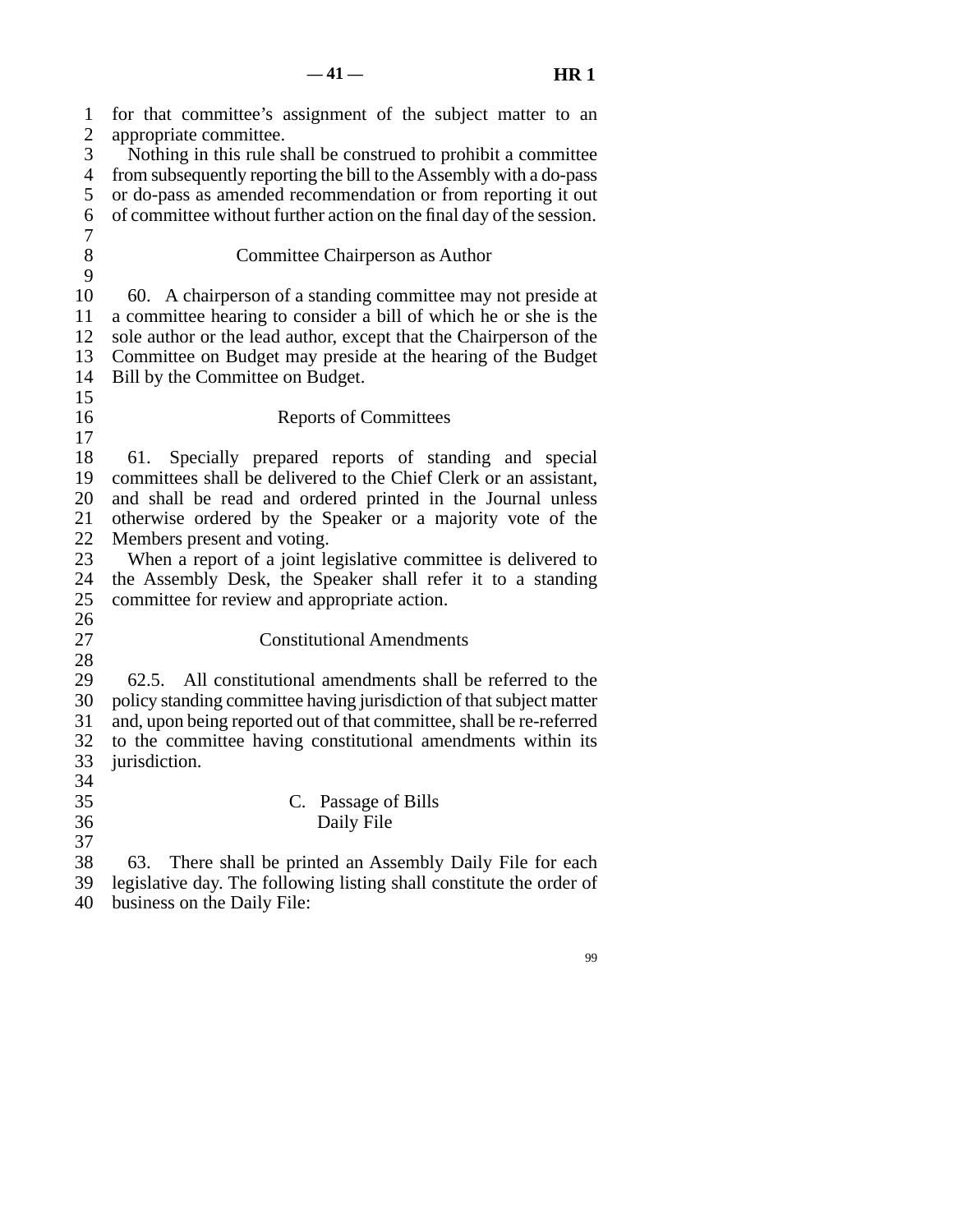| $\mathbf{1}$   | 1. Special Orders of the Day                                           |
|----------------|------------------------------------------------------------------------|
| $\overline{2}$ | 2. Second Reading, Assembly Bills                                      |
| 3              | 3. Second Reading, Senate Bills                                        |
| $\overline{4}$ | 4. Unfinished Business                                                 |
| 5              | 5. Third Reading, Assembly Bills                                       |
| 6              | 6. Third Reading, Senate Bills                                         |
| $\overline{7}$ | All bills on the Daily File shall be called for consideration,         |
| $8\,$          | provided that Rule 58 has been complied with in the order of their     |
| 9              | listing. All scheduled committee hearings, together with the list      |
| 10             | of bills to be heard, shall be published in the Daily File.            |
| 11             |                                                                        |
| 12             | Copies of Bills for Action on Floor                                    |
| 13             |                                                                        |
| 14             | 64. A bill may not be considered or acted upon on the floor of         |
| 15             | the Assembly unless and until a copy of the bill as introduced, and    |
| 16             | a copy of each amended form of the bill, has been distributed to       |
| 17             | the desk of each Member in hard copy or in portable document           |
| 18             | format (PDF) via computer and, as applicable, the requirements         |
| 19             | of paragraph (2) of subdivision (b) of Section 8 of Article IV of      |
| 20             | the California Constitution have been complied with.                   |
| 21             |                                                                        |
| 22             | Second Reading of Bills                                                |
| 23             |                                                                        |
| 24             | 66. All bills shall be read by title the second time in the order      |
| 25             | of their appearance upon the second reading file. Upon second          |
| 26             | reading, Assembly bills reported without amendments shall be           |
| 27             | ordered engrossed, and Senate bills reported without amendments        |
| 28             | shall be ordered to third reading. All bills reported out of committee |
| 29             | shall be placed on the second reading file for the next legislative    |
| 30             | day, and may not be read a second time until the next legislative      |
| 31             | day under that order of business. As used in this rule, "bill" does    |
| 32             | not include a joint or concurrent resolution, but does include a       |
| 33             | constitutional amendment.                                              |
| 34             |                                                                        |
| 35             | <b>Bills Requiring General Fund Appropriation</b>                      |
| 36             |                                                                        |
| 37             | 66.6. Until the Budget Bill has been enacted, the Assembly             |
| 38             | may not send to the Governor for consideration any bill                |
| 39             | appropriating funds for expenditure during the fiscal year for which   |
| 40             | the Budget Bill is to be enacted, except emergency bills               |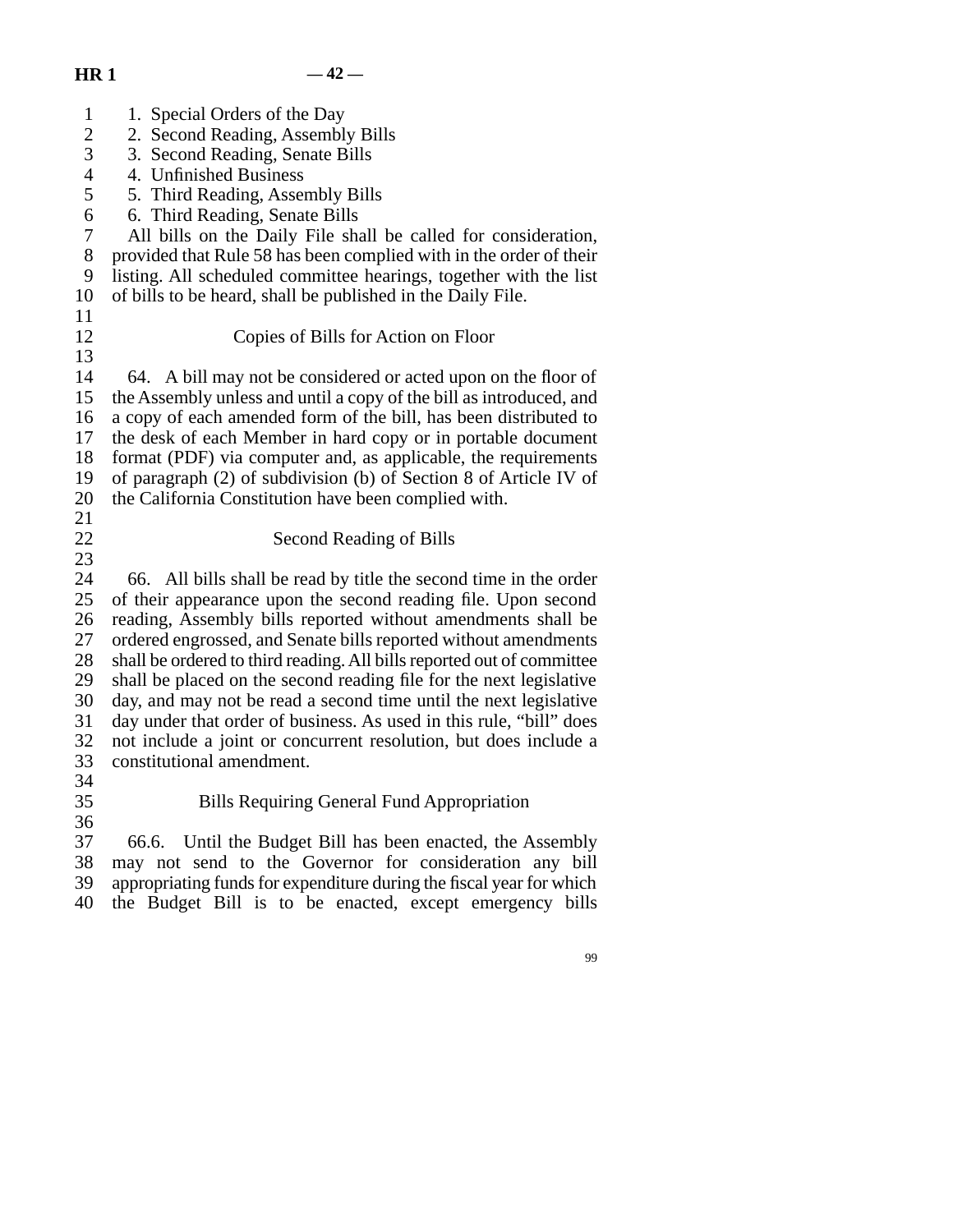line 1 recommended by the Governor or appropriations for the salaries 2 and expenses of the Legislature.

 $\mathfrak{Z}$  $5\overline{)}$ 

### 4 Committee Amendments and Coauthors

6 67. (a) Committee amendments reported with bills shall be line 7 considered upon their second reading, and the amendments may 8 be adopted by majority vote of the Members present and voting. 9 Assembly and Senate bills amended on second reading by 10 committee amendment shall be ordered reprinted and returned to 11 the second reading file. Assembly bills so amended shall be 12 engrossed after printing.

13 Committee amendments reported with bills shall be prepared, 14 or approved as to form, by the Legislative Counsel. Five copies 15 of the committee amendments to Assembly bills and five copies 16 of the committee amendments to Senate bills shall be delivered to 17 the Chief Clerk's desk.

18 The Chief Clerk shall cause to be transmitted to the Assembly 19 Floor Analysis Unit a copy of each committee report and committee 20 amendment, unless the committee report or committee amendment 21 is relative to a joint, concurrent, or house resolution.

22 Adoption of amendments to any bill in the Assembly prior to<br>23 third reading, other than by a rollcall, shall not preclude subsequent third reading, other than by a rollcall, shall not preclude subsequent 24 consideration in committee, or on the third reading by the 25 Assembly, of the bill, those amendments, or any part thereof. Assembly, of the bill, those amendments, or any part thereof.

26 (b) Notwithstanding any other rule, the revision of a bill only 27 to add coauthors shall not be considered an amendment of the bill. to add coauthors shall not be considered an amendment of the bill. 28 A request to add coauthors may be submitted to the Assembly with 29 the approval of the committee chairperson, the lead author of the 30 bill, and each proposed coauthor on a form provided by the Chief 31 Clerk. The form may be submitted to the Chief Clerk with the 32 submission of the committee report. Upon submission of the form, 33 the heading of the bill shall be revised to reflect the additional 34 coauthor or coauthors. Any Member added as a coauthor to a bill

35 may subsequently request in writing that his or her name be

36 removed.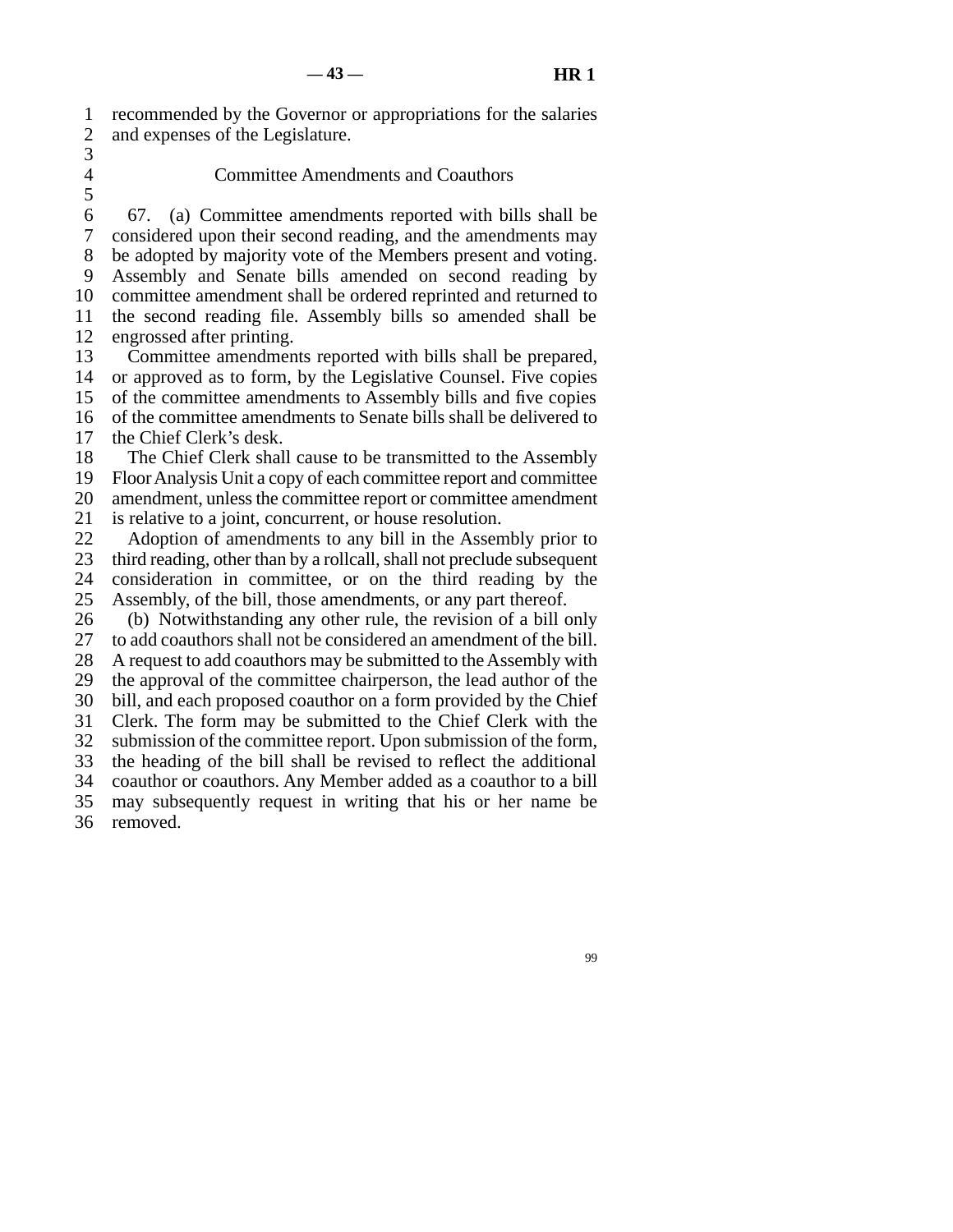# line 1 Author's Amendments  $\frac{2}{3}$ 68. Upon request of the author of a bill, the chairperson of the 4 committee to which the bill has been referred may, by his or her 5 individual action taken independently of any committee meeting, 6 cause the bill to be reported to the Assembly with the line 7 recommendation that amendments submitted by the author be 8 adopted and the bill be reprinted as amended and re-referred to 9 the committee. 10 Notwithstanding any other rule, a bill to be amended pursuant 11 to this rule may not be placed on the second reading file for the 12 adoption of those amendments.  $\frac{13}{14}$ Rules Committee Author's Amendments line 15 16 68.1 (a) If a proposed amendment to a bill on the floor is 17 submitted pursuant to Rule 69, the chairperson of the Committee 18 on Rules may, upon request of the author of the bill, re-refer the 19 bill and proposed floor amendments to the Committee on Rules **HR** 1 **— 44** —

20 for further action.

21 (b) Upon re-referral, the chairperson of the Committee on Rules 22 may cause the amendments submitted by the author to be adopted 23 and the bill to be reprinted as amended and ordered returned to 24 either the second or third reading file.

25

# 26 Vote on Passage of Bill as Amended

 $\frac{27}{28}$ 68.5. Except as otherwise provided in this rule, a vote on 29 passage of any bill in a standing committee or subcommittee shall 30 be taken only when the bill is in print, including any previously 31 adopted amendments to the bill. A vote on passage of an amended 32 bill, when the amended form of the bill is not in print, may be 33 taken only if the sole effect of the amendment is to add coauthors 34 to the bill or if the committee determines that the effect of the 35 amendment upon the bill can be readily understood by all of the 36 members and audience present at the hearing. In that circumstance, line 37 any member may require that the amendments be in writing at the 38 time of their adoption.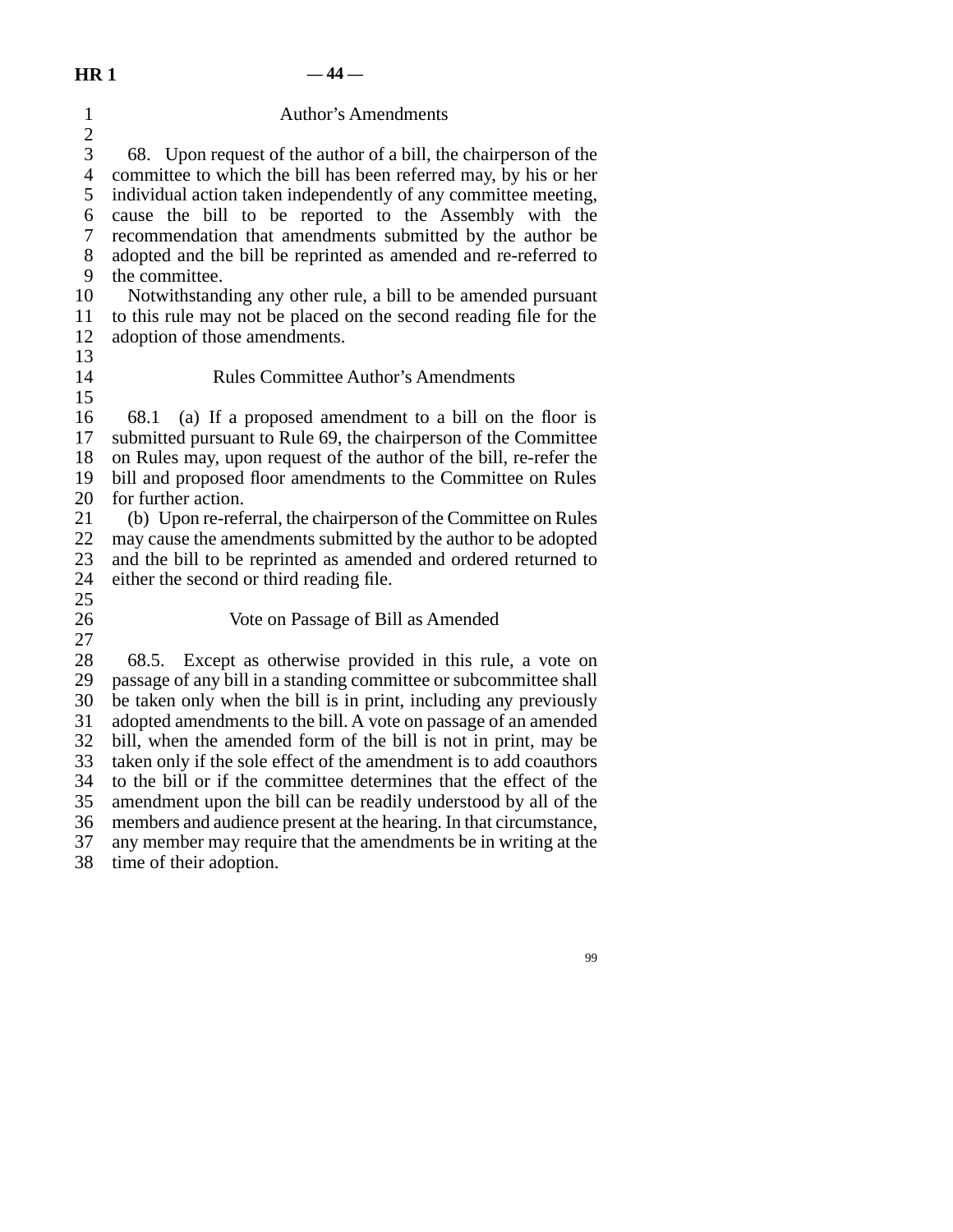| $\mathbf{1}$     | <b>Bill Analysis Prior to Third Reading</b>                                                                                            |
|------------------|----------------------------------------------------------------------------------------------------------------------------------------|
| $\overline{c}$   |                                                                                                                                        |
| 3                | 68.6. A bill, concurrent resolution, or joint resolution may not                                                                       |
| $\overline{4}$   | be considered on third reading unless and until an analysis of the                                                                     |
| 5                | measure has been distributed by the Assembly Floor Analysis Unit                                                                       |
| 6                | and placed upon the desks of the Members, unless otherwise                                                                             |
| $\boldsymbol{7}$ | ordered by the Speaker.                                                                                                                |
| 8                |                                                                                                                                        |
| 9                | Analysis of Conference Committee Amendments                                                                                            |
| 10               |                                                                                                                                        |
| 11               | A report of a conference committee on any bill, other<br>68.7.                                                                         |
| 12               | than the Budget Bill, that recommends the substantive amendment                                                                        |
| 13               | of a bill may not be considered unless and until an analysis of the                                                                    |
| 14               | proposed amendment has been distributed by the Assembly Floor                                                                          |
| 15               | Analysis Unit and placed upon the desks of the Members, unless                                                                         |
| 16               | otherwise ordered by the Speaker.                                                                                                      |
| 17               |                                                                                                                                        |
| 18               | Printing of Conference Committee Reports                                                                                               |
| 19               |                                                                                                                                        |
| 20               | A conference report may not be heard by the Assembly<br>68.8.                                                                          |
| 21               | until it has been in print for 72 hours prior to being taken up by                                                                     |
| 22               | the house.                                                                                                                             |
| 23               |                                                                                                                                        |
| 24               | Conference Committee: Substantial Policy Change                                                                                        |
| 25<br>26         |                                                                                                                                        |
| 27               | (a) A conference committee on any bill, other than the<br>68.9.<br>Budget Bill or a bill that is making statutory changes to implement |
| 28               | the Budget Bill, may not approve any substantial policy change                                                                         |
| 29               | in any bill if that substantial policy change has been defeated in a                                                                   |
| 30               | policy committee of the Assembly within the current legislative                                                                        |
| 31               | session. For purposes of this rule, the most recent action of a policy                                                                 |
| 32               | committee with regard to a substantial policy change is deemed                                                                         |
| 33               | the only action taken when the policy committee has taken                                                                              |
| 34               | inconsistent actions with respect to a substantial policy change.                                                                      |
| 35               | (b) For purposes of subdivision (d) of Joint Rule 29.5, the term                                                                       |
| 36               | "heard" means that a printed bill with substantially similar language                                                                  |
| 37               | was before the appropriate committee and taken up at a regular or                                                                      |
| 38               | special hearing of the committee during the current legislative                                                                        |
| 39               | session; or that an amendment, which was drafted and given a                                                                           |
| 40               | request number or approved as to form by the Legislative Counsel,                                                                      |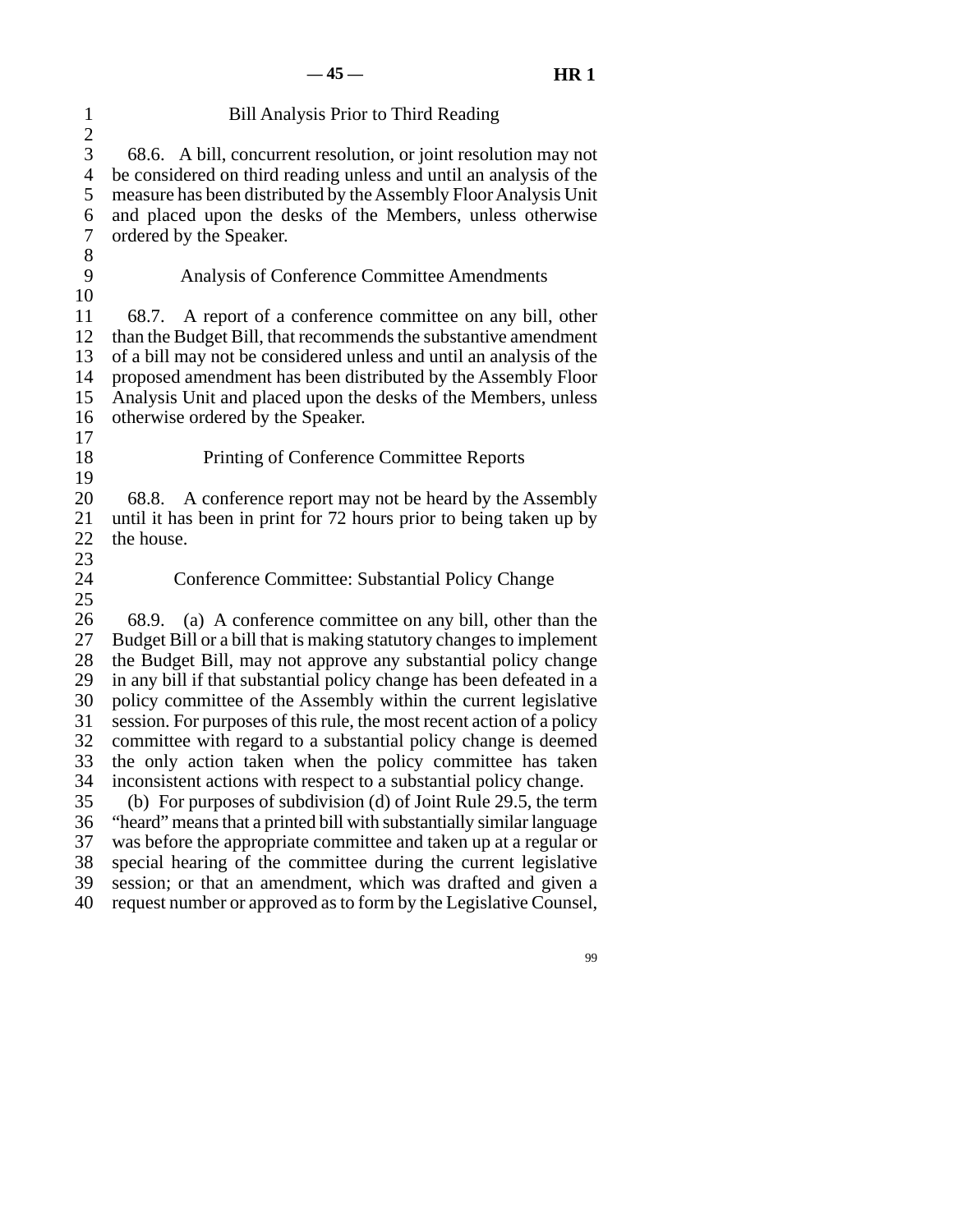line 1 was before the committee and taken up at a regular or special 2 hearing of the committee.

 $\mathfrak{Z}$ 

# $5\overline{)}$

# 4 Amendments From the Floor and Coauthors

6 69. (a) Any Member may move to amend a bill during its line 7 second or third reading, and that motion to amend may be adopted 8 by a majority vote of the Members present and voting.

9 Amendments to a bill offered from the floor, except committee 10 amendments reported with bills, amendments offered with a motion

11 to amend and re-refer a bill to committee, amendments deleting

12 any number of words, or amendments previously printed in the

13 Journal, are not in order unless and until a copy of the proposed

14 amendments has been placed upon the desks of the Members.

15 Notwithstanding any other rule, a bill that has been revised on 16 the Assembly Floor at the request of the lead author and on forms

17 provided by the Chief Clerk only to add coauthors to the bill shall

18 not be considered an amendment and a copy of the bill is not

19 required to be placed upon the desks of the Members if both the

20 Speaker and the Republican Leader, or a majority vote of the house,

21 approve the request. The heading of the bill shall be revised to 22 reflect the addition of the coauthor or coauthors.

23 Amendments offered from the floor during a bill's second or

24 third reading shall be prepared, or approved as to form, by the 25 Legislative Counsel.

Legislative Counsel.

26 Before debate five copies of the proposed amendment to 27 Assembly bills, and five copies of the proposed amendments to 28 Senate bills, shall be delivered to the Chief Clerk's desk. One copy 29 of the proposed amendment shall be transmitted by the Chief Clerk 30 to the Assembly Floor Analysis Unit. Bills so amended upon 31 second or third reading shall be reprinted and re-engrossed. The 32 Chief Clerk shall order printed as many copies of all amended bills 33 as he or she may determine to be necessary.

34 (b) (1) Amendments from the floor during a bill's second or 35 third reading that would make a substantive change in the bill shall 36 be submitted to the Chief Clerk's desk by 5:00 p.m. or the time of 37 adjournment, whichever is later, the business day before the start 38 of session on the legislative day at which they are to be considered. 39 (2) Upon receipt of the proposed amendments by the Chief 40 Clerk, an analysis shall be prepared by the committee of origin in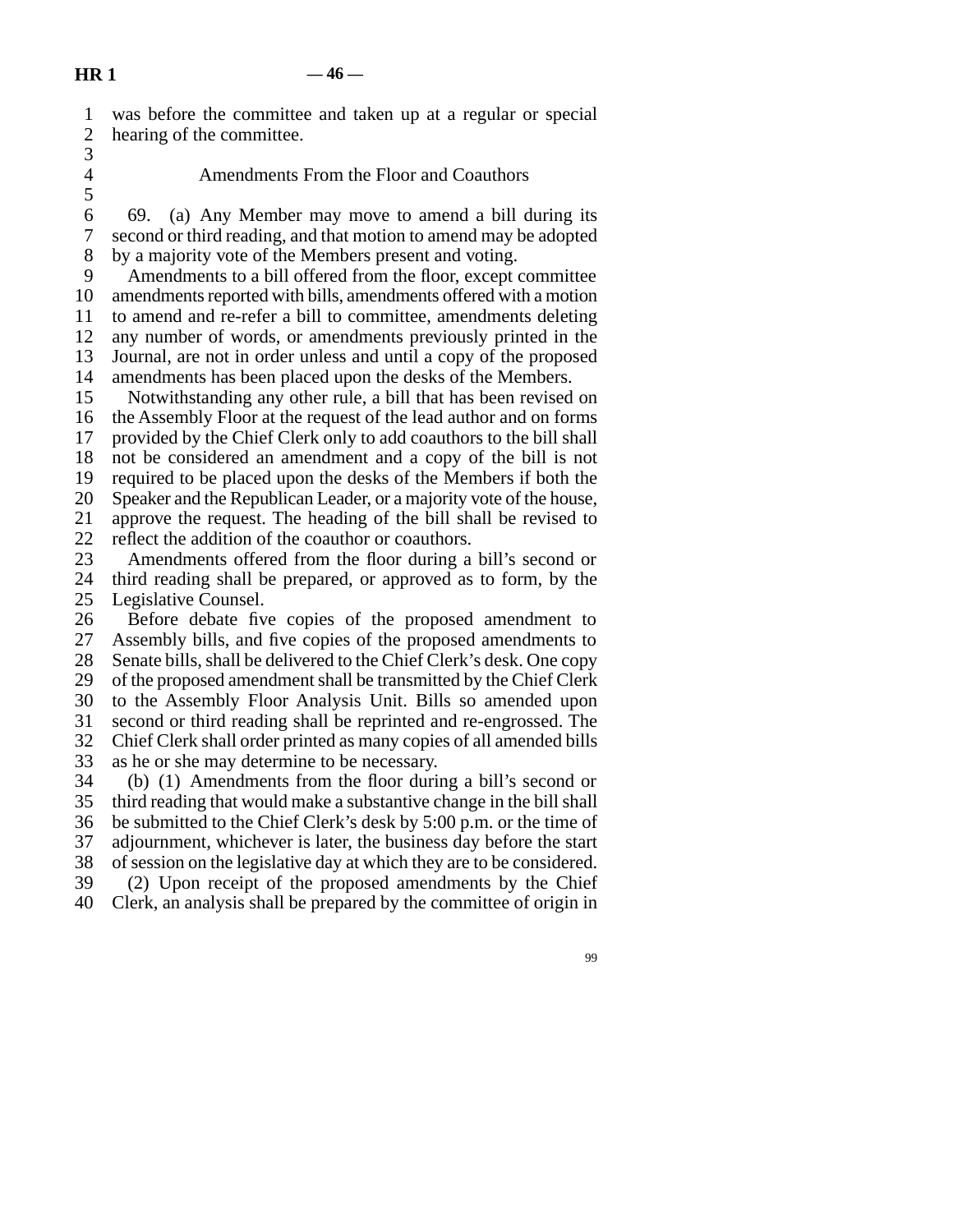1 conjunction with the Assembly Floor Analysis Unit, and a copy 2 of that analysis shall be distributed to each Member's desk prior 3 to the beginning of debate on adoption of the proposed 4 amendments, unless otherwise ordered by the Speaker.

5 (c) Paragraph (1) of subdivision (b) does not apply to  $(1)$ 6 amendments to a bill taken up without reference to file,  $(2)$ 7 amendments to a bill to add or delete an urgency clause, (3) 8 amendments to a bill that are identical to other amendments line 9 submitted to the Chief Clerk's desk in accordance with the 10 requirements of this rule, (4) amendments to the Budget Bill or to 11 a bill that is making statutory changes necessary to implement the 12 Budget Bill, or (5) amendments to a bill to make the bill contingent 13 upon the enactment of another bill, or to incorporate one or more 14 statutory amendments proposed in another bill to avoid superseding 15 those amendments.

16 (d) Any bill amended on the second or third reading file shall 17 be ordered reprinted and returned to the third reading file, and may 18 not be acted on by the Assembly until the bill, as amended, has 19 been on the Daily File for one calendar day, and, with regard to 20 an amended Senate bill, may not be voted upon for final passage 21 until the bill complies with Rule 76. This subdivision does not 22 apply to a bill that is amended to add or delete an urgency clause 23 or to a bill that is amended to make statutory changes to implement 24 the Budget Bill.<br>25 (e) A motion

 $\ell$ ) A motion to amend a bill on the second or third reading file, 26 other than committee amendments reported pursuant to Rule 57, 27 is not in order on  $(1)$  the last two legislative days preceding the 28 January 31 bill passage deadline specified by Section 10 of Article 29 IV of the California Constitution or (2) the last seven days 30 preceding the scheduled commencement of the interim study recess 31 or the scheduled commencement of the final recess as specified 32 by the Joint Rules of the Senate and Assembly. This subdivision 33 may be suspended temporarily by two-thirds vote of the Members 34 present and voting. This subdivision does not apply to amendments 35 to a bill pursuant to Joint Rule 23.5, amendments to a bill to add 36 or delete an urgency clause, or amendments to a bill to incorporate 37 one or more statutory amendments proposed in another bill to 38 avoid superseding those amendments.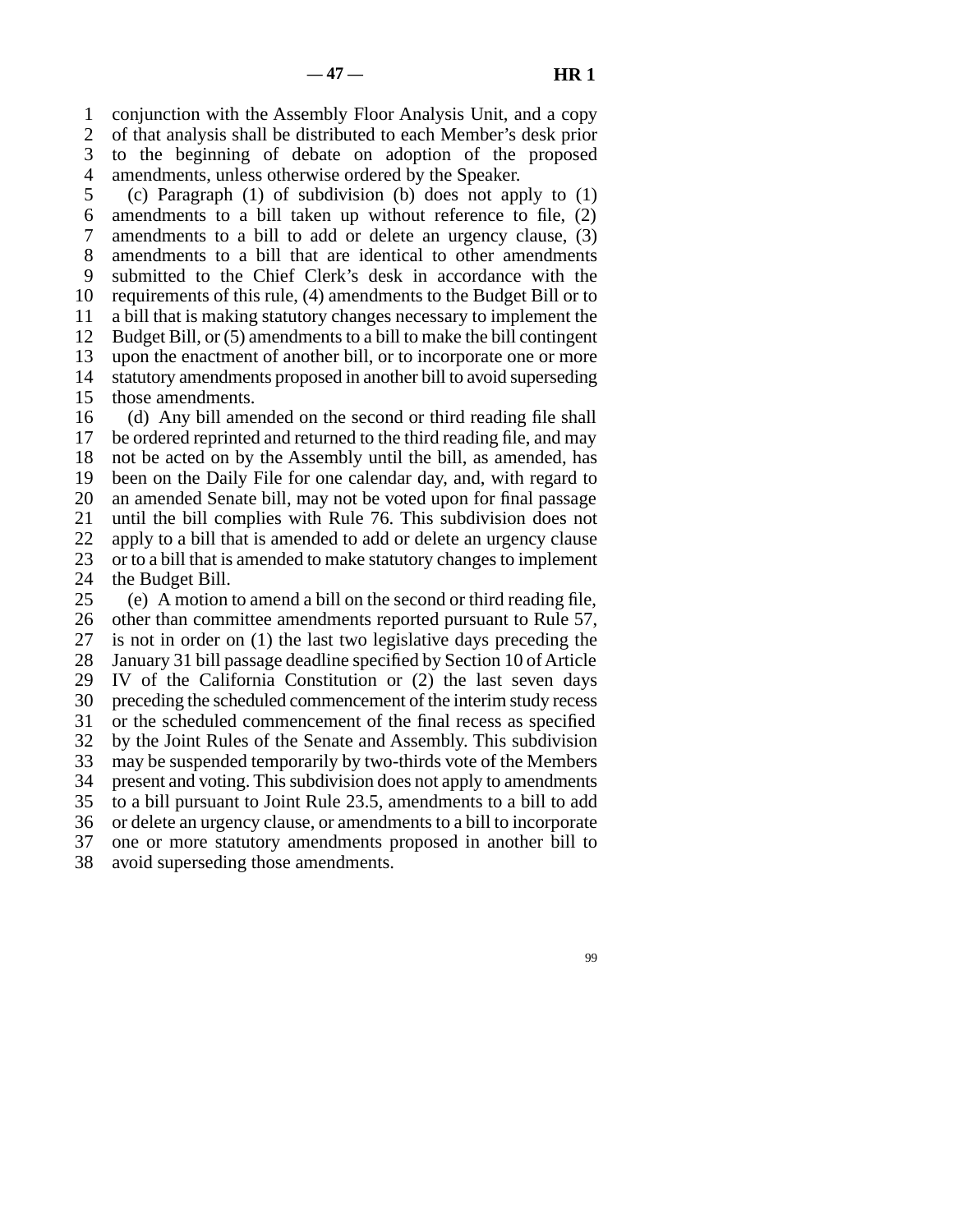# **HR** 1 **—48** —

| $\mathbf{1}$   | <b>Consideration of Political Reform Act Bills</b>                   |
|----------------|----------------------------------------------------------------------|
| $\overline{2}$ |                                                                      |
| 3              | 69.1. Pursuant to Section 81012 of the Government Code, any          |
| $\overline{4}$ | bill that would amend the Political Reform Act of 1974 (Title 9)     |
| 5              | (commencing with Section 81000) of the Government Code) may          |
| 6              | not be passed until, 12 days prior to being considered for passage,  |
| $\tau$         | the bill in its final form has been delivered by the Chief Clerk to  |
| 8              | the Fair Political Practices Commission for distribution to the news |
| 9              | media and to every person who has requested the commission to        |
| 10             | send a copy of any such bill to him or her.                          |
| 11             |                                                                      |
| 12             | Consideration of Bills Amending the California Stem Cell             |
| 13             | <b>Research and Cures Act</b>                                        |
| 14             |                                                                      |
| 15             | 69.2. Pursuant to Section 8 of the California Stem Cell Research     |
| 16             | and Cures Act (Proposition 71 of the November 2, 2004, statewide     |
| 17             | general election), the following requirements apply to a bill that   |
| 18             | would amend the provisions of that act:                              |
| 19             | (a) The bill may not be passed until, 14 days prior to the date      |
| 20             | of passage, copies of the bill in its final form are made available  |
| 21             | by the Chief Clerk to the public and the news media.                 |
| 22             | (b) Passage of the bill requires the affirmative votes of 56         |
| 23             | Members.                                                             |
| 24             |                                                                      |
| 25             | Electronic Distribution of Bills, Conference Reports,                |
| 26             | Amendments, and Analyses                                             |
| 27             |                                                                      |
| 28             | 69.5. Any requirement that bills, conference<br>reports,             |
| 29             | amendments, or an analysis be placed on the desks of the Members     |
| 30             | is satisfied by electronic distribution of the same information in   |
| 31             | portable document format (PDF) via computer to the desk of the       |
| 32             | Members through the Assembly Floor System, unless otherwise          |
| 33             | ordered by the Speaker.                                              |
| 34             |                                                                      |
| 35             | Consideration of Bills Re-referred to Committee                      |
| 36             |                                                                      |
| 37             | 70. Whenever a bill that has been amended and re-referred to         |
| 38             | committee is reported out by that committee, it shall be placed on   |
| 39             | the second reading file and may not be transferred therefrom to      |
| 40             | the third reading file until the following day.                      |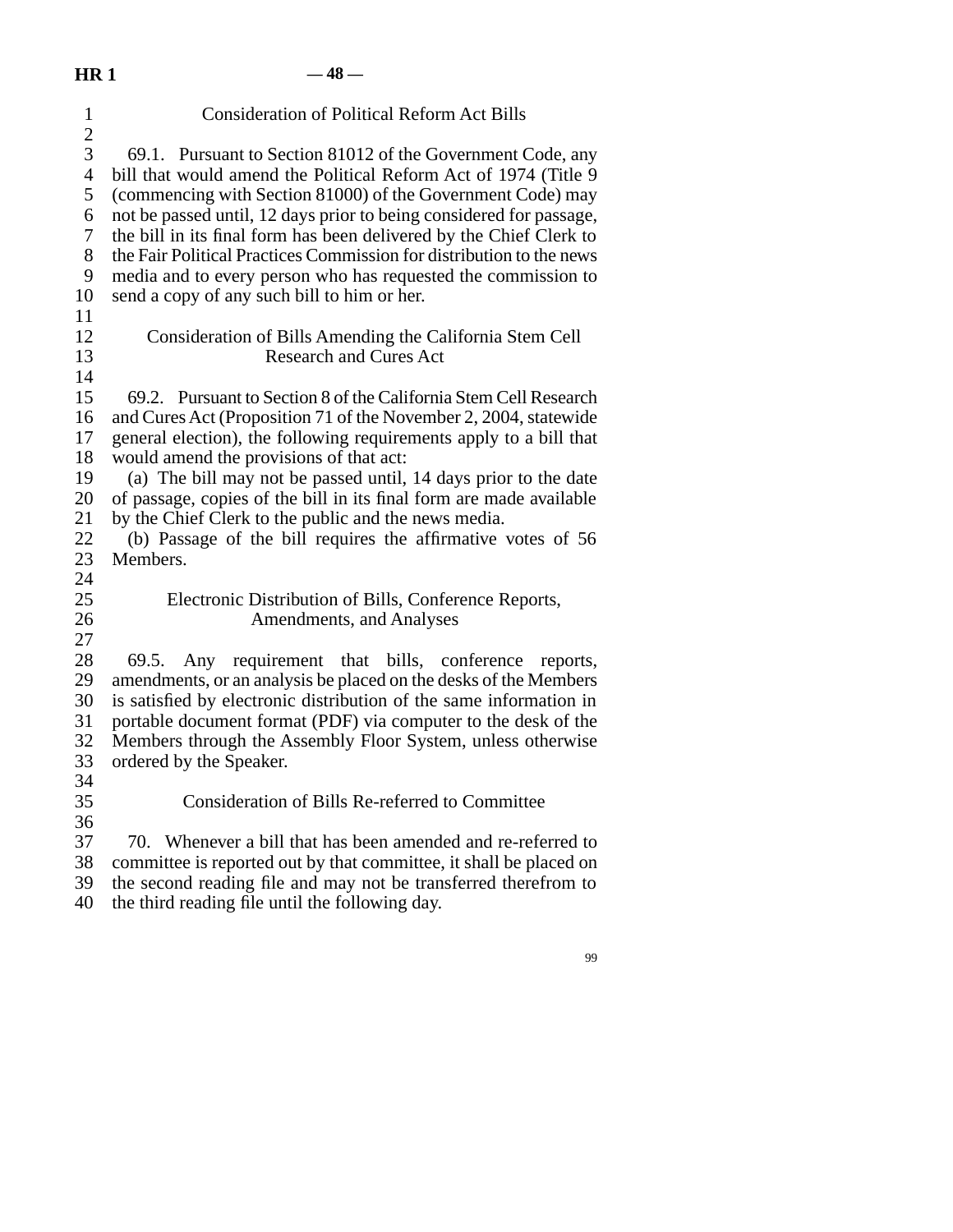| $\mathbf{1}$   | <b>Uncontested Bills</b>                                                    |
|----------------|-----------------------------------------------------------------------------|
| $\overline{2}$ |                                                                             |
| $\overline{3}$ | 71. A bill may not be placed on the Assembly Consent Calendar               |
| $\overline{4}$ | unless it has met the requirements of Joint Rule 22.1 with respect          |
| 5              | to each Assembly standing committee to which the bill has been<br>referred. |
| 6<br>7         |                                                                             |
| 8              | <b>Consideration of Concurrent and Joint Resolutions</b>                    |
| 9              |                                                                             |
| 10             | A concurrent or joint resolution may be amended by a<br>73.                 |
| 11             | majority vote of the Members present and voting. The ayes and               |
| 12             | noes may not be called upon the adoption of concurrent resolutions,         |
| 13             | except those authorizing expenditures of money, unless regularly            |
| 14             | demanded, or required by statute or the California Constitution.            |
| 15             |                                                                             |
| 16             | <b>Adoption of Resolutions</b>                                              |
| 17             |                                                                             |
| 18             | Any resolution upon which a rollcall vote is demanded<br>74.                |
| 19             | requires an affirmative recorded vote of 41 or more Members for             |
| 20             | adoption.                                                                   |
| 21             | The adoption of any resolution authorizing the expenditure of               |
| 22             | money requires an affirmative recorded vote of 41 or more                   |
| 23             | Members.                                                                    |
| 24             |                                                                             |
| 25<br>26       | Printing of Resolutions                                                     |
| 27             | 75. When any previously printed house resolution is before the              |
| 28             | Assembly for adoption, it may be printed in the Journal only if             |
| 29             | amendments to it have been adopted, in which case it shall be               |
| 30             | printed as amended. In the absence of those amendments, house               |
| 31             | resolutions before the Assembly for adoption shall be referred to           |
| 32             | by day and page of the Journal as printed upon introduction. For            |
| 33             | the purposes of this rule, the adding of a coauthor shall not be            |
| 34             | deemed an amendment.                                                        |
| 35             |                                                                             |
| 36             | Internet Publication Prior to Final Passage of Senate Bill                  |
| 37             |                                                                             |
| 38             | (a) A Senate bill shall not be voted upon by the Assembly<br>76.            |
| 39             | for final passage unless the bill has been published on the Internet        |
| 40             | in its final form for at least 72 hours prior to that vote.                 |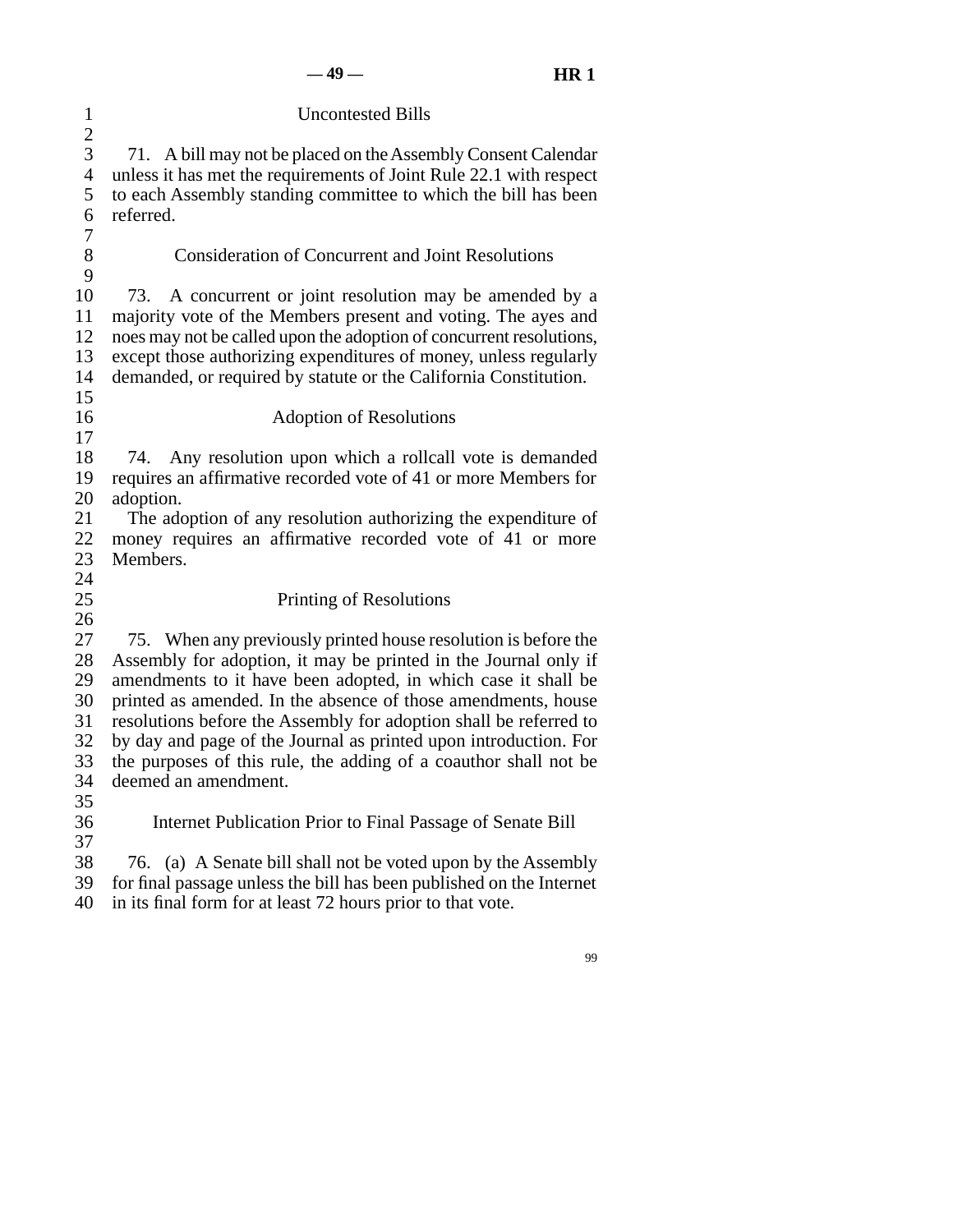line 1 (b) The requirement of subdivision (a) may be waived for a bill 2 if the Governor has submitted to the Legislature a written statement<br>3 that dispensing with the notice period for that bill is necessary to that dispensing with the notice period for that bill is necessary to 4 address a state of emergency, as described in paragraph (2) of 5 subdivision (b) of Section 8 of Article IV of the California 6 Constitution. 7 (c) As used in this rule, "bill" does not include a joint or 8 concurrent resolution or a constitutional amendment.  $\overline{9}$ 10 Concurrence in Senate Amendments  $11$ 12 77. (a) Concurrence in any Senate amendment to an Assembly 13 bill requires the same affirmative recorded vote as the vote required 14 by the California Constitution for the passage of the bill. A vote 15 on concurrence may not be taken until the bill has been on the 16 unfinished business file for one calendar day, except that when 17 the bill is placed upon the unfinished business file during the last 18 two legislative days preceding (1) the January 31 bill passage 19 deadline specified by Section 10 of Article IV of the California 20 Constitution,  $(2)$  the scheduled commencement of the interim study 21 recess, or  $(3)$  the scheduled commencement of the final recess as 22 specified by the Joint Rules of the Senate and Assembly, it may 23 be acted upon immediately. The vote on concurrence shall be 24 deemed the vote upon final passage of the bill.<br>25 (b) Senate amendments to Assembly bills sha (b) Senate amendments to Assembly bills shall not be concurred 26 in until both of the following have occurred: 27  $\hspace{0.1cm}$  (1) An analysis of the bill has been distributed by the Assembly 28 Floor Analysis Unit and a copy placed upon the desks of the 29 Members, unless otherwise ordered by the Speaker. As used in 30 this paragraph, "bill" includes a constitutional amendment, but 31 does not include a joint or concurrent resolution. 32 (2) The bill has been published on the Internet in its final form 33 for at least 72 hours prior to that vote. This requirement may be 34 waived for a bill if the Governor has submitted to the Legislature 35 a written statement that dispensing with this notice period for that 36 bill is necessary to address a state of emergency, as described in 37 paragraph (2) of subdivision (b) of Section 8 of Article IV of the 38 California Constitution. As used in this paragraph, "bill" does not line 39 include a joint or concurrent resolution or a constitutional 40 amendment.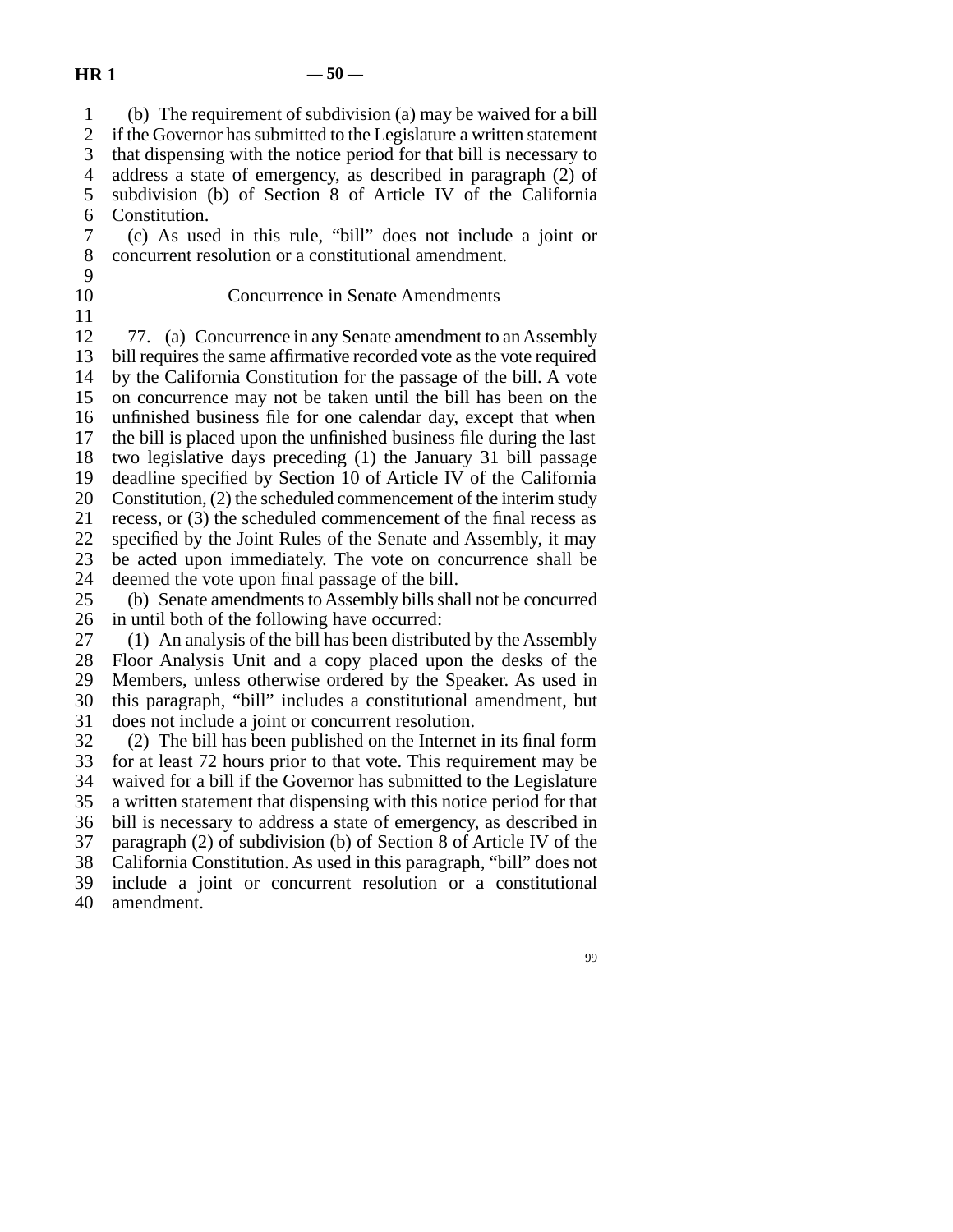line 1 Digest of Bills Amended in Senate  $\frac{2}{3}$ 77.1. Whenever the Senate amends and passes an Assembly 4 bill, the Legislative Counsel shall, within one day after the bill is 5 passed by the Senate, prepare and transmit to the Chief Clerk and line 6 the Speaker a brief digest summarizing the effect of the Senate 7 amendment. Upon receipt from the Legislative Counsel, the Chief 8 Clerk shall cause the digest to be printed in the Daily File line 9 immediately following any reference in the file to the bill covered  $10$  by the digest.  $\frac{11}{12}$ Substantially Amended Bills  $\frac{13}{14}$ 77.2. If the analysis of an amendment adopted on the floor 15 discloses that the amendment makes a substantial substantive 16 change to a bill as passed by the last committee of reference, the 17 bill, as amended, may be referred by the Speaker to the appropriate 18 committee. 19 A bill that was previously reported from a policy or fiscal 20 committee of reference in compliance with Joint Rule 61 is not 21 subject to the deadlines in Joint Rule 61 if the bill is subsequently 22 referred to a policy or fiscal committee pursuant to this rule.<br>23 If the digest to an Assembly bill that has been returned to If the digest to an Assembly bill that has been returned to the 24 Assembly by the Senate for concurrence in Senate amendments<br>25 discloses that the Senate has made a substantial substantive change discloses that the Senate has made a substantial substantive change 26 in the bill as first passed by the Assembly, the bill may be referred 27 by the Speaker to the appropriate committee. 28<br>29 **Inactive File**  line 30 31 78. Whenever a bill has been passed twice on the third reading 32 file on two successive legislative days, it shall be placed forthwith 33 upon a special file to be known as the inactive file. A bill also may 34 be placed on the inactive file at the request of the author. When a 35 bill has been placed on the inactive file, it may be returned to the 36 third reading file by request of the author. Notice of the request to 37 return the bill to the third reading file shall be published one day 38 in advance in the Assembly File. The bill, when returned to the 39 third reading file, shall then be placed at the foot of the third

40 reading file.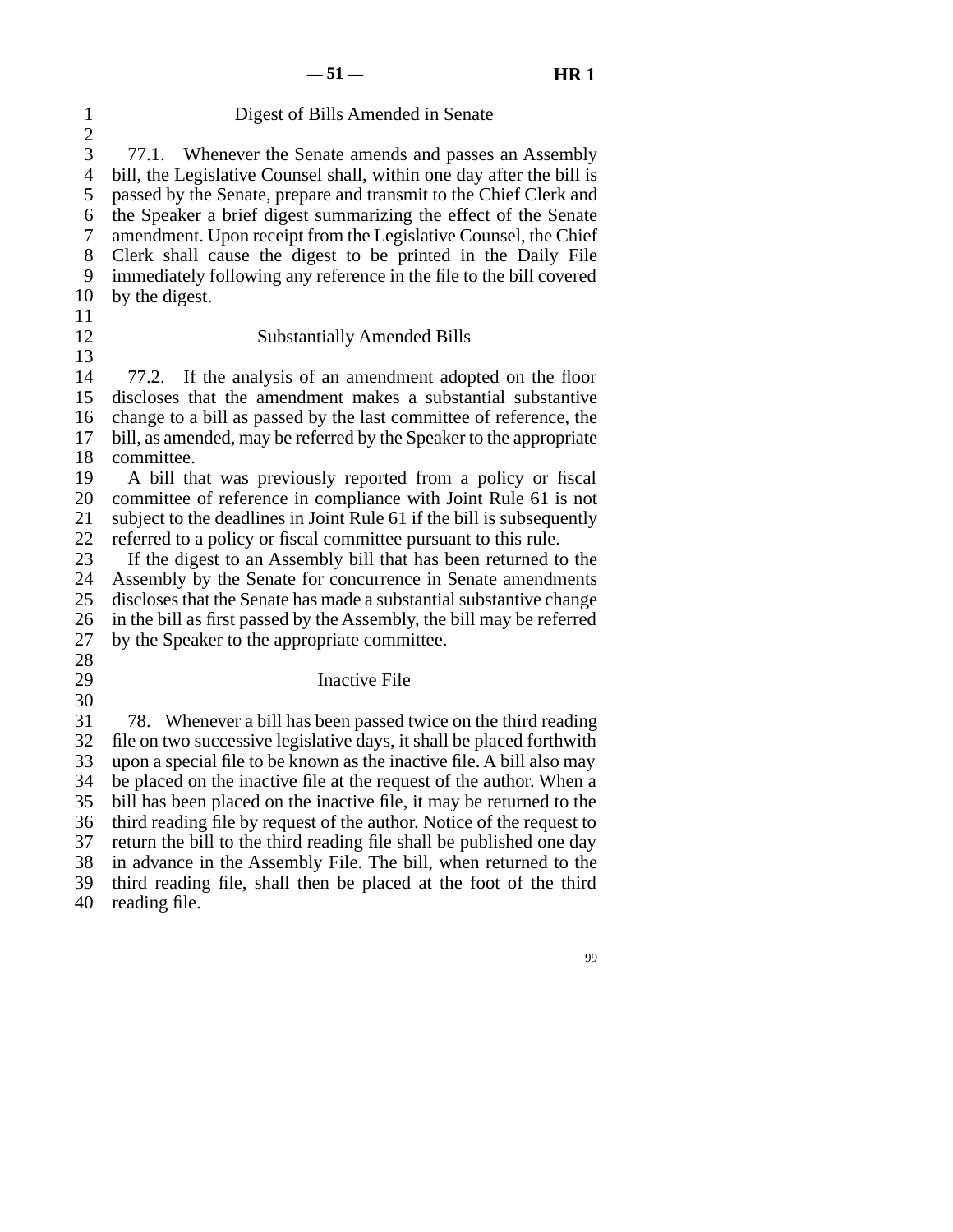line 1 When a bill, placed on the inactive file from the second reading 2 file or the unfinished business file, is removed from the inactive 3 file, it shall be returned to the foot of the second reading file or file, it shall be returned to the foot of the second reading file or 4 the unfinished business file, respectively, in the next published 5 Daily File. 6 line 7 Engrossing and Enrolling Bills  $\begin{array}{c} 8 \\ 9 \end{array}$ 79. The Engrossing and Enrolling Clerk shall engross and enroll 10 all bills that come to his or her hands for that purpose, in 11 compliance with the provisions of Section 9503 of the Government 12 Code, and in the order of time in which the same shall be acted 13 upon by the Assembly. 14 After final passage by both houses, any Assembly bill not 15 amended by the Senate shall be ordered by the Speaker forthwith 16 to be enrolled, as provided in Sections 9508 and 9509 of the 17 Government Code. The Chief Clerk shall report both the day and 18 hour each enrolled bill is presented to the Governor, which report 19 shall be entered in the Journal. line 20 21 VI. PARLIAMENTARY PROCEDURE<br>22 A. Motions and Ouestions 22 A. Motions and Questions<br>23 Precedence of Motions During De Precedence of Motions During Debate  $\frac{24}{25}$ 80. When a question is under debate or before the Assembly, 26 no motions shall be received but the following, which shall take 27 precedence in the order named:<br>28 First—To adjourn; 28 First—To adjourn;<br>29 Second—To recess Second—To recess to a time certain; 30 Third—To lay on the table; 31 Fourth—For the previous question; 32 Fifth—To set as a special order;<br>33 Sixth—To postpone indefinitely: Sixth—To postpone indefinitely; 34 Seventh—To refer to or to re-refer: 35 Eighth—To amend. line 36 37 Questions of Order Decided Without Debate 38<br>39 81. All incidental questions of order, arising after a motion is 40 made for any of the questions named in Rule 80 and pending that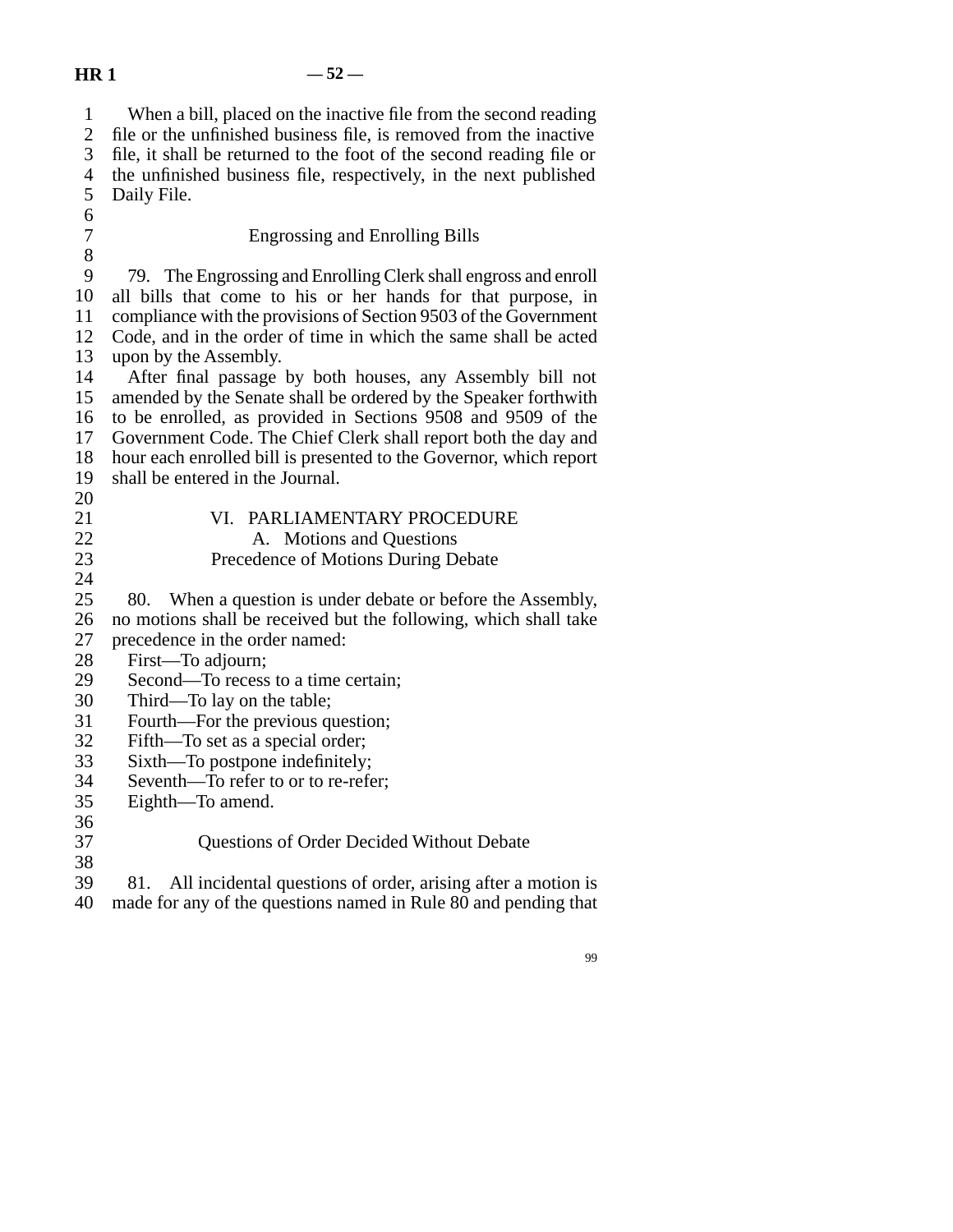line 1 motion, shall be decided by the Speaker without debate, whether 2 on appeal or otherwise.

 $\mathfrak{Z}$ 

# 4 Appeal From Decision of the Speaker

 $\mathfrak{S}$ 6 82. Any Member may appeal from a decision of the Speaker 7 without waiting for recognition by the Speaker, even though 8 another Member has the floor. An appeal is not in order when 9 another is pending, or when other business has been transacted by 10 the Assembly prior to the appeal being taken. Upon the appeal 11 being seconded, the Speaker may give his or her reasons for the 12 decision, and the Member making the appeal may give his or her 13 reasons for the appeal, and the Speaker forthwith shall put one of 14 the following questions to the Assembly:

15 (1) "Shall the decision of the Speaker be sustained?"

16 (2) "Shall the decision of the Speaker be overruled?"

17 An appeal may not be amended and yields only to a motion to 18 recess or adjourn, or to lay on the table, or a question of personal 19 privilege. If an appeal is laid on the table, that action shall have 20 no effect on the pending question.

21 An appeal may not be debated when relating to indecorum, the 22 transgression of rules, or the priority of business. A majority vote 23 of the Members present and voting decides any appeal. In the event 24 of a tie vote, the appeal is lost.

25

line 34

# 26 Speaker Explains Order of Business

 $\frac{27}{28}$ 83. The Speaker may, on his or her own motion or the motion 29 of any Member, explain the order of business when the motion 30 pending before the Assembly is not debatable. That explanation 31 may not consume more than two minutes.  $\frac{32}{33}$ 

# To Adjourn

35 84. A motion to adjourn is not debatable and may not be 36 amended, and is always in order, except: (a) when another Member 37 has the floor; (b) when the Assembly is voting; or (c) during a 38 call of the Assembly. The name of any Member moving an 39 adjournment, and the hour at which the motion was made and 40 adjournment taken, shall be entered in the Journal. A motion to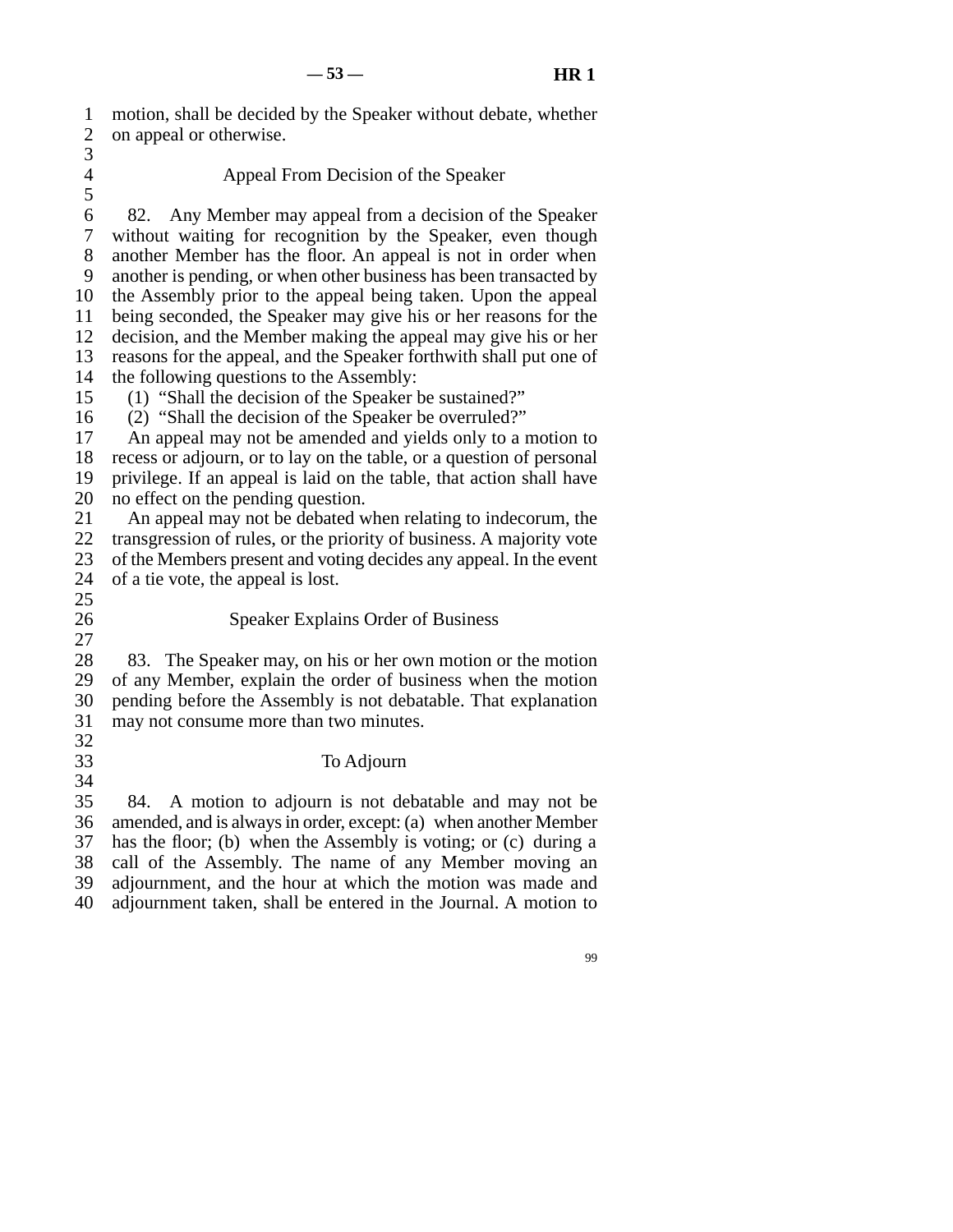| 1              | adjourn shall be adopted by a majority vote of the Members present   |
|----------------|----------------------------------------------------------------------|
| $\mathbf{2}$   | and voting.                                                          |
| 3              | When a motion to adjourn is made and seconded, it shall be in        |
| $\overline{4}$ | order for the Speaker, before putting the question, to permit any    |
| 5              | Member to state to the Assembly any fact relating to the condition   |
| 6              | of the business of the Assembly which would seem to render it        |
| 7              | improper or inadvisable to adjourn. That statement may not occupy    |
| 8              | more than two minutes and is not debatable.                          |
| 9              | An affirmative recorded vote of a majority of the duly elected       |
| 10             | and qualified Members is required to adjourn any session of the      |
| 11             | Assembly sine die.                                                   |
| 12             |                                                                      |
| 13             | To Recess to a Time Certain                                          |
| 14             |                                                                      |
| 15             | 85. A motion to recess to a time certain is treated the same as      |
| 16             | a motion to adjourn, except that the motion is debatable when no     |
| 17             | business is before the Assembly, and can be amended as to the        |
| 18             | time and duration of the recess. It yields only to a motion to       |
| 19             | adjourn.                                                             |
| 20             |                                                                      |
| 21             | To Lay on the Table                                                  |
| 22             |                                                                      |
| 23             | 86. A motion to lay on the table is not debatable and may not        |
| 24             | be amended.                                                          |
| 25             | A motion to table a bill, constitutional amendment, or concurrent    |
| 26             | or joint resolution is adopted by an affirmative recorded vote of    |
| 27             | 41 or more Members.                                                  |
| 28             | Any motion to lay on the table, if carried by 41 or more votes,      |
| 29             | carries with it the main question and everything that adheres to it, |
| 30             | except that a motion to lay an amendment on the table, if adopted,   |
| 31             | does not carry with it a bill, constitutional amendment, or          |
| 32             | concurrent, joint, or house resolution.                              |
| 33             | A motion to lay an amendment on the table is adopted by a            |
| 34             | majority vote of the Members present and voting.                     |
| 35             | A motion to lay on the table may not be applied with respect to      |

36 reconsideration.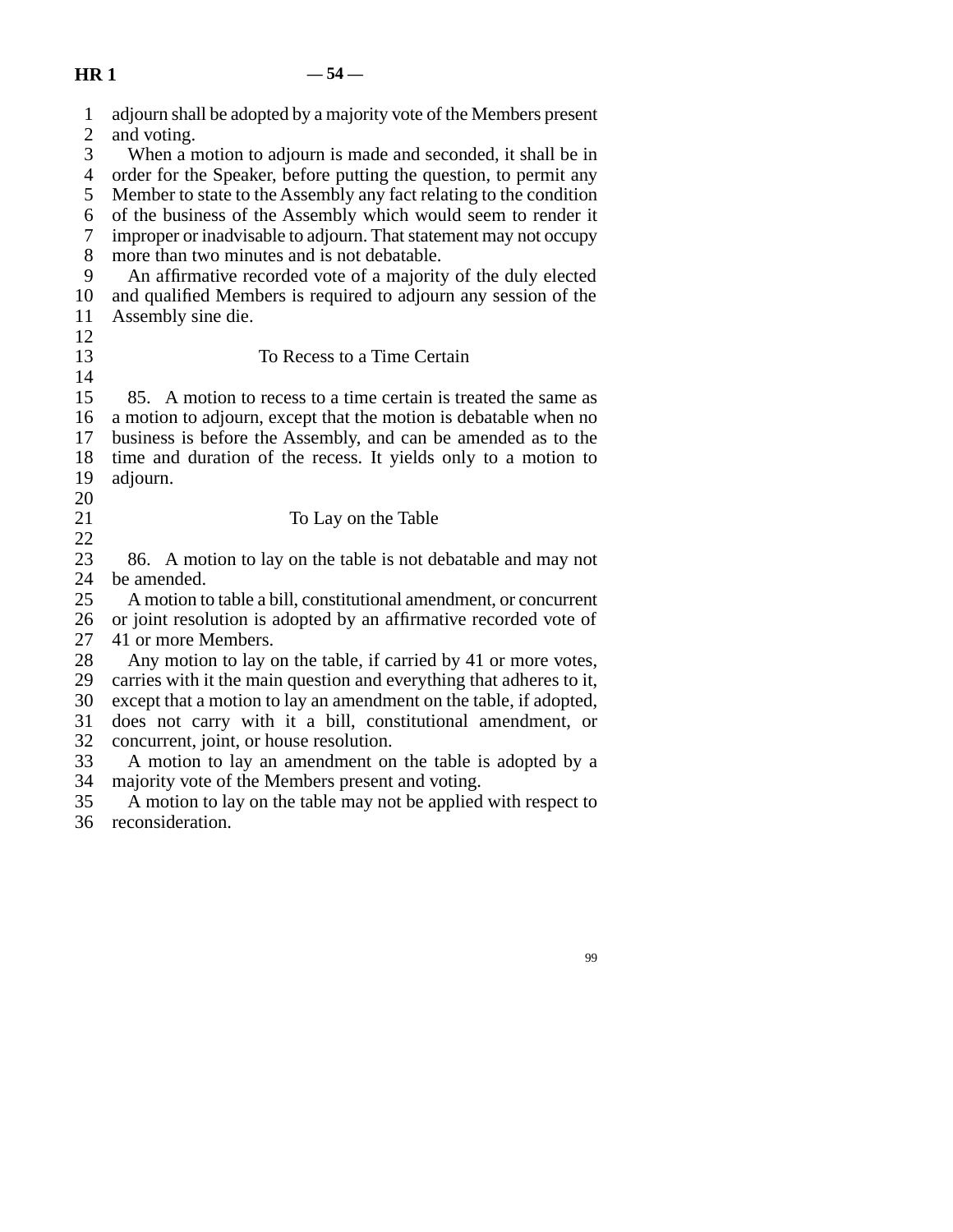$-55 -$  **HR** 1

| $\mathbf 1$    | The Previous Question                                               |
|----------------|---------------------------------------------------------------------|
| $\overline{c}$ |                                                                     |
| 3              | The previous question shall be put only when demanded<br>87.        |
| $\overline{4}$ | by five Members, and its effect, when sustained by a majority vote  |
| 5              | of the Members present and voting, shall be to put an end to all    |
| 6              | debate and bring the Assembly to a vote only on the question then   |
| 7              | pending, except that the proponent of the matter pending shall be   |
| 8              | allowed not more than five minutes to close the debate.             |
| 9              |                                                                     |
| 10             | Motion to Set Special Order                                         |
| 11             |                                                                     |
| 12             | 88. A motion to set any matter before the Assembly as a special     |
| 13             | order of business is adopted by an affirmative recorded vote of 54  |
| 14             | or more Members. The motion is debatable only as to the propriety   |
| 15             | of setting the main question as a special order of business, and    |
| 16             | may be amended only as to the time.                                 |
| 17             |                                                                     |
| 18             | Motion to Postpone to a Time Certain                                |
| 19             |                                                                     |
| 20             | A motion to postpone to a time certain is deemed and treated<br>89. |
| 21             | as a motion to set as a special order.                              |
| 22             |                                                                     |
| 23             | Motion to Postpone Indefinitely                                     |
| 24             |                                                                     |
| 25             | 90. The making of a motion to postpone indefinitely any bill,       |
| 26             | motion, or amendment opens the main question to debate. If the      |
| 27             | motion to postpone indefinitely prevails by an affirmative recorded |
| 28             | vote of 41 or more Members, the main question may not be acted      |
| 29             | upon again during the session.                                      |
| 30             |                                                                     |
| 31             | Motion to Amend                                                     |
| 32             |                                                                     |
| 33             | A motion to amend may itself be amended, but an<br>91.              |
| 34             | "amendment to an amendment" may not be amended. A motion            |
| 35             | to substitute is deemed to be a motion to amend and is considered   |
| 36             | the same as an amendment.                                           |
| 37             | Only one substitute is in order when an amendment is pending.       |
| 38             | A motion to amend or to substitute is debatable, except where the   |

39 main question to be amended is not debatable. Any motion to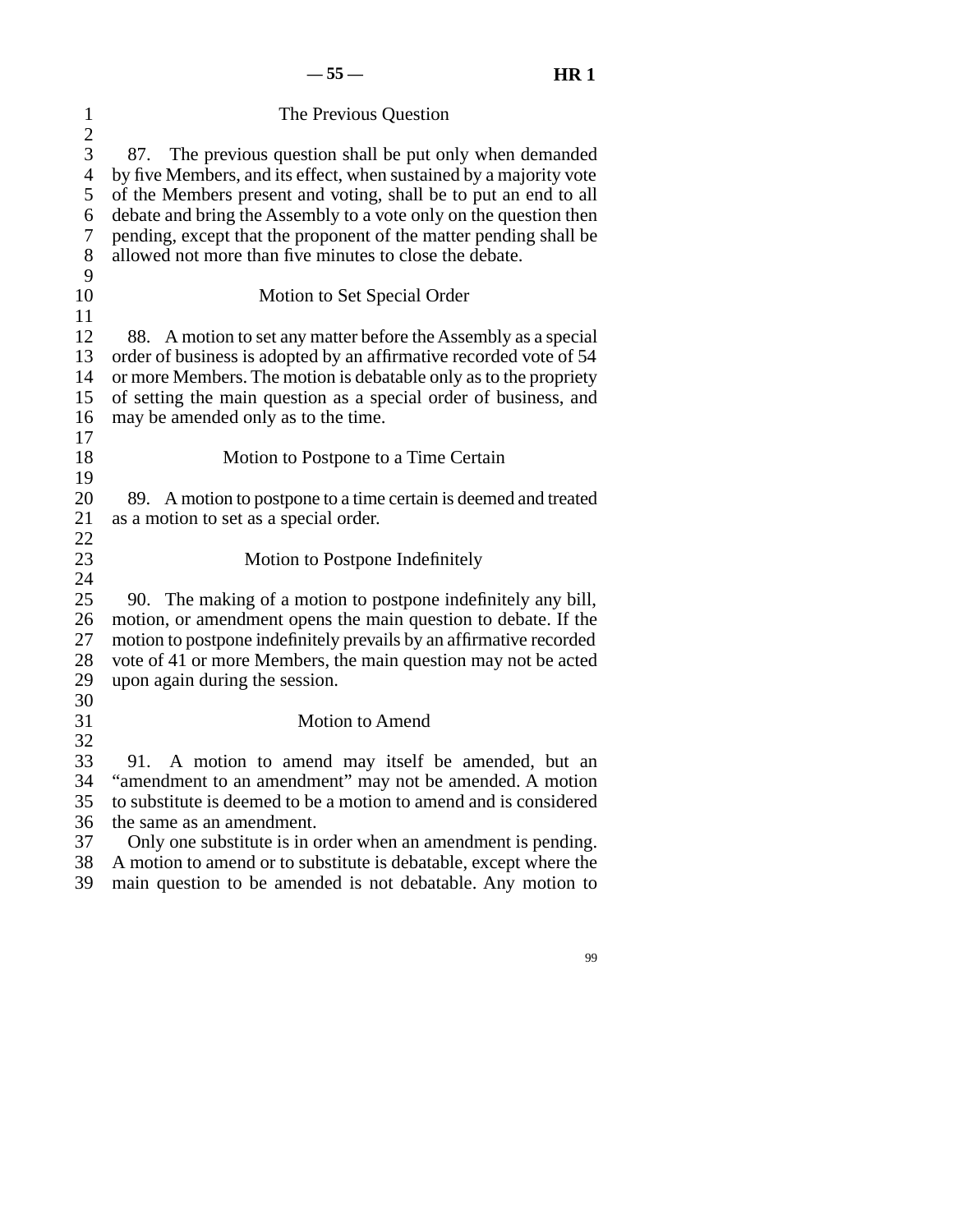| $\mathbf{2}$<br>and voting.<br>3<br>A motion to amend that is decided in the negative is not again<br>$\overline{4}$<br>in order on the same day, or at the same stage of proceeding. The<br>5<br>fact that a motion to amend by striking out certain words is decided<br>6<br>in the negative does not preclude a motion to amend by adding<br>words, or a motion to amend by striking out and inserting words,<br>$\tau$<br>8<br>except that in no case may a further amendment be substantially<br>9<br>the same as the one rejected.<br>10<br>Subject to the above provisions of this rule and Rule 69, a motion<br>to amend is in order during the second or third reading of any bill.<br>11<br>12<br>13<br><b>Amendment to Be Germane</b><br>14<br>15<br>An amendment to any bill, other than a bill stating<br>92.<br>legislative intent to make necessary statutory changes to implement<br>16<br>the Budget Bill, whether reported by a committee or offered by a<br>17<br>18<br>Member, is not in order when the amendment relates to a different<br>19<br>subject than, is intended to accomplish a different purpose than,<br>20<br>or requires a title essentially different than, the original bill.<br>21<br>A motion or proposition on a subject different from that under<br>22<br>consideration may not be admitted as an amendment.<br>23<br>An amendment is not in order that changes the original number<br>24<br>of any bill.<br>25<br>A Member may not be added or deleted as an author or coauthor<br>26<br>of a bill or resolution without his or her consent.<br>27<br>28<br><b>Consideration of Motions</b><br>29<br>30<br>93. A motion, whether oral or written, may not be adopted until<br>31<br>it is seconded and distinctly stated to the Assembly by the Speaker.<br>32<br>33<br><b>Motions in Writing</b><br>34<br>35<br>94. Upon request of the Speaker, all motions shall be reduced | $\mathbf{1}$ | amend may be adopted by a majority vote of the Members present     |
|----------------------------------------------------------------------------------------------------------------------------------------------------------------------------------------------------------------------------------------------------------------------------------------------------------------------------------------------------------------------------------------------------------------------------------------------------------------------------------------------------------------------------------------------------------------------------------------------------------------------------------------------------------------------------------------------------------------------------------------------------------------------------------------------------------------------------------------------------------------------------------------------------------------------------------------------------------------------------------------------------------------------------------------------------------------------------------------------------------------------------------------------------------------------------------------------------------------------------------------------------------------------------------------------------------------------------------------------------------------------------------------------------------------------------------------------------------------------------------------------------------------------------------------------------------------------------------------------------------------------------------------------------------------------------------------------------------------------------------------------------------------------------------------------------------------------------------------------------------------------------------------------------------------------------|--------------|--------------------------------------------------------------------|
|                                                                                                                                                                                                                                                                                                                                                                                                                                                                                                                                                                                                                                                                                                                                                                                                                                                                                                                                                                                                                                                                                                                                                                                                                                                                                                                                                                                                                                                                                                                                                                                                                                                                                                                                                                                                                                                                                                                            |              |                                                                    |
|                                                                                                                                                                                                                                                                                                                                                                                                                                                                                                                                                                                                                                                                                                                                                                                                                                                                                                                                                                                                                                                                                                                                                                                                                                                                                                                                                                                                                                                                                                                                                                                                                                                                                                                                                                                                                                                                                                                            |              |                                                                    |
|                                                                                                                                                                                                                                                                                                                                                                                                                                                                                                                                                                                                                                                                                                                                                                                                                                                                                                                                                                                                                                                                                                                                                                                                                                                                                                                                                                                                                                                                                                                                                                                                                                                                                                                                                                                                                                                                                                                            |              |                                                                    |
|                                                                                                                                                                                                                                                                                                                                                                                                                                                                                                                                                                                                                                                                                                                                                                                                                                                                                                                                                                                                                                                                                                                                                                                                                                                                                                                                                                                                                                                                                                                                                                                                                                                                                                                                                                                                                                                                                                                            |              |                                                                    |
|                                                                                                                                                                                                                                                                                                                                                                                                                                                                                                                                                                                                                                                                                                                                                                                                                                                                                                                                                                                                                                                                                                                                                                                                                                                                                                                                                                                                                                                                                                                                                                                                                                                                                                                                                                                                                                                                                                                            |              |                                                                    |
|                                                                                                                                                                                                                                                                                                                                                                                                                                                                                                                                                                                                                                                                                                                                                                                                                                                                                                                                                                                                                                                                                                                                                                                                                                                                                                                                                                                                                                                                                                                                                                                                                                                                                                                                                                                                                                                                                                                            |              |                                                                    |
|                                                                                                                                                                                                                                                                                                                                                                                                                                                                                                                                                                                                                                                                                                                                                                                                                                                                                                                                                                                                                                                                                                                                                                                                                                                                                                                                                                                                                                                                                                                                                                                                                                                                                                                                                                                                                                                                                                                            |              |                                                                    |
|                                                                                                                                                                                                                                                                                                                                                                                                                                                                                                                                                                                                                                                                                                                                                                                                                                                                                                                                                                                                                                                                                                                                                                                                                                                                                                                                                                                                                                                                                                                                                                                                                                                                                                                                                                                                                                                                                                                            |              |                                                                    |
|                                                                                                                                                                                                                                                                                                                                                                                                                                                                                                                                                                                                                                                                                                                                                                                                                                                                                                                                                                                                                                                                                                                                                                                                                                                                                                                                                                                                                                                                                                                                                                                                                                                                                                                                                                                                                                                                                                                            |              |                                                                    |
|                                                                                                                                                                                                                                                                                                                                                                                                                                                                                                                                                                                                                                                                                                                                                                                                                                                                                                                                                                                                                                                                                                                                                                                                                                                                                                                                                                                                                                                                                                                                                                                                                                                                                                                                                                                                                                                                                                                            |              |                                                                    |
|                                                                                                                                                                                                                                                                                                                                                                                                                                                                                                                                                                                                                                                                                                                                                                                                                                                                                                                                                                                                                                                                                                                                                                                                                                                                                                                                                                                                                                                                                                                                                                                                                                                                                                                                                                                                                                                                                                                            |              |                                                                    |
|                                                                                                                                                                                                                                                                                                                                                                                                                                                                                                                                                                                                                                                                                                                                                                                                                                                                                                                                                                                                                                                                                                                                                                                                                                                                                                                                                                                                                                                                                                                                                                                                                                                                                                                                                                                                                                                                                                                            |              |                                                                    |
|                                                                                                                                                                                                                                                                                                                                                                                                                                                                                                                                                                                                                                                                                                                                                                                                                                                                                                                                                                                                                                                                                                                                                                                                                                                                                                                                                                                                                                                                                                                                                                                                                                                                                                                                                                                                                                                                                                                            |              |                                                                    |
|                                                                                                                                                                                                                                                                                                                                                                                                                                                                                                                                                                                                                                                                                                                                                                                                                                                                                                                                                                                                                                                                                                                                                                                                                                                                                                                                                                                                                                                                                                                                                                                                                                                                                                                                                                                                                                                                                                                            |              |                                                                    |
|                                                                                                                                                                                                                                                                                                                                                                                                                                                                                                                                                                                                                                                                                                                                                                                                                                                                                                                                                                                                                                                                                                                                                                                                                                                                                                                                                                                                                                                                                                                                                                                                                                                                                                                                                                                                                                                                                                                            |              |                                                                    |
|                                                                                                                                                                                                                                                                                                                                                                                                                                                                                                                                                                                                                                                                                                                                                                                                                                                                                                                                                                                                                                                                                                                                                                                                                                                                                                                                                                                                                                                                                                                                                                                                                                                                                                                                                                                                                                                                                                                            |              |                                                                    |
|                                                                                                                                                                                                                                                                                                                                                                                                                                                                                                                                                                                                                                                                                                                                                                                                                                                                                                                                                                                                                                                                                                                                                                                                                                                                                                                                                                                                                                                                                                                                                                                                                                                                                                                                                                                                                                                                                                                            |              |                                                                    |
|                                                                                                                                                                                                                                                                                                                                                                                                                                                                                                                                                                                                                                                                                                                                                                                                                                                                                                                                                                                                                                                                                                                                                                                                                                                                                                                                                                                                                                                                                                                                                                                                                                                                                                                                                                                                                                                                                                                            |              |                                                                    |
|                                                                                                                                                                                                                                                                                                                                                                                                                                                                                                                                                                                                                                                                                                                                                                                                                                                                                                                                                                                                                                                                                                                                                                                                                                                                                                                                                                                                                                                                                                                                                                                                                                                                                                                                                                                                                                                                                                                            |              |                                                                    |
|                                                                                                                                                                                                                                                                                                                                                                                                                                                                                                                                                                                                                                                                                                                                                                                                                                                                                                                                                                                                                                                                                                                                                                                                                                                                                                                                                                                                                                                                                                                                                                                                                                                                                                                                                                                                                                                                                                                            |              |                                                                    |
|                                                                                                                                                                                                                                                                                                                                                                                                                                                                                                                                                                                                                                                                                                                                                                                                                                                                                                                                                                                                                                                                                                                                                                                                                                                                                                                                                                                                                                                                                                                                                                                                                                                                                                                                                                                                                                                                                                                            |              |                                                                    |
|                                                                                                                                                                                                                                                                                                                                                                                                                                                                                                                                                                                                                                                                                                                                                                                                                                                                                                                                                                                                                                                                                                                                                                                                                                                                                                                                                                                                                                                                                                                                                                                                                                                                                                                                                                                                                                                                                                                            |              |                                                                    |
|                                                                                                                                                                                                                                                                                                                                                                                                                                                                                                                                                                                                                                                                                                                                                                                                                                                                                                                                                                                                                                                                                                                                                                                                                                                                                                                                                                                                                                                                                                                                                                                                                                                                                                                                                                                                                                                                                                                            |              |                                                                    |
|                                                                                                                                                                                                                                                                                                                                                                                                                                                                                                                                                                                                                                                                                                                                                                                                                                                                                                                                                                                                                                                                                                                                                                                                                                                                                                                                                                                                                                                                                                                                                                                                                                                                                                                                                                                                                                                                                                                            |              |                                                                    |
|                                                                                                                                                                                                                                                                                                                                                                                                                                                                                                                                                                                                                                                                                                                                                                                                                                                                                                                                                                                                                                                                                                                                                                                                                                                                                                                                                                                                                                                                                                                                                                                                                                                                                                                                                                                                                                                                                                                            |              |                                                                    |
|                                                                                                                                                                                                                                                                                                                                                                                                                                                                                                                                                                                                                                                                                                                                                                                                                                                                                                                                                                                                                                                                                                                                                                                                                                                                                                                                                                                                                                                                                                                                                                                                                                                                                                                                                                                                                                                                                                                            |              |                                                                    |
|                                                                                                                                                                                                                                                                                                                                                                                                                                                                                                                                                                                                                                                                                                                                                                                                                                                                                                                                                                                                                                                                                                                                                                                                                                                                                                                                                                                                                                                                                                                                                                                                                                                                                                                                                                                                                                                                                                                            |              |                                                                    |
|                                                                                                                                                                                                                                                                                                                                                                                                                                                                                                                                                                                                                                                                                                                                                                                                                                                                                                                                                                                                                                                                                                                                                                                                                                                                                                                                                                                                                                                                                                                                                                                                                                                                                                                                                                                                                                                                                                                            |              |                                                                    |
|                                                                                                                                                                                                                                                                                                                                                                                                                                                                                                                                                                                                                                                                                                                                                                                                                                                                                                                                                                                                                                                                                                                                                                                                                                                                                                                                                                                                                                                                                                                                                                                                                                                                                                                                                                                                                                                                                                                            |              |                                                                    |
|                                                                                                                                                                                                                                                                                                                                                                                                                                                                                                                                                                                                                                                                                                                                                                                                                                                                                                                                                                                                                                                                                                                                                                                                                                                                                                                                                                                                                                                                                                                                                                                                                                                                                                                                                                                                                                                                                                                            |              |                                                                    |
|                                                                                                                                                                                                                                                                                                                                                                                                                                                                                                                                                                                                                                                                                                                                                                                                                                                                                                                                                                                                                                                                                                                                                                                                                                                                                                                                                                                                                                                                                                                                                                                                                                                                                                                                                                                                                                                                                                                            |              |                                                                    |
|                                                                                                                                                                                                                                                                                                                                                                                                                                                                                                                                                                                                                                                                                                                                                                                                                                                                                                                                                                                                                                                                                                                                                                                                                                                                                                                                                                                                                                                                                                                                                                                                                                                                                                                                                                                                                                                                                                                            |              |                                                                    |
|                                                                                                                                                                                                                                                                                                                                                                                                                                                                                                                                                                                                                                                                                                                                                                                                                                                                                                                                                                                                                                                                                                                                                                                                                                                                                                                                                                                                                                                                                                                                                                                                                                                                                                                                                                                                                                                                                                                            |              |                                                                    |
|                                                                                                                                                                                                                                                                                                                                                                                                                                                                                                                                                                                                                                                                                                                                                                                                                                                                                                                                                                                                                                                                                                                                                                                                                                                                                                                                                                                                                                                                                                                                                                                                                                                                                                                                                                                                                                                                                                                            | 36           | to writing and shall be read to the Assembly by the Speaker before |
| 37<br>being acted upon.                                                                                                                                                                                                                                                                                                                                                                                                                                                                                                                                                                                                                                                                                                                                                                                                                                                                                                                                                                                                                                                                                                                                                                                                                                                                                                                                                                                                                                                                                                                                                                                                                                                                                                                                                                                                                                                                                                    |              |                                                                    |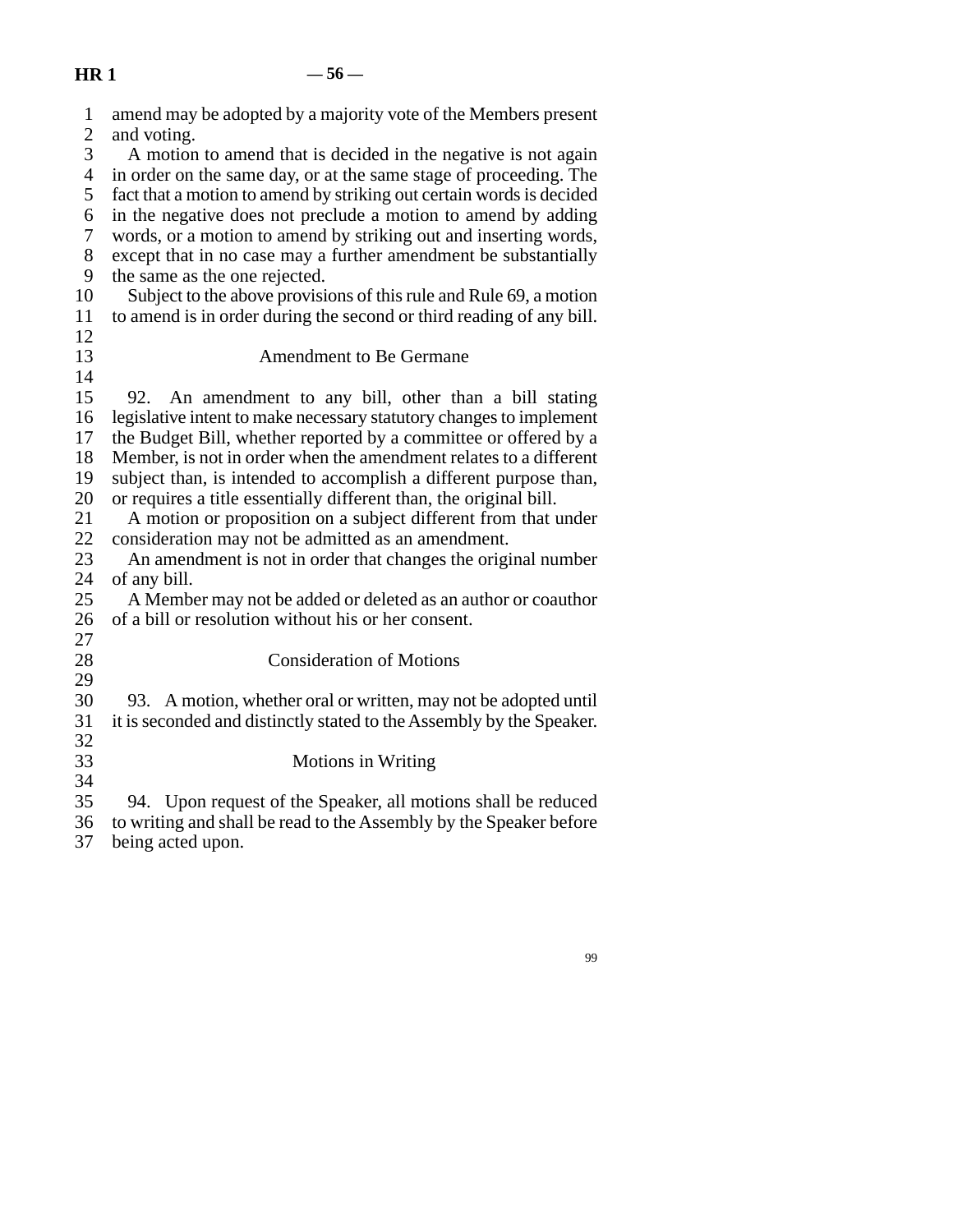| $\,1\,$        | <b>Withdrawal of Motions</b>                                           |
|----------------|------------------------------------------------------------------------|
| $\overline{c}$ |                                                                        |
| $\overline{3}$ | 95. After a motion is stated by the Speaker, or a bill, resolution,    |
| $\overline{4}$ | or petition is read by the Chief Clerk, it is in the possession of the |
| 5              | Assembly.                                                              |
| 6              |                                                                        |
| $\tau$         | Motion to Withdraw or Re-refer Bills                                   |
| 8              |                                                                        |
| 9              | (a) A motion to withdraw a bill or resolution from<br>96.              |
| 10             | committee, or to re-refer a bill or resolution from one committee      |
| 11             | to another committee, may be made during the regular order of          |
| 12             | business. A motion to re-refer may be debated only as to the           |
| 13             | propriety of the reference, and shall require an affirmative recorded  |
| 14             | vote of 41 or more Members.                                            |
| 15             | (b) A bill or resolution may not be withdrawn from committee           |
| 16             | and placed upon the file, unless a motion to withdraw has been         |
| 17             | heard by, and has been approved by a majority vote of, the             |
| 18             | Committee on Rules. This subdivision does not apply to a bill in       |
| 19             | a fiscal committee that has been amended so as not to require its      |
| 20             | reference to a fiscal committee, as indicated by the Legislative       |
| 21             | Counsel's Digest.                                                      |
| 22             | (c) A motion to continue a motion to withdraw a bill or                |
| 23             | resolution from committee requires a majority of those Members         |
| 24             | present and voting. A motion to withdraw a motion to withdraw          |
| 25             | is not in order.                                                       |
| 26             |                                                                        |
| 27             | Re-reference of Measures on File                                       |
| 28             |                                                                        |
| 29             | A motion to re-refer a bill or resolution that is on the<br>97.        |
| 30             | Assembly Daily File to committee may be made during the regular        |
| 31             | order of business. The motion is debatable only as to the propriety    |
| 32             | of that reference and shall require an affirmative recorded vote of    |
| 33             | 41 or more Members.                                                    |
| 34             |                                                                        |
| 35             | <b>Bills Stricken From File</b>                                        |
| 36             |                                                                        |
| 37             | A motion to strike from the file any bill or resolution<br>98.         |
| 38             | requires an affirmative recorded vote of 41 or more Members. That      |
| 39             | bill or resolution may not be acted upon again during the session.     |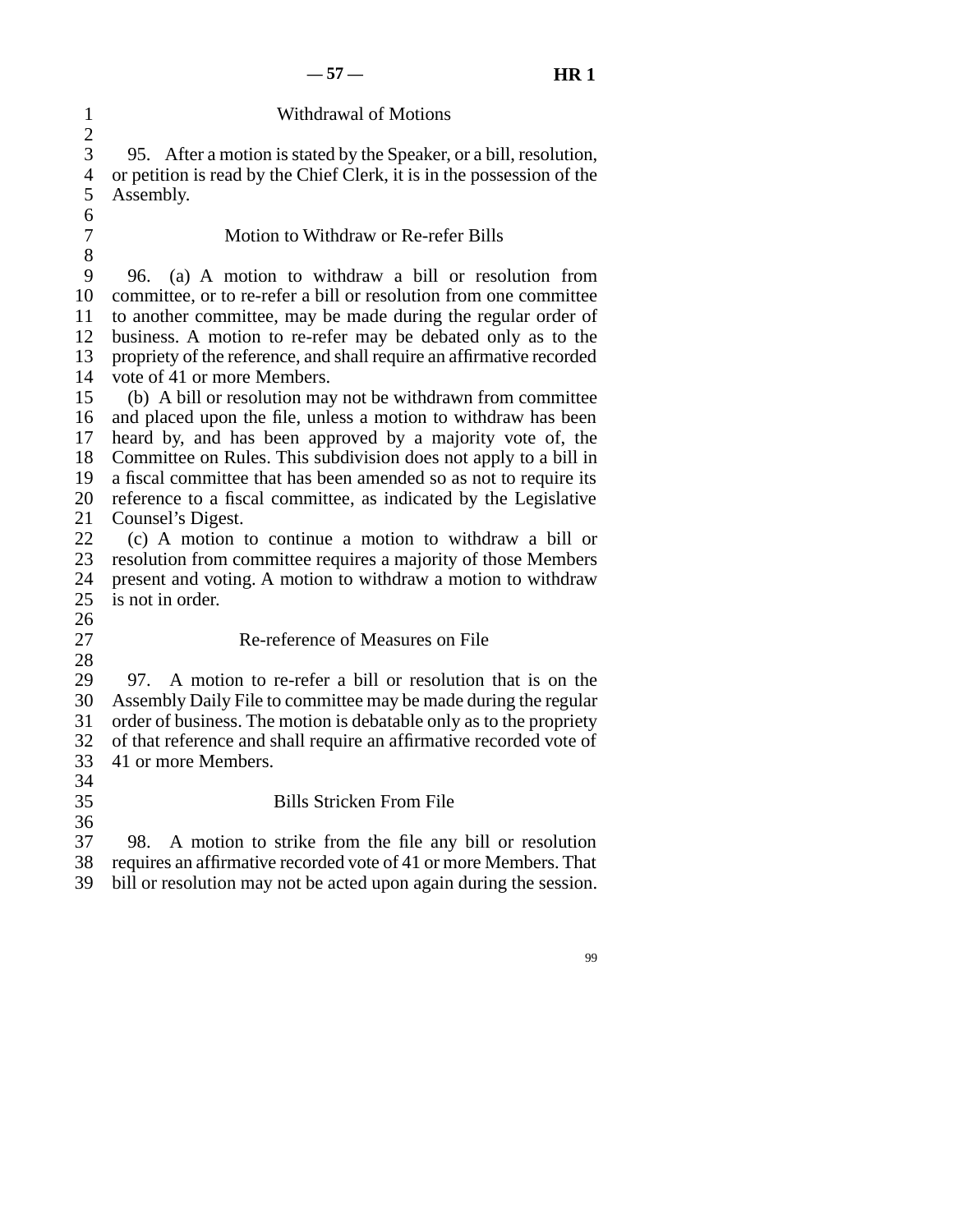| $\mathbf{1}$   | Motion to Rescind Action or Expunge Record                                                                                             |
|----------------|----------------------------------------------------------------------------------------------------------------------------------------|
|                |                                                                                                                                        |
| $\frac{2}{3}$  | Previous to the approval of the Journal by the Assembly,<br>99.                                                                        |
| $\overline{4}$ | any action may be rescinded and its record ordered expunged by                                                                         |
| 5              | the affirmative recorded vote sufficient to take that action                                                                           |
| 6              | originally, except that an action may not be rescinded and the                                                                         |
| 7              | record expunged by a vote less than an affirmative recorded vote                                                                       |
| 8              | of 41 or more Members. A motion to rescind the action and                                                                              |
| 9              | expunge the record may not be made twice on the same proposition.                                                                      |
| 10             | A motion to rescind is not in order on any matter upon which a                                                                         |
| 11             | vote to reconsider has previously been taken in the Assembly.                                                                          |
| 12             | Whenever any action of the Assembly is rescinded and its record                                                                        |
| 13             | ordered expunged, the record of the action expunged may not                                                                            |
| 14             | appear in any form whatsoever, except that the record of the                                                                           |
| 15             | proceedings on the motion to rescind and expunge shall appear in                                                                       |
| 16             | the Journal as and when printed.                                                                                                       |
| 17             |                                                                                                                                        |
| 18             | <b>Reconsideration of Vote</b>                                                                                                         |
| 19             |                                                                                                                                        |
| 20             | 100. (a) A motion to reconsider a vote on the next legislative                                                                         |
| 21             | day shall be made on the same day the vote to be reconsidered was                                                                      |
| 22             | taken. A motion to reconsider may not be adopted unless it receives                                                                    |
| 23             | an affirmative recorded vote of 41 or more Members. A motion                                                                           |
| 24             | to reconsider may be voted on without a second.                                                                                        |
| 25             | A motion to reconsider a vote shall be made by a Member voting                                                                         |
| 26             | on the question, and takes precedence over all motions, except a                                                                       |
| 27             | motion to adjourn. Upon that motion being made, the matter to be                                                                       |
| 28             | reconsidered forthwith shall be placed upon the unfinished business                                                                    |
| 29             | file, and further action may not be taken prior to the next legislative                                                                |
| 30<br>31       | day. When a motion to reconsider has once been made, the motion                                                                        |
| 32             | is the property of the Assembly. When reconsideration is granted,<br>the matter to be reconsidered shall be before the Assembly in the |
| 33             | same status it had prior to the vote being reconsidered.                                                                               |
| 34             | (b) (1) Interim Study Recess:                                                                                                          |
| 35             | No motion to reconsider the vote whereby amendments are                                                                                |
| 36             | concurred in on Assembly bills, the vote whereby a Senate bill is                                                                      |
| 37             | passed and returned to the Senate, or the vote whereby a conference                                                                    |
| 38             | committee report is adopted is in order on the last two legislative                                                                    |
| 39             | days preceding the interim study recess.                                                                                               |
|                |                                                                                                                                        |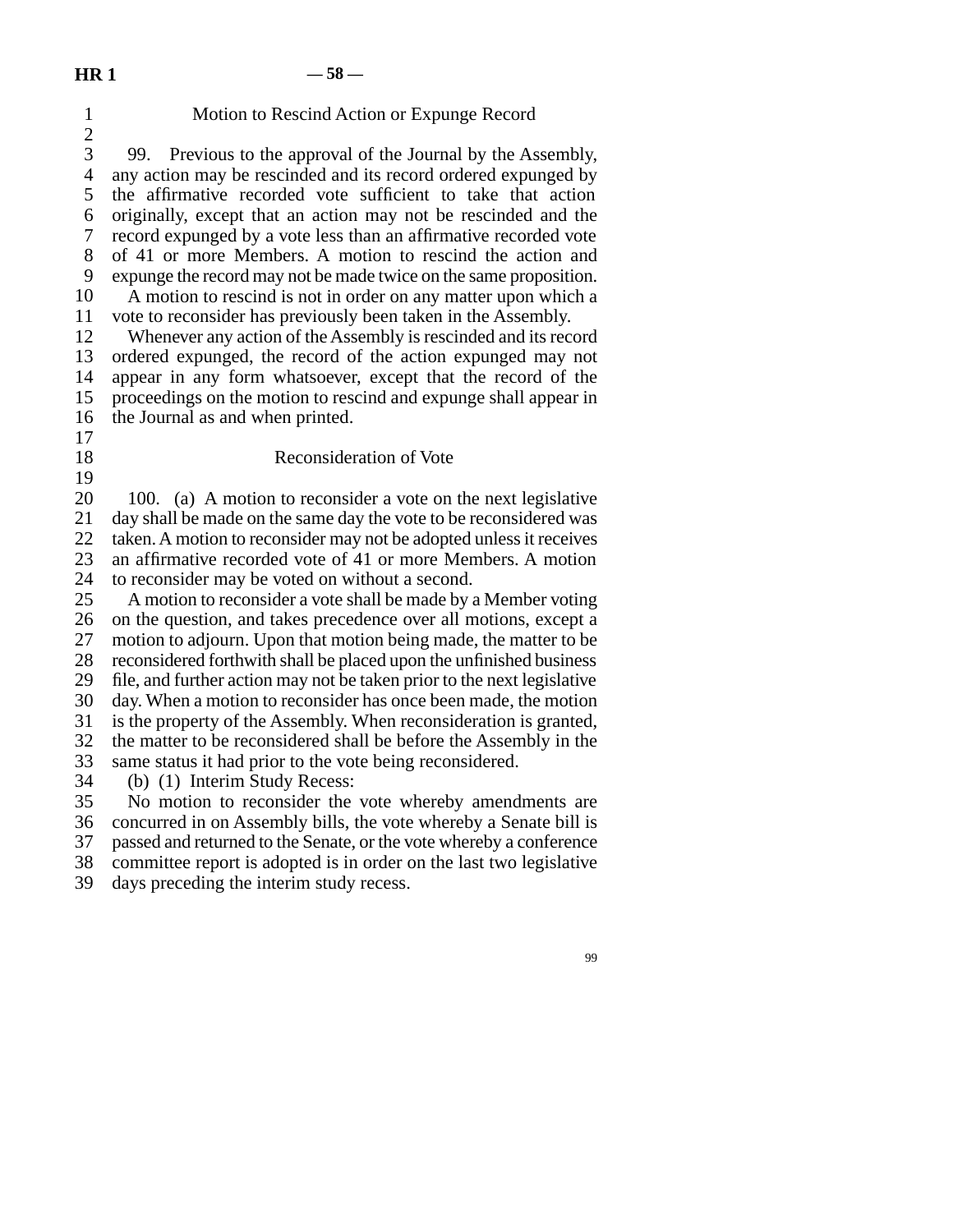1 A motion to reconsider the vote whereby amendments are refused 2 concurrence on Assembly bills, the vote whereby Senate bills are 3 refused passage, or the vote whereby a conference committee 4 report is refused adoption is in order on the last legislative day 5 preceding the interim study recess. The motion may be taken up

6 before the end of that legislative day.

 line 7 As used in this paragraph, "bill" does not include a joint or 8 concurrent resolution.

9 (2) January 31—Even-numbered Year:

10 A motion to reconsider the vote whereby an Assembly bill is 11 passed to the Senate is not in order on the last two legislative days

12 preceding January 31 of the even-numbered year.

13 A motion to reconsider the vote whereby an Assembly bill is

14 refused passage on its third reading is in order on the last legislative 15 day preceding January 31 of the even-numbered year. The motion

16 must be taken up before the end of that legislative day.

17 As used in this paragraph, "bill" does not include a Senate bill, 18 a constitutional amendment, or a joint or concurrent resolution.

19 (3) Spring or Summer Recess:

20 A motion to reconsider the vote whereby a bill is passed is not

21 in order on the last two legislative days preceding the Spring or

22 Summer Recess as established by the Joint Rules of the Senate 23 and Assembly.

24 (4) Deadline for Passage by House:<br>25 A motion to reconsider the vote wh A motion to reconsider the vote whereby an Assembly bill is 26 passed to the Senate is not in order on the last two legislative days 27 preceding the last day for the Assembly to pass a bill introduced 28 in the Assembly, as set forth in the Joint Rules of the Senate and 29 the Assembly. 30 As used in this paragraph, "bill" does not include a Senate bill,

31 a constitutional amendment, or a joint or concurrent resolution.

32 (5) Final Recess:

33 A motion to reconsider the vote whereby a bill is passed is not 34 in order on the last two legislative days preceding the final recess.

35 A motion to reconsider the vote whereby a bill is defeated is in 36 order on the day of the final recess. The motion must be taken up

37 before the end of that legislative day.

38 (c) Any Member voting on any matter may move to take up on

39 the same day the motion, previously made by another Member, to

40 reconsider the vote on that matter. A motion to take up on the same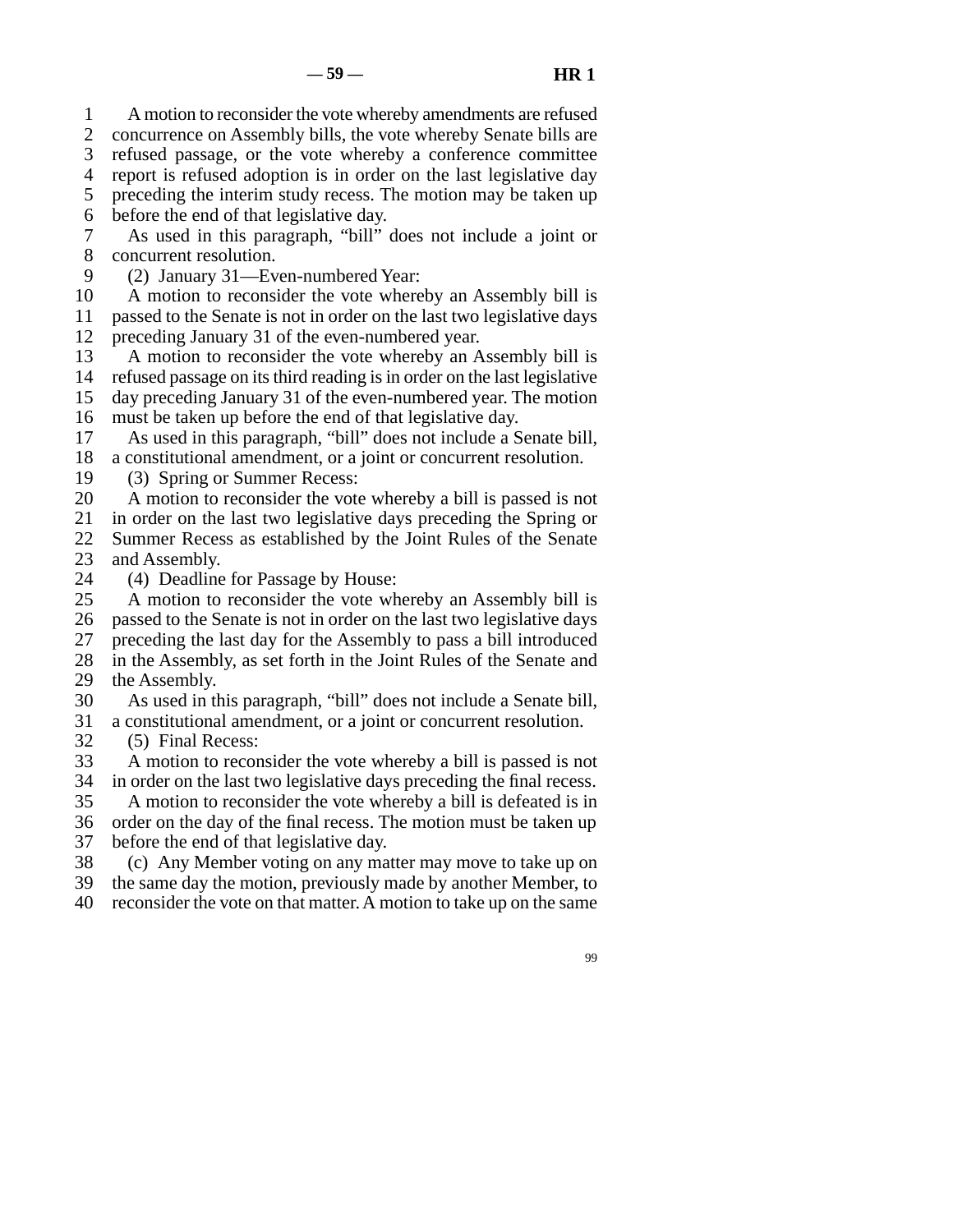line 1 day a motion to reconsider the vote on a bill requires an affirmative 2 recorded vote of at least 41 Members. A motion to take up on the 3 same day a motion to reconsider the vote on any motion, 4 amendment, Assembly resolution, or proposition other than a bill 5 requires an affirmative vote of a majority vote of the Members line 6 present and voting. The motion to take up the reconsideration on line 7 the same day takes precedence over the motion to reconsider and, 8 upon demand of any Member, the motion to take up the 9 reconsideration on the same day shall be put to an immediate vote. 10 If the motion to take up the reconsideration on the same day is 11 adopted, the motion to reconsider is the next order of business 12 before the Assembly. 13 (d) A second motion to reconsider the same question is not in 14 order, nor is a motion to reconsider reconsideration in order. order, nor is a motion to reconsider reconsideration in order. 15 (e) A motion to continue a motion to reconsider requires a 16 majority vote of those Members present and voting. line 17 18 Call of Assembly  $\frac{19}{20}$ 101. After the roll has been called, and prior to the 21 announcement of the vote, any Member may move a call of the 22 Assembly. The Members present may order a call of the Assembly<br>23 by a majority vote of the Members present and voting, and the by a majority vote of the Members present and voting, and the 24 Speaker shall immediately order the Sergeant at Arms to lock all<br>25 doors and direct the Chief Clerk to prepare a list of absentees as doors and direct the Chief Clerk to prepare a list of absentees as 26 disclosed by the last rollcall. The list of absentees shall be furnished 27 to the Sergeant at Arms, whereupon no Members shall be permitted 28 to leave the Assembly Chamber except by written permission of 29 the Speaker, and a person may not be permitted to enter except 30 Members, Senators, or officers, or employees of the Legislature 31 in the official performance of their duties. 32 Each Member who is found to be absent, and for whom a leave 33 of absence has not been granted, shall be forthwith taken into 34 custody wherever found by the Sergeant at Arms, his or her 35 assistants, or any person designated by the Sergeant at Arms,

36 including members of the California Highway Patrol, and sheriffs 37 or their deputies, and brought to the Assembly Chamber.

38 A recess or adjournment may not be taken during a call of the line 39 Assembly. Additional business may be conducted and calls placed

40 regardless of the number of calls in effect. A call of the Assembly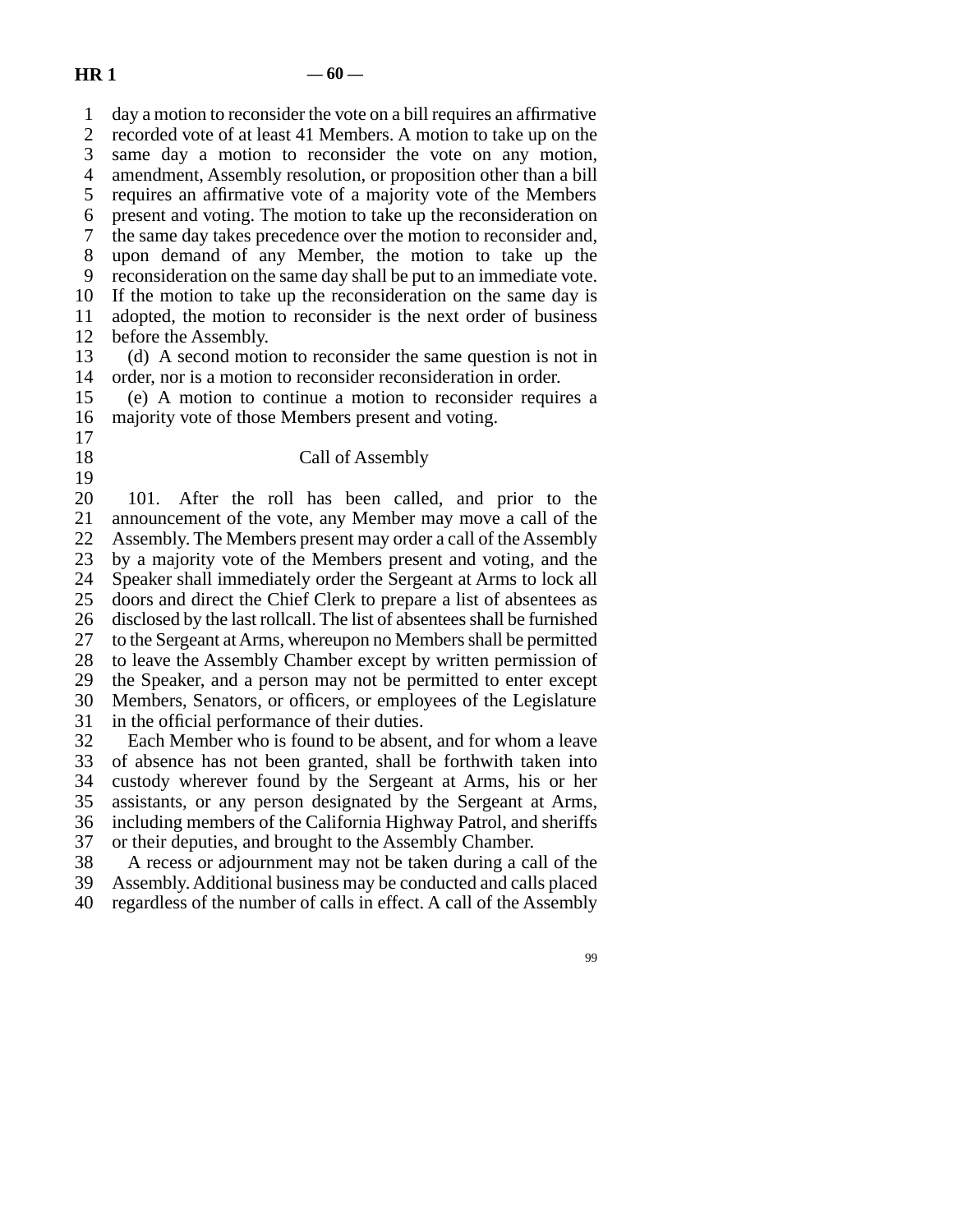line 1 may be dispensed with at any time upon a majority vote of the 2 Members present, that action to become effective upon the 3 completion of the rollcall and the announcement of the vote upon 4 the matter for which the call was ordered, unless, prior to the 5 announcement of the vote, the call is continued by a majority vote 6 of the Members present.

#### 8 Division of Question

10 102. Any Member may call for a division of the question, and 11 the Speaker shall order the question divided if it comprehends 12 propositions in substance so distinct that, one being taken away, 13 a substantive proposition would remain for the decision of the 14 Assembly. This rule does not apply to an individual bill or 15 resolution.

16

 $\overline{7}$ 

**9** 

line 19

# line 17 B. Voting

# 18 Members Voting

20 104. Every Member in the Assembly Chamber when a rollcall 21 is required shall record his or her vote openly and without debate, 22 unless the Assembly excuses that Member by a majority vote of 23 the Members present and voting.

24 A Member may not operate the voting switch of any other 25 Member, except that a Member presiding at the time of a rollcall, Member, except that a Member presiding at the time of a rollcall, 26 who is not the Speaker or the Speaker pro Tempore, may direct 27 another Member on the floor to operate the voting switch of the 28 presiding Member, and any Member so presiding, including the 29 Speaker and the Speaker pro Tempore, may also operate the voting 30 switches at the rostrum of the Speaker and the Speaker pro 31 Tempore, at their direction. 32 The name of any Member who refuses to vote as required by

33 this rule, after being requested by the Speaker to do so, shall be 34 entered in the Journal, together with a statement that he or she was 35 present and did so refuse to vote. Any Member who refuses so to 36 vote may, if he or she so desires, and immediately after the 37 announcement of the vote, submit a written explanation of the 38 failure to vote and that explanation shall be printed in the Journal,

39 provided that no explanation may exceed 50 words in length.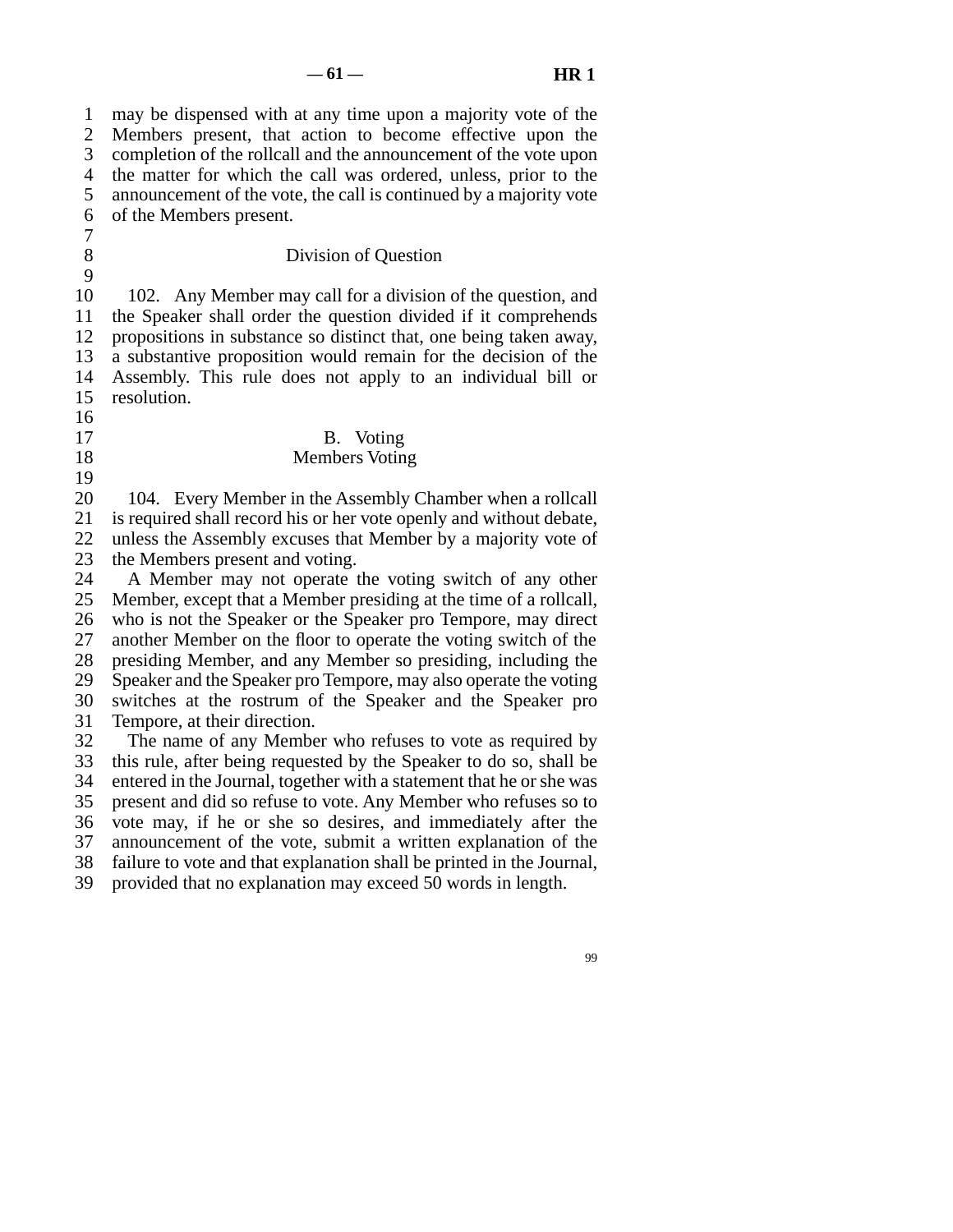1 In addition to the entry of his or her name in the Journal, any 2 Member who refuses so to vote when required, and who has not 3 been excused from doing so, may, immediately after the 4 announcement of the vote, at the discretion of the Speaker or upon 5 demand of any Member, be summoned to appear before the bar line 6 of the Assembly for public censure by the Speaker or by any 7 Member designated by the Speaker. Censure of a Member as 8 provided by this rule does not constitute a bar to proceedings for 9 his or her expulsion from the Assembly pursuant to Section 5 of 10 Article IV of the California Constitution. 11 A Member may submit a written explanation of his or her vote 12 on any bill or house resolution, and that explanation shall be printed 13 in the Journal immediately following the vote, provided that no 14 explanation may exceed 50 words in length. 15 A Member, prior to adjournment on the same legislative day, in 16 the absence of any objection, may instruct the Chief Clerk to add 17 his or her vote to any previously announced vote that had been 18 taken during his or her absence, so long as the outcome of the vote 19 is not thereby changed. The Chief Clerk shall record any vote 20 additions or vote changes in the order signed by the Members at 21 the Chief Clerk's desk.  $\frac{22}{23}$ Ayes and Noes  $\frac{24}{25}$ 105. The ayes and noes shall be recorded by the electrical voting 26 system on the final passage of all bills, when an affirmative 27 recorded vote of 41 Members or any vote above that number is 28 required, when demanded by three Members, or when ordered by 29 the Speaker. The names of the Members so voting shall be entered 30 in the Journal.  $31$ 32 Voting and Vote Changes

33 34 106. When once begun, voting may not be interrupted, except 35 that, before the vote is announced, any Member may have the total 36 pending vote flashed on the visible vote recorder. Prior to the 37 announcement of the vote, the presiding officer shall instruct the 38 Chief Clerk to record verbal votes from Members not at their desks. 39 Any Member may move a call of the Assembly after the 40 completion of the roll. A Member, prior to adjournment on the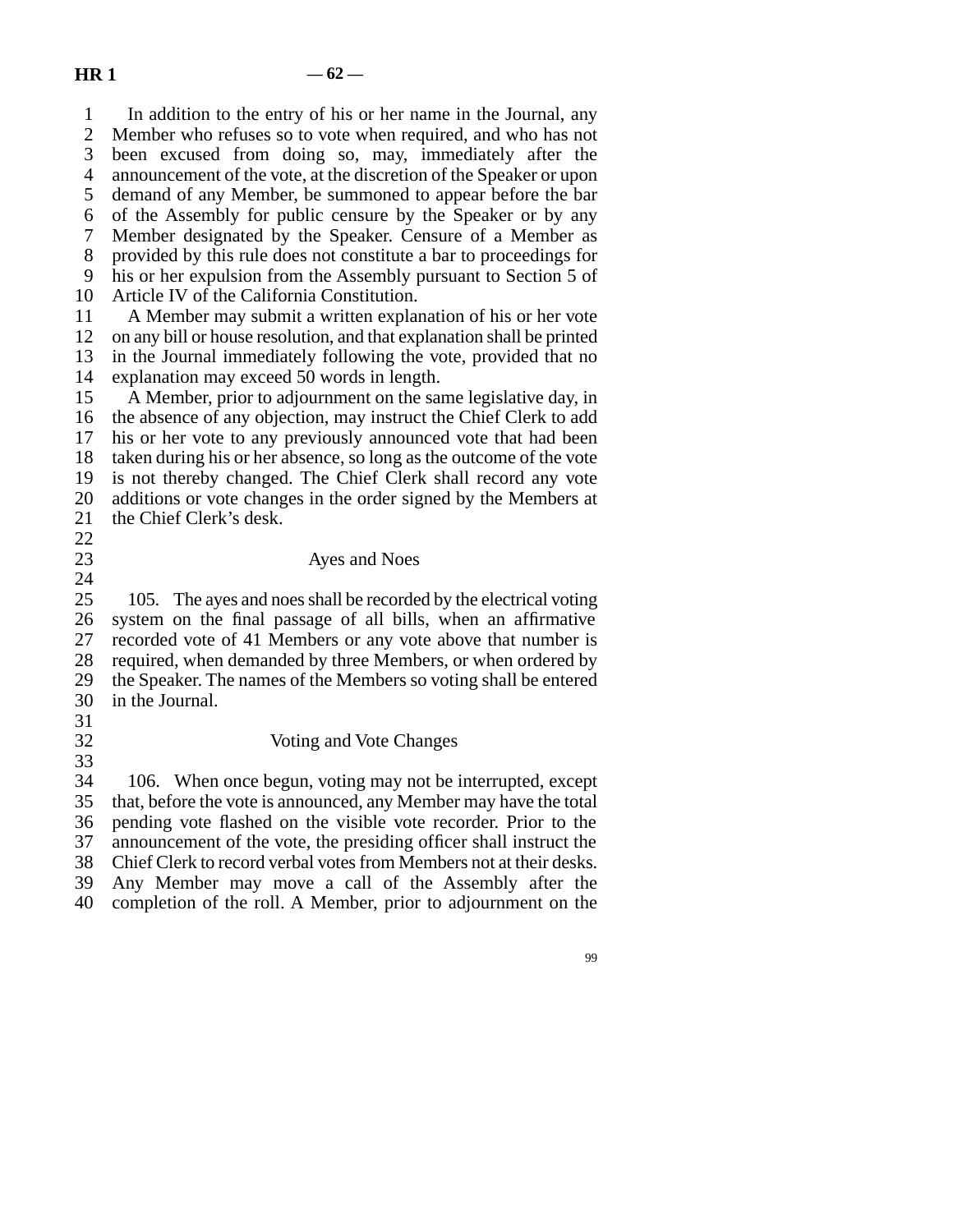1 same legislative day, and in the absence of any objection, may 2 instruct the Chief Clerk to change his or her recorded vote after 3 the vote is announced, so long as the outcome of the vote is not 4 thereby changed. The Chief Clerk may record any vote change 5 only after the Member making the change has announced it to the 6 Assembly.

 $\overline{7}$ 

 $\overline{9}$ 

8 Tie Vote

10 107. In case of an equal division, or tie vote, the question shall 11 be lost.

- $12$
- 

line 15

### 13 VII. MEMBERS' DECORUM AND PRIVILEGES<br>14 Order in Speaking to Ouestions Order in Speaking to Questions

16 108. When a Member desires to address the Assembly, the 17 Member shall rise from his or her seat and respectfully address 18 himself or herself to "Mr. Speaker" or "Madame Speaker." Upon 19 being recognized, the Member may speak, confining himself or 20 herself to the question under consideration. When two or more 21 Members rise at the same time, the Speaker shall designate the 22 Member who is entitled to the floor.<br>23 A Member may not speak m

A Member may not speak more than once during the 24 consideration of any one question on the same day and at the same 25 stage of proceeding, except that the author of a bill or resolution stage of proceeding, except that the author of a bill or resolution 26 or the mover of a question has the right to open and close the debate 27 thereon. A Member may not be allowed to speak more than five 28 minutes to open and five minutes to close the debate on any 29 question, including amendments, and no Member other than the 30 author or the mover of the question may be allowed to speak more 31 than five minutes thereon. A Member may not yield to any other 32 Member the time for which he or she is entitled to speak on any 33 matter.

line 34

# 35 Rules of Decorum

line 36

# 37 108.1. (a) In accordance with Rule 10, Members of the 38 Assembly shall conduct themselves in accordance with the rules

39 of decorum specified in Sections 120 to 126, inclusive, of Mason's

40 Manual of Legislative Procedure.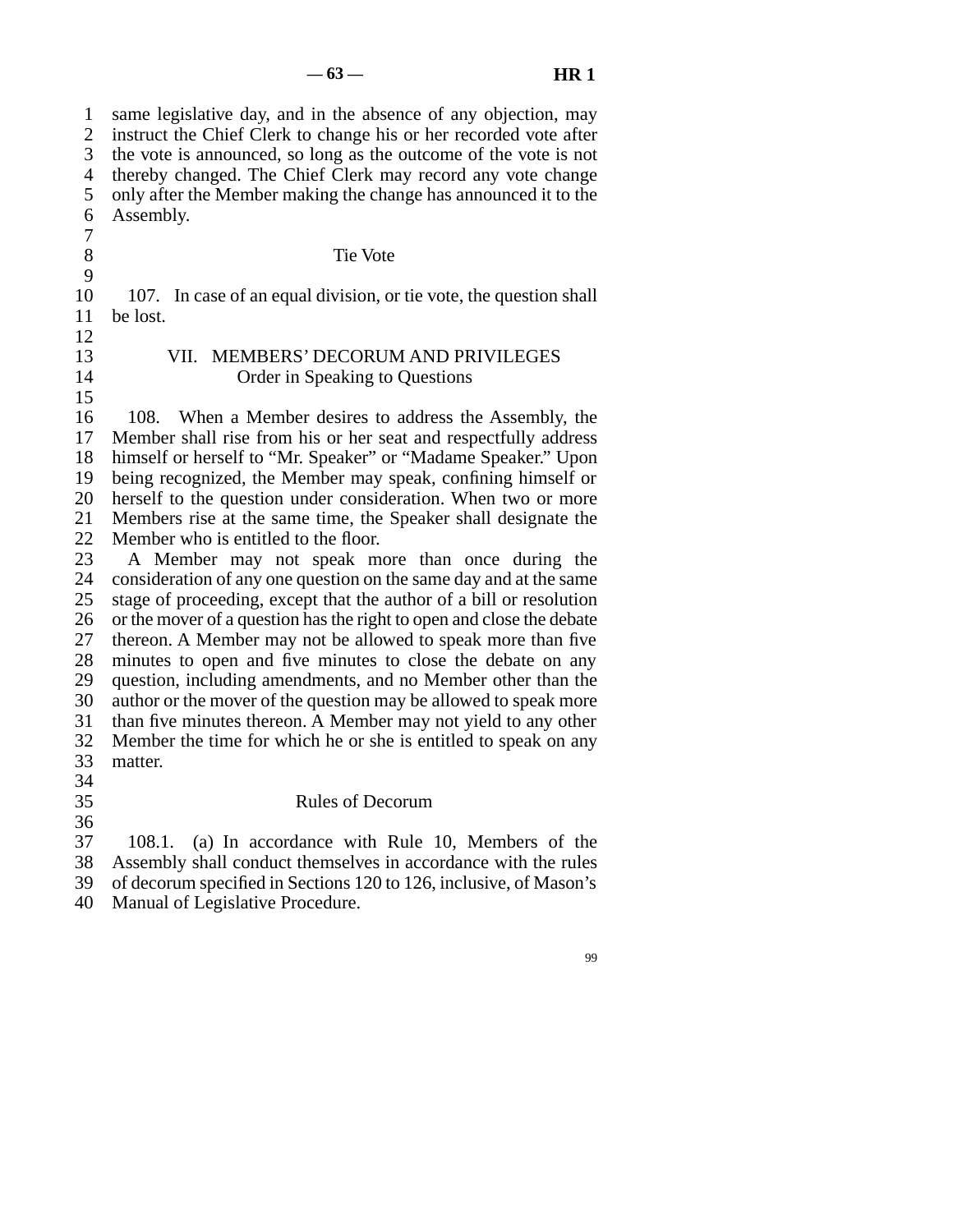line 1 (b) Notwithstanding subdivision (a), the Committee on Rules 2 may adopt additional rules of decorum by majority vote of the membership of the committee. membership of the committee.

 $\overline{4}$ 

 $6 \overline{6}$ 

### 5 Motions

7 109. When a Member desires to make a motion, the Member 8 shall obtain recognition as provided in Rule 108. Upon being 9 recognized, the Member shall open by stating his or her motion, 10 except in the case of a nomination, and in any other case may not 11 speak to the merits of the motion at that time, but shall confine his 12 or her remarks to those necessary to explain the motion. If the 13 motion is in order and is seconded, it shall be stated to the 14 Assembly by the Speaker. If the motion is debated, the Member 15 who made it shall then be entitled to recognition to open the debate 16 on the motion.

17 When a Member obtains the floor during debate upon any 18 question that is pending before the Assembly and addresses the 19 Assembly regarding the merits of the pending question, the 20 Member may not be permitted to conclude his or her debate by 21 making any motion or by demanding the previous question.

 $\frac{22}{23}$ 

#### Leave of Absence

 $\frac{24}{25}$ 110. A Member may not absent himself or herself from 26 attendance at any session of the Assembly without leave of the 27 Assembly. A Member may not obtain that leave of absence or be 28 excused for nonattendance except by a vote of 54 or more Members 29 or by unanimous consent. A Member who obtains a leave of 30 absence for personal business, or is excused for nonattendance for 31 personal business, thereby waives his or her per diem allowance 32 for attendance upon any session of the Legislature for which he 33 or she secures that leave of absence or excuse. A Member may not 34 obtain a leave of absence for legislative business or be excused 35 for nonattendance for legislative business unless the Member has 36 filed with the Speaker a statement of the legislative business for 37 which he or she seeks that leave of absence or excuse. That 38 statement shall be printed in the Journal.

39 If a Member is not recorded on the attendance roll within 30 40 minutes after the scheduled start of the session, the Member shall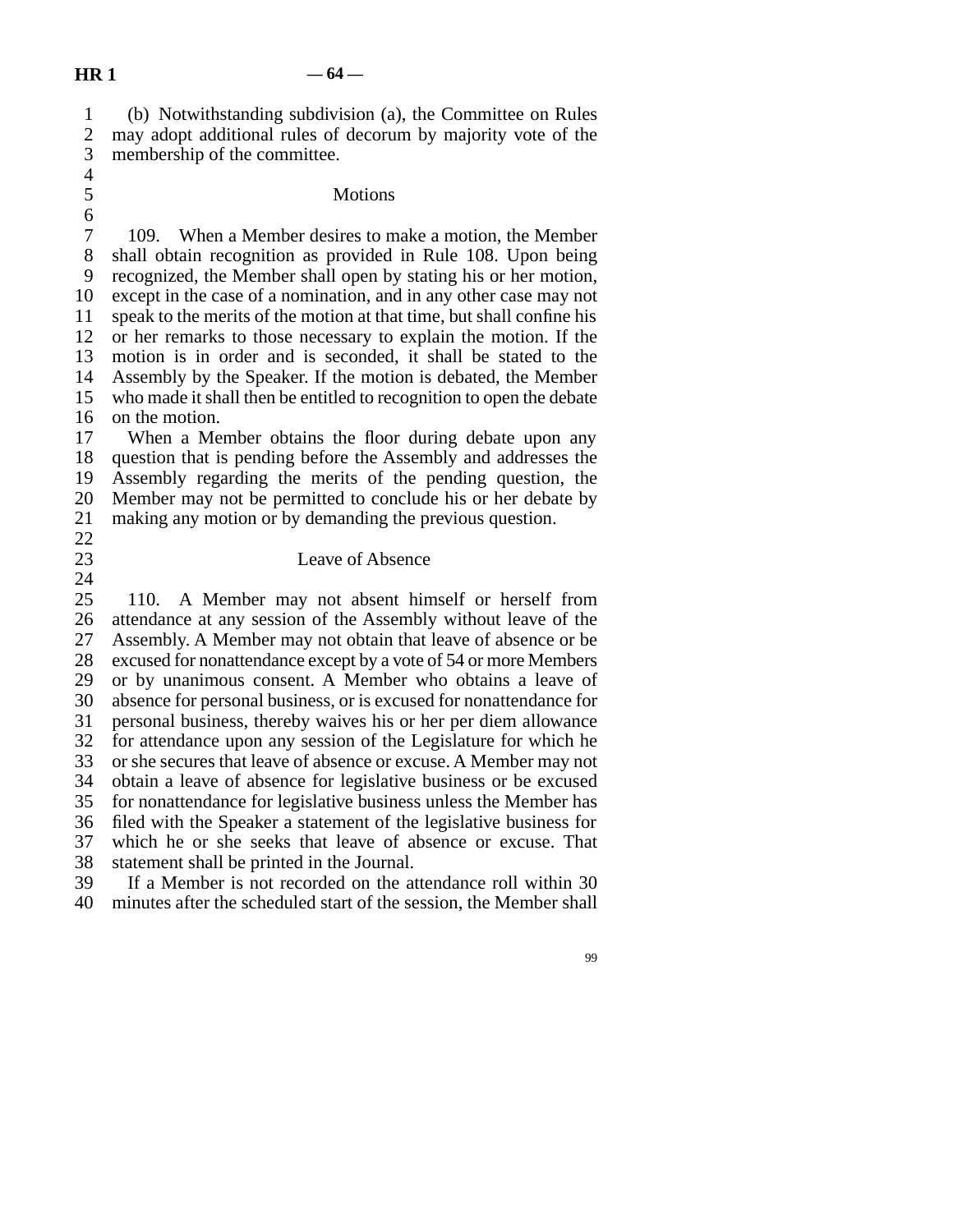1 stand up before the Assembly and explain the reason he or she is 2 late before he or she is recorded on the rollcall for any vote. If a 3 Member does not explain his or her reason for being late, any other 4 Member may raise a point of order under this rule, whereupon the 5 tardy Member's vote may not be recorded until an explanation is 6 made.  $\overline{7}$ 8 **Personal Privilege**  $\overline{9}$ 10 111. Any Member may rise to explain a matter of personal 11 privilege. A matter of personal privilege is a matter involving the 12 Member's integrity, dignity, or honor. Upon rising to explain such 13 a matter, the Member forthwith shall be recognized by the Speaker, 14 but may not discuss a question in that explanation. Matters of 15 personal privilege yield only to a motion to recess or adjourn. 16 17 Objection to Reading of Any Paper line 18 19 112. Any Member, upon recognition by the Speaker, may object 20 to the reading of any paper before the Assembly. When that 21 objection is made, the question of reading shall be determined 22 without debate by a majority vote of the Members present and 23 voting, upon a brief statement by the Speaker of the substance of 24 the objection. 25 26 Members at Chief Clerk's Desk  $\frac{27}{28}$ 113. A Member or other person may not be allowed at the Chief 29 Clerk's desk while the ayes and noes are being recorded or the 30 votes counted.  $31$ 32 Members Called to Order for Transgressing Rules 33 34 114. If any Member transgresses the Rules of the Assembly, 35 the Speaker shall, or any Member may, call the offending Member 36 to order. The Member so called to order immediately shall take 37 his or her seat, until the Speaker, without debate, has determined 38 whether the Member is in order. That decision by the Speaker shall

39 be subject to an appeal to the Assembly.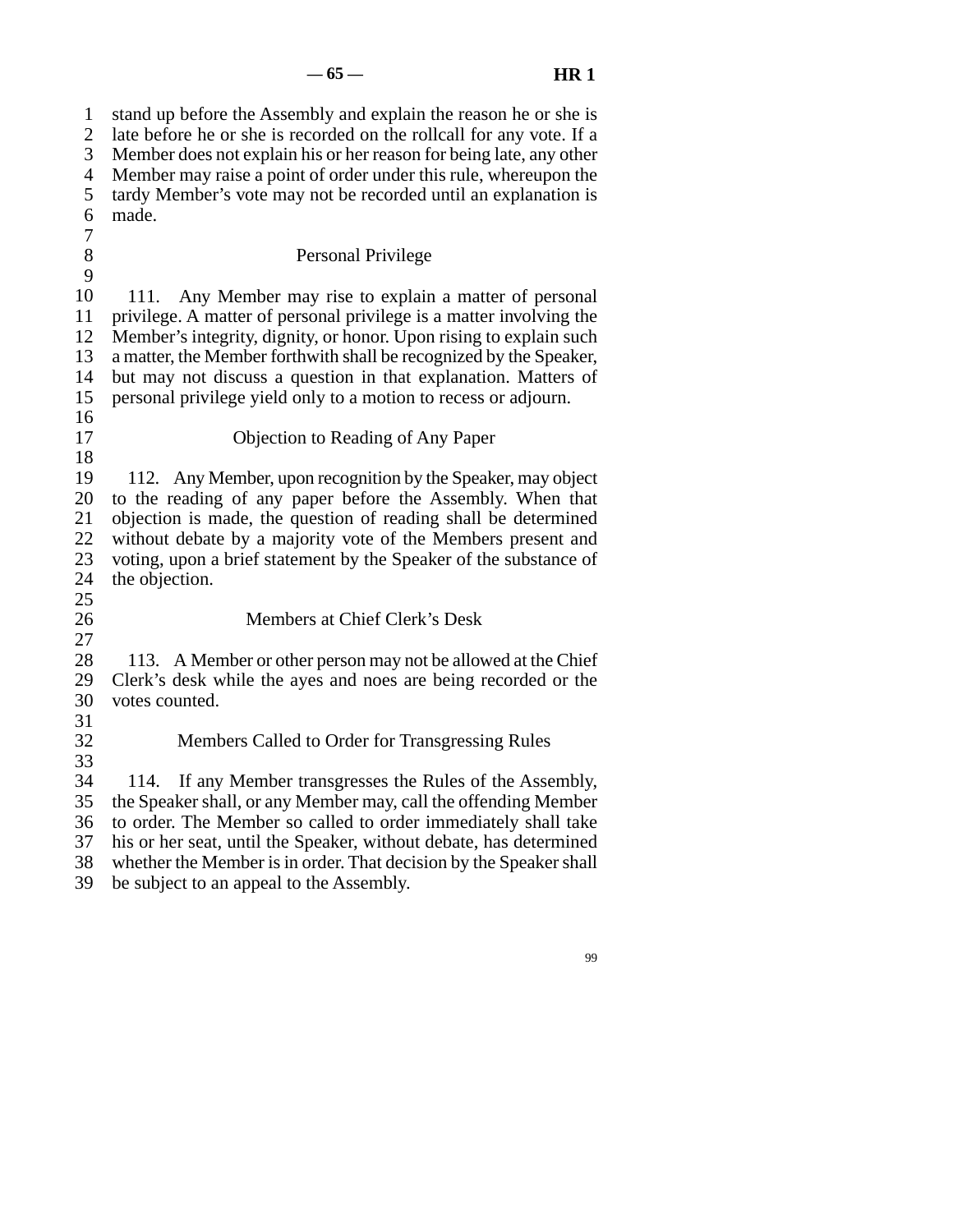1 If any Member is called to order for offensive words spoken in 2 debate, the person calling him or her to order shall state to the<br>3 Assembly the words to which exception is taken. No Member may Assembly the words to which exception is taken. No Member may 4 be held to answer, or be subject to censure by the Assembly, for 5 language used in debate if other business has been transacted by 6 the Assembly prior to exception being taken to the words spoken.  $\overline{7}$ 8 VIII. MISCELLANEOUS<br>9 Committee of the Whole Committee of the Whole line 10 11 115. The Assembly may resolve itself into a Committee of the 12 Whole at any time by a majority vote of the Members present and 13 voting. While sitting as that committee, persons other than 14 Members may address the committee. The Speaker of the 15 Assembly, or any Member named by the Speaker, shall preside as 16 Chairperson of the Committee of the Whole. 17 A motion that the Committee of the Whole "do now rise and 18 report back to the Assembly," shall always be in order and shall 19 be decided without debate. All actions of the Committee of the 20 Whole shall be reported to the Assembly by the chairperson, but 21 may not be entered in the Journal except upon motion and a 22 majority vote of the Members present and voting. 23 24 Use of Assembly Chamber 25 26 116. The Assembly Chamber may not be used for any public<br>27 or private business, other than legislative matters, except upon or private business, other than legislative matters, except upon 28 approval of the Speaker or the Chairperson of the Committee on 29 Rules. line 30 31 Use of Assembly Facilities: Smoking  $\frac{32}{33}$ 117. The smoking of tobacco products is prohibited within any 34 building, or portion of a building, occupied or used by Assembly 35 Members or employees if the building or portion of the building 36 is under the jurisdiction or control of the Assembly. This smoking 37 prohibition shall apply to any outdoor area within five feet of an 38 entrance or exit to any building or portion of a building subject to 39 this rule. This smoking prohibition shall apply to the Assembly 40 Chamber, Assembly hearing rooms, and Assembly offices, and to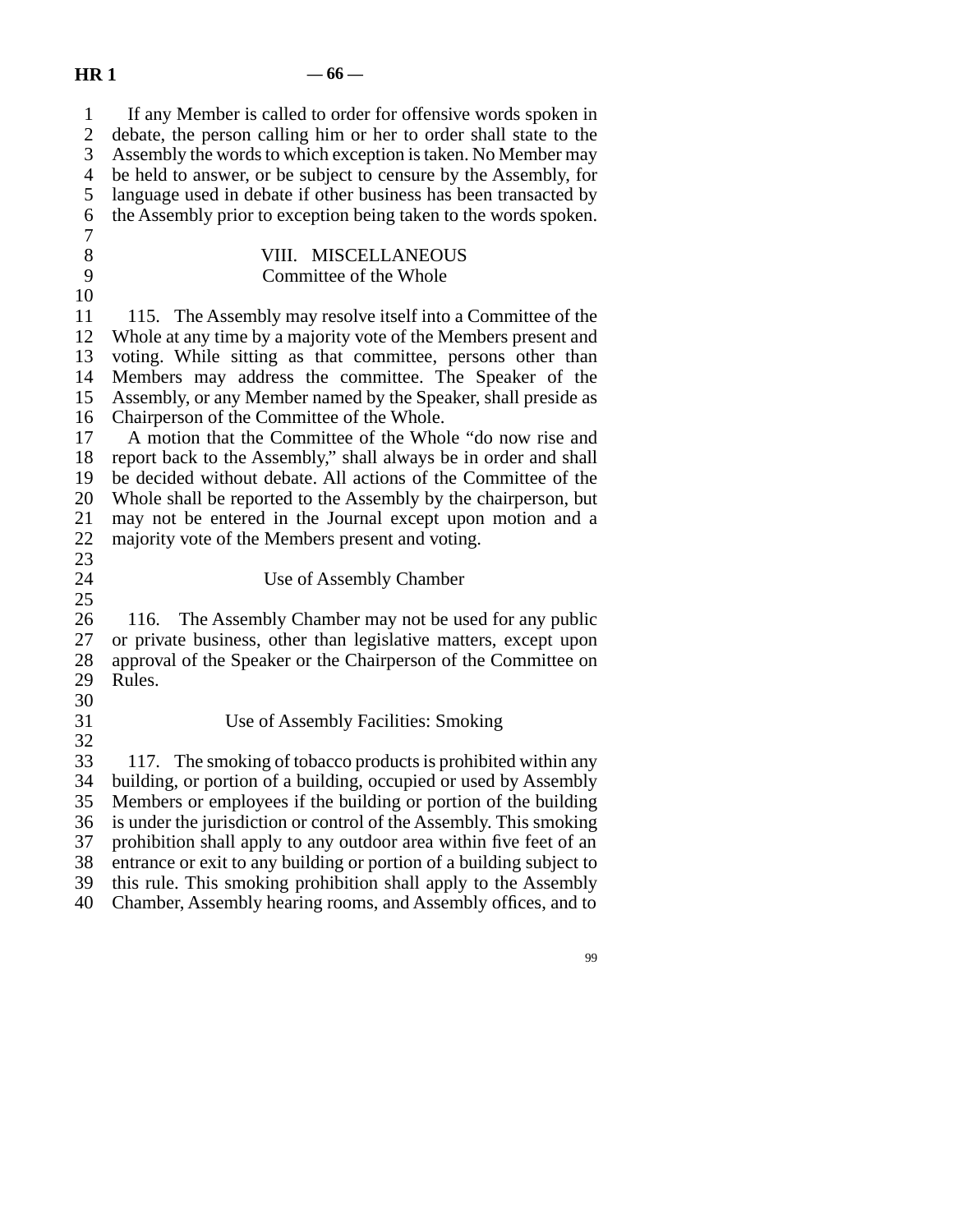line 1 hallways, stairways, and bathrooms within any building or portion 2 of a building subject to this rule.  $\mathfrak{Z}$  line 4 Telephones and Electronic Communications  $5\overline{)}$ 6 117.5. While on the floor of the Assembly during any session line 7 of the Assembly, or while serving on a committee during any 8 hearing of that committee, a Member may not do either of the 9 following: 10 (a) Use a cellular telephone to make or receive calls. 11 (b) Send electronic communications to, or receive electronic 12 communications from, any lobbyist.  $\frac{13}{14}$ Meeting of the Assembly: Firearms 15 16 117.7. A person, except a peace officer acting within the scope 17 of his or her employment, may not carry or possess a firearm on 18 the floor of the Assembly during any session of the Assembly or 19 in a committee hearing room during any meeting of a committee 20 or subcommittee. 21 22 Persons Admitted to Floor of the Assembly 23 24 118. (a) A person other than Members of the Legislature,<br>25 officers, employees of the Legislature, accredited members of the officers, employees of the Legislature, accredited members of the 26 press, and guests may not be admitted to the floor of the Assembly 27 during any session of the Assembly. A guest of any Member may 28 be admitted only upon presentation of a guest card of the Member 29 countersigned by the Speaker. A guest card is valid only on the 30 legislative day for which it is issued. 31 Persons admitted to the Assembly Chamber, other than Members, 32 may not be permitted to stand in the Lobby in the rear of the 33 Assembly Chamber while the Assembly is in session, but shall be 34 required to occupy the seats provided for them. 35 Guests may be seated only in the chairs in the back of the rail 36 in the rear of the Assembly Chamber, and may not be permitted 37 to sit at the desks of the Members. No person other than an 38 accredited newspaper representative may be permitted to sit at the 39 press desks. A special section in the balcony may be reserved for 40 those holding guest cards. Neither any person mentioned in this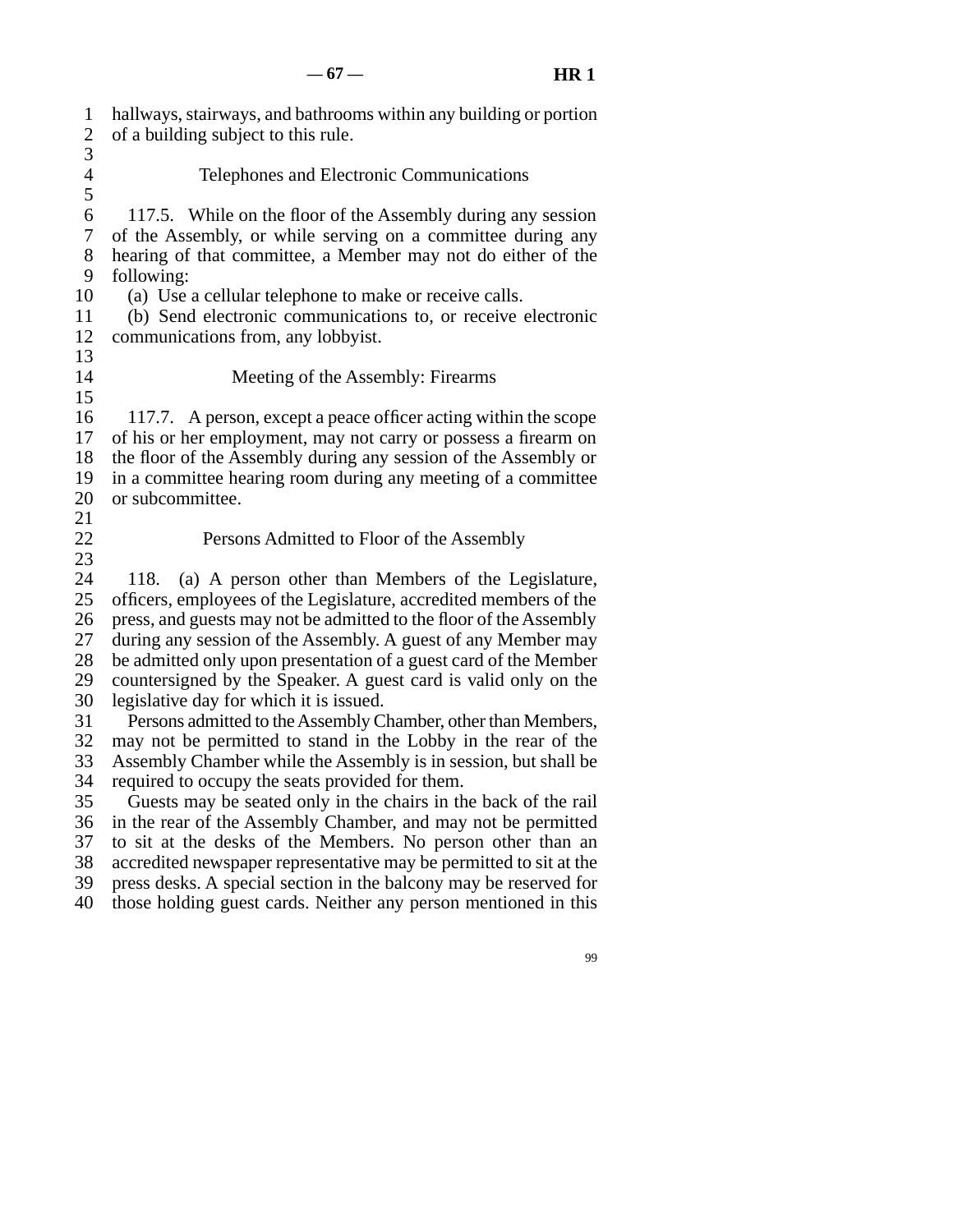1 rule nor any other person, except a Member of the Legislature, 2 may engage in influencing the passage or defeat of legislation in<br>3 the Assembly Chamber. the Assembly Chamber. 4 A person other than a Member of the Legislature, the Sergeant 5 at Arms or his or her assistants, the Chief Clerk or his or her line 6 assistants, or the Legislative Counsel or his or her representatives line 7 may not be permitted in the area of the floor of the chamber which 8 is occupied by the desks of the Members. 9 (b) A lobbyist, as defined by Section 82039 of the Government 10 Code, may not, under any circumstances, be admitted to the 11 Assembly Chamber while the Assembly is in session.  $12$ 13 Floor Attire  $\frac{14}{15}$ 118.1. Notwithstanding any other provision of these Rules, 16 Members of the Legislature, officers or employees of the 17 Legislature, accredited members of the press, or any other persons 18 may be restricted from admission to the floor of the Assembly 19 during any session if they are inappropriately attired. The 20 Committee on Rules may, as necessary, adopt policies to 21 implement this rule.  $\frac{22}{23}$ **Oualifications and Elections of Members**  $\frac{24}{25}$ 119. An affirmative vote of 41 or more Members shall be 26 required to determine the qualifications and election of any 27 Member pursuant to Section 5 of Article IV of the California 28 Constitution. A motion to disqualify a Member is not in order at 29 the convening of a legislative session until a Speaker has been 30 elected in accordance with Section 9023 of the Government Code.  $31$ 32 Compensation and Expenses of Member Convicted of Felony 33 34 120. If a Member of the Assembly is convicted of a felony by 35 a superior court, his or her right to further compensation or 36 expenses is thereupon suspended, and his or her membership on 37 any committee is thereupon suspended. If the conviction becomes 38 final, the right of the Member to further compensation or expenses 39 shall terminate and any compensation or expenses withheld shall 40 be forfeited to the state. If the conviction is reversed by an appellate